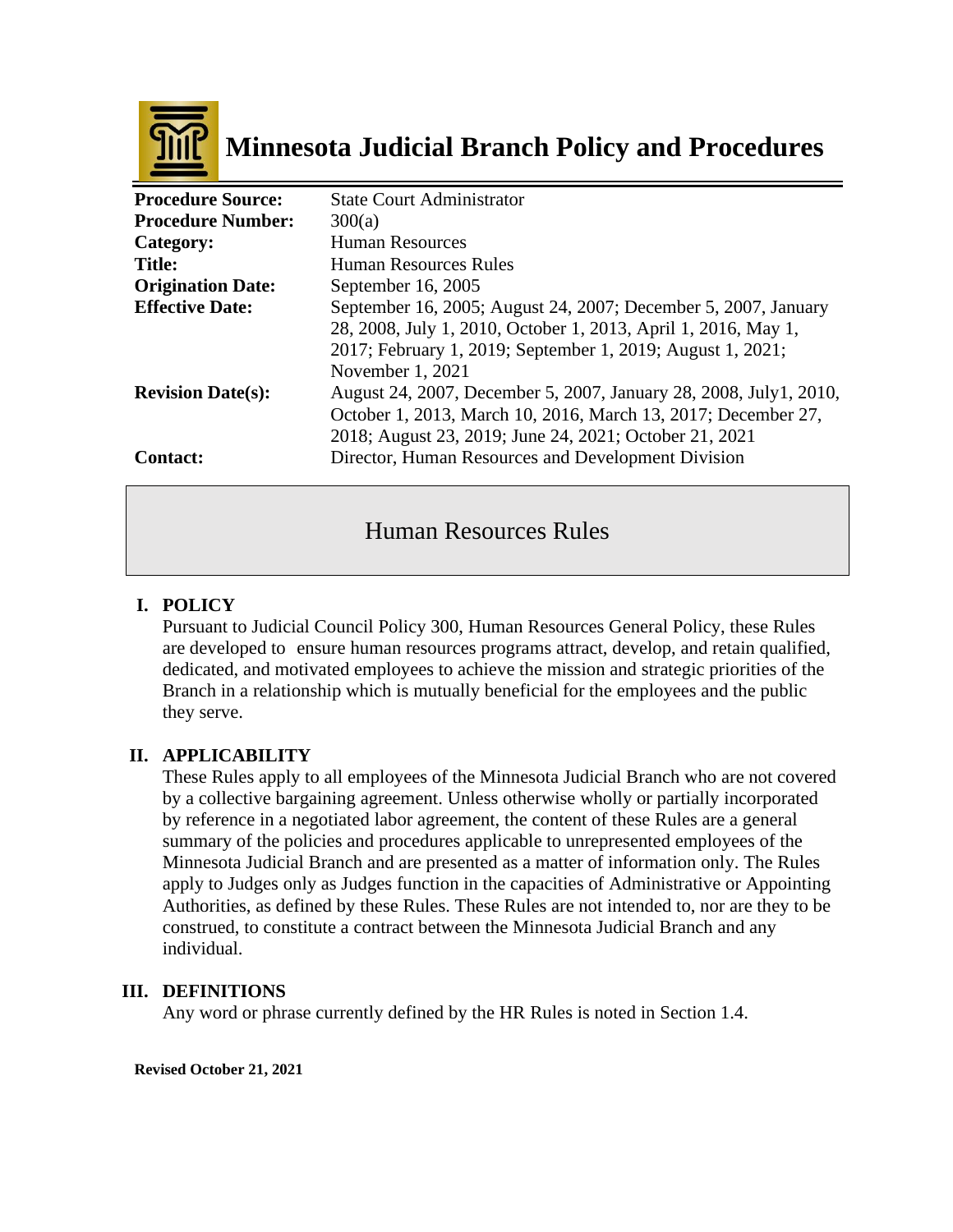# **IV. PROCEDURES**

The rules, practices, policies and benefits described in these Rules may be, in whole or in part, amended, changed or revoked at the discretion of the Minnesota Judicial Branch, at any time, with or without notice. In addition, the Minnesota Judicial Branch may choose not to follow the guidelines set forth in these Rules, where it decides such a course is in the best overall interests of the organization. These Rules supersede any previous rules, practices, policies, benefits or oral representations of the Minnesota Judicial Branch. All Minnesota Judicial Branch employees should be aware that other policies and procedures exist and employees should review the CourtNet website or consult their supervisors for the most current information.

# **V. REVISION HISTORY**

August 23, 2019 – Amended to provide 8 hours of sick leave per fiscal year to attend funerals of non-family members and to add Paid Parental Leave as a benefit available to employees.

August 1, 2021– Amended to permit, for FY22-23 only, vacation leave to be accumulated to a maximum of 300 hours.

October 20, 2021 – Amended to increase amount of Paid Parental Leave available to eligible employees from 3 weeks to 6 weeks; make benefit-earning temporary employees eligible for floating holidays; and to add reference to statutory safety leave in the sick leave article.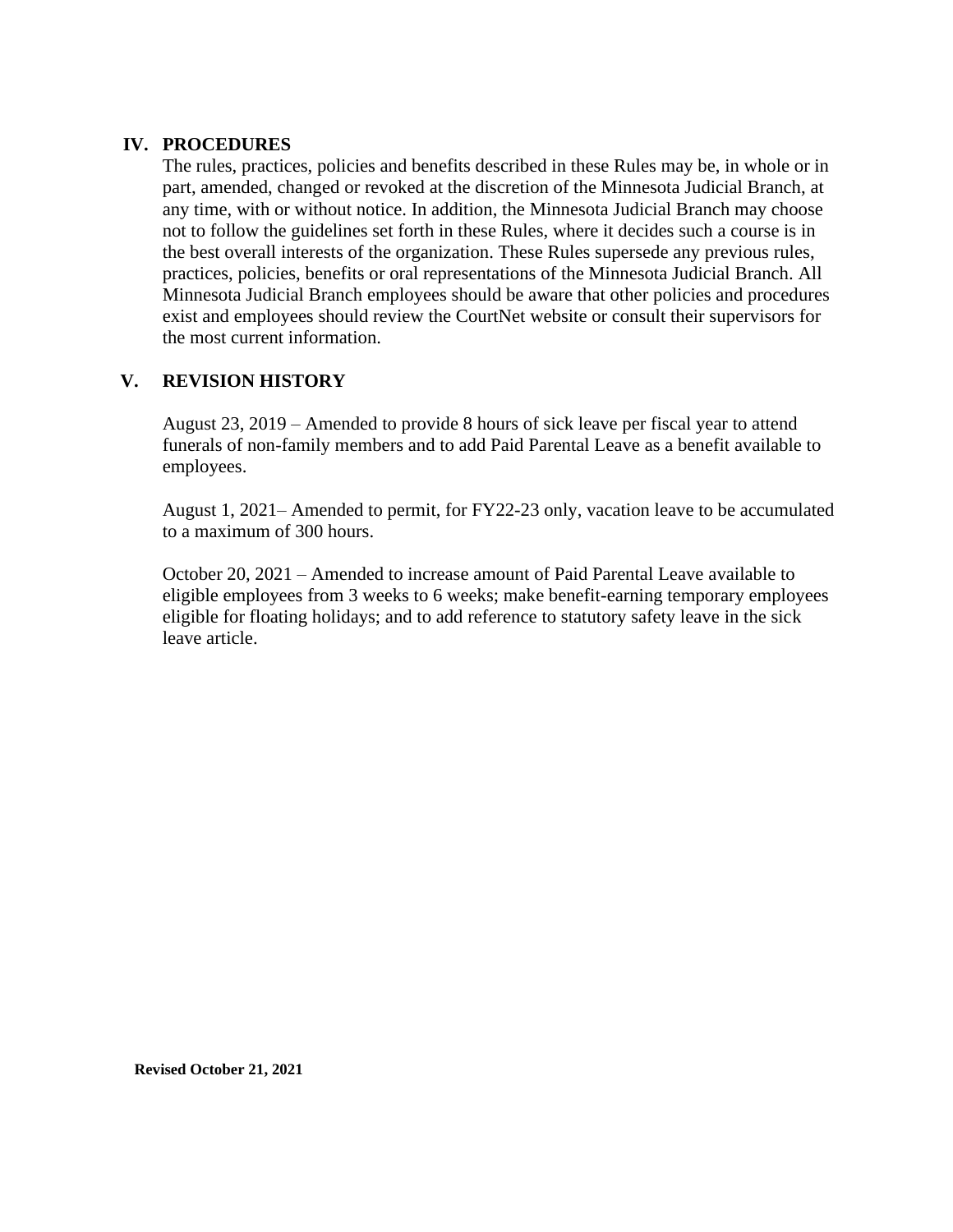# **TABLE OF CONTENTS**

|               | 1.0 HUMAN RESOURCES SYSTEM PURPOSE AND SCOPE 1                |
|---------------|---------------------------------------------------------------|
| 1.1           |                                                               |
| 1.2           |                                                               |
| 1.3           |                                                               |
| 1.4           |                                                               |
|               |                                                               |
|               |                                                               |
| 2.1           |                                                               |
| 2.2           |                                                               |
| 2.3           |                                                               |
| 2.4           |                                                               |
| 2.5           | Responsibilities of Minnesota Judicial Branch Employees 8     |
|               |                                                               |
| 3.1           |                                                               |
| 3.2           |                                                               |
| 3.3           |                                                               |
| 3.4           |                                                               |
| 3.5           |                                                               |
| 3.6           |                                                               |
| 3.7           |                                                               |
|               |                                                               |
|               |                                                               |
| 4.0 PAY PLAN. |                                                               |
| 4.1           |                                                               |
| 4.2           |                                                               |
| 4.3           |                                                               |
| 4.4           |                                                               |
| 4.5           |                                                               |
| 4.6           |                                                               |
| 4.7           |                                                               |
| 4.8           |                                                               |
| 4.9           | Merit Increase Upon Exceptional Performance on Probation.  12 |
| 4.10          |                                                               |
| 4.11          |                                                               |
| 4.12          |                                                               |
| 4.13          |                                                               |
| 4.14          |                                                               |
| 4.15          |                                                               |
| 4.16          |                                                               |
| 4.17          |                                                               |
|               |                                                               |
|               |                                                               |
| 5.1<br>5.2    |                                                               |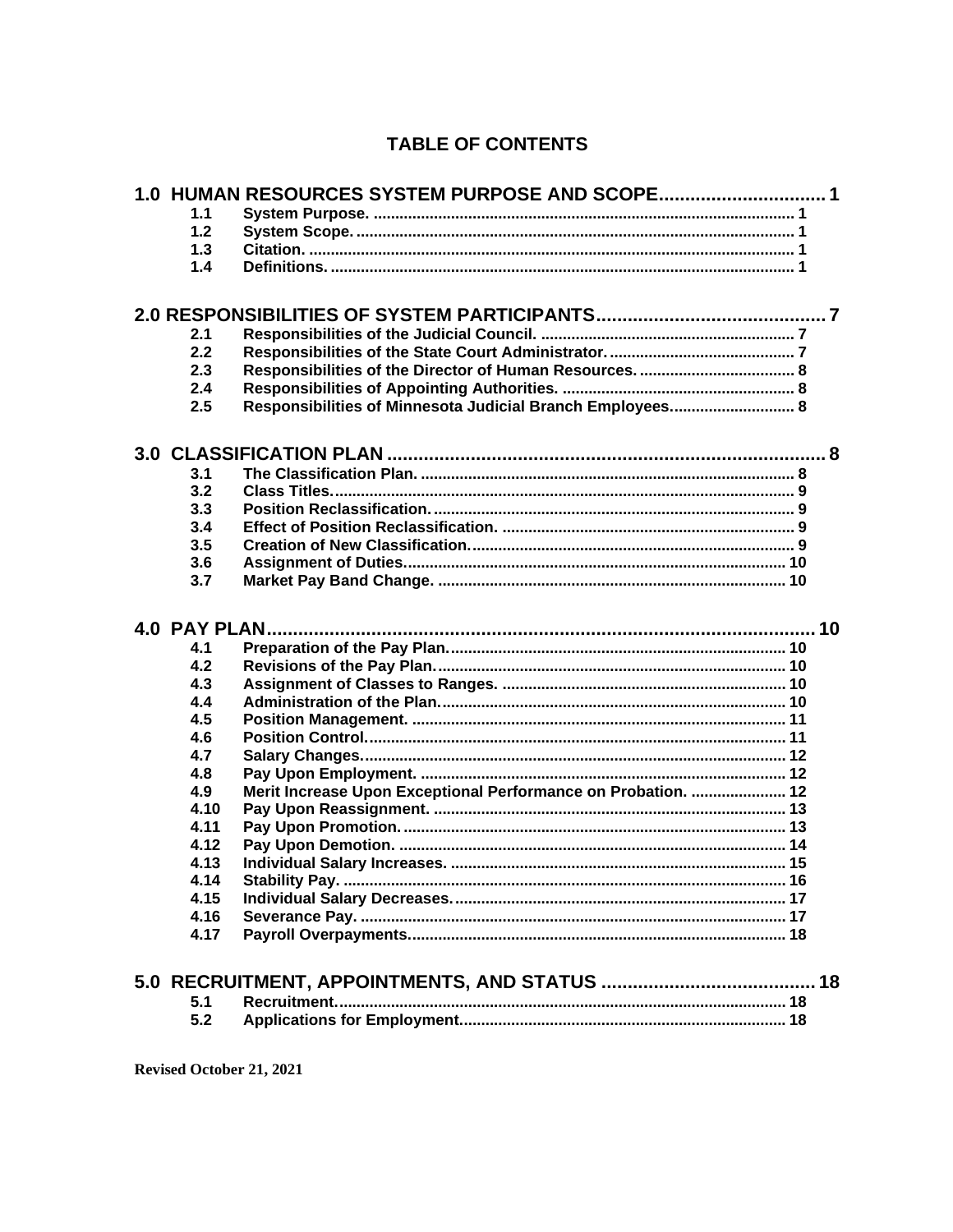| 5.3  |                                                                   |  |
|------|-------------------------------------------------------------------|--|
| 5.4  |                                                                   |  |
| 5.5  |                                                                   |  |
| 5.6  |                                                                   |  |
| 5.7  |                                                                   |  |
| 5.8  |                                                                   |  |
|      |                                                                   |  |
| 6.1  |                                                                   |  |
| 6.2  |                                                                   |  |
| 6.3  |                                                                   |  |
|      |                                                                   |  |
|      |                                                                   |  |
| 7.1  | Separations from the Minnesota Judicial Branch shall include:  28 |  |
|      |                                                                   |  |
| 8.1  |                                                                   |  |
| 8.2  |                                                                   |  |
| 8.3  |                                                                   |  |
| 8.4  |                                                                   |  |
| 8.5  |                                                                   |  |
| 8.6  |                                                                   |  |
| 8.7  |                                                                   |  |
| 8.8  |                                                                   |  |
| 8.9  |                                                                   |  |
|      |                                                                   |  |
| 9.1  |                                                                   |  |
| 9.2  |                                                                   |  |
| 9.3  |                                                                   |  |
|      |                                                                   |  |
| 10.1 |                                                                   |  |
| 10.2 |                                                                   |  |
| 10.3 |                                                                   |  |
| 10.4 |                                                                   |  |
| 10.5 |                                                                   |  |
|      |                                                                   |  |
|      |                                                                   |  |
| 11.1 |                                                                   |  |
| 11.2 |                                                                   |  |
| 11.3 |                                                                   |  |
| 11.4 |                                                                   |  |
| 11.5 |                                                                   |  |
| 11.6 |                                                                   |  |
|      |                                                                   |  |

Revised October 21, 2021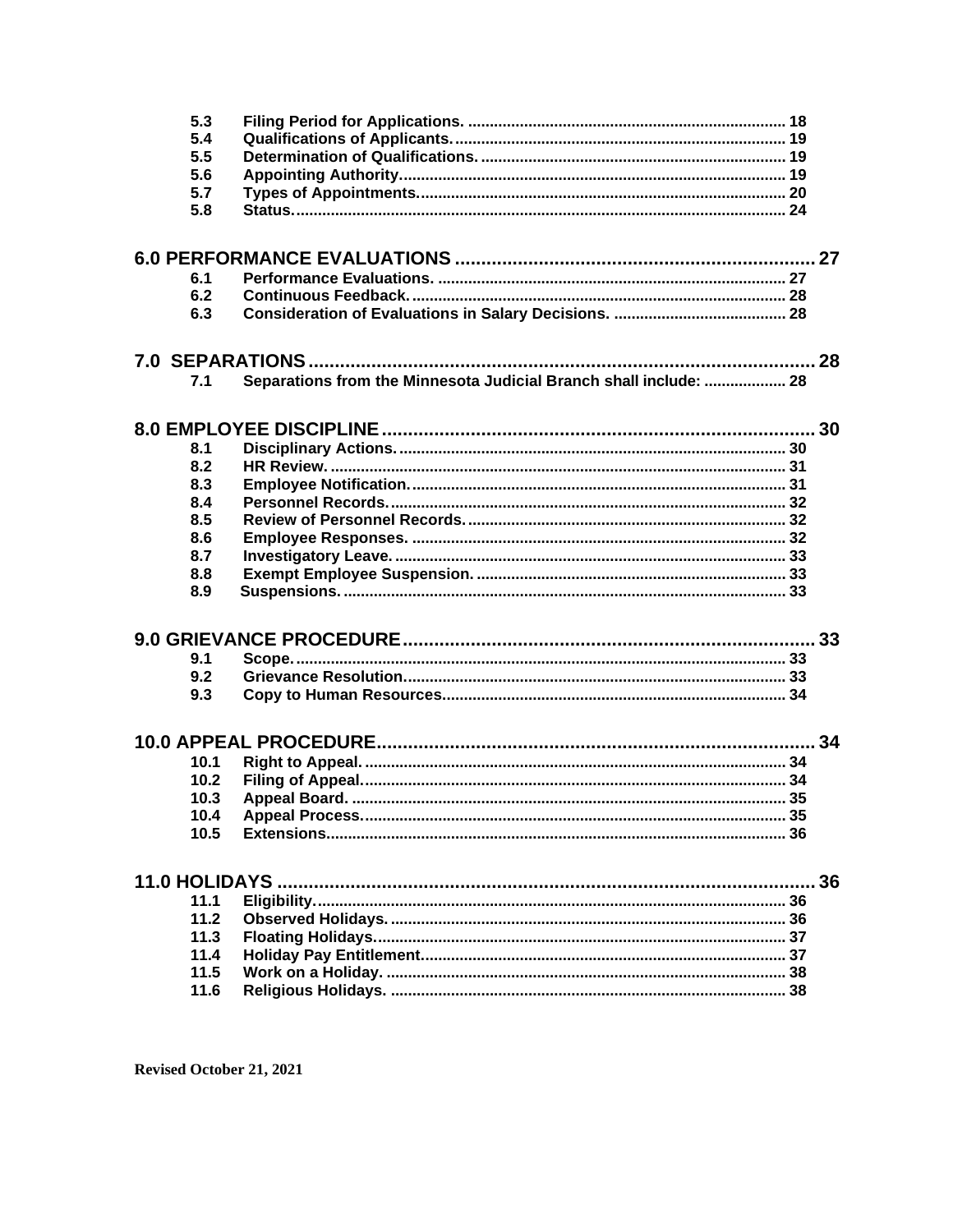| 12.1 |                                                                           |
|------|---------------------------------------------------------------------------|
| 12.2 |                                                                           |
| 12.3 |                                                                           |
| 12.4 |                                                                           |
| 12.5 | Recognition Leave for Exempt and Non-FLSA Covered Employees 40            |
| 12.6 |                                                                           |
| 12.7 |                                                                           |
| 12.8 |                                                                           |
| 12.9 |                                                                           |
|      |                                                                           |
| 13.1 |                                                                           |
| 13.2 |                                                                           |
| 13.3 |                                                                           |
| 13.4 |                                                                           |
| 13.5 |                                                                           |
|      |                                                                           |
|      |                                                                           |
| 14.1 |                                                                           |
| 14.2 |                                                                           |
| 14.3 |                                                                           |
| 14.4 |                                                                           |
| 14.5 |                                                                           |
| 14.6 |                                                                           |
| 14.7 |                                                                           |
| 14.8 | Length of Service Defined (For the Purpose of Vacation Accrual Only).  47 |
|      |                                                                           |
| 15.1 |                                                                           |
| 15.2 |                                                                           |
| 15.3 |                                                                           |
| 15.4 |                                                                           |
| 15.5 |                                                                           |
| 15.6 |                                                                           |
| 15.7 |                                                                           |
| 15.8 |                                                                           |
|      |                                                                           |
|      |                                                                           |
| 16.1 |                                                                           |
| 16.2 |                                                                           |
| 16.3 |                                                                           |
| 16.4 |                                                                           |
| 16.5 |                                                                           |
| 16.6 |                                                                           |
| 16.7 |                                                                           |
|      |                                                                           |

Revised October 21, 2021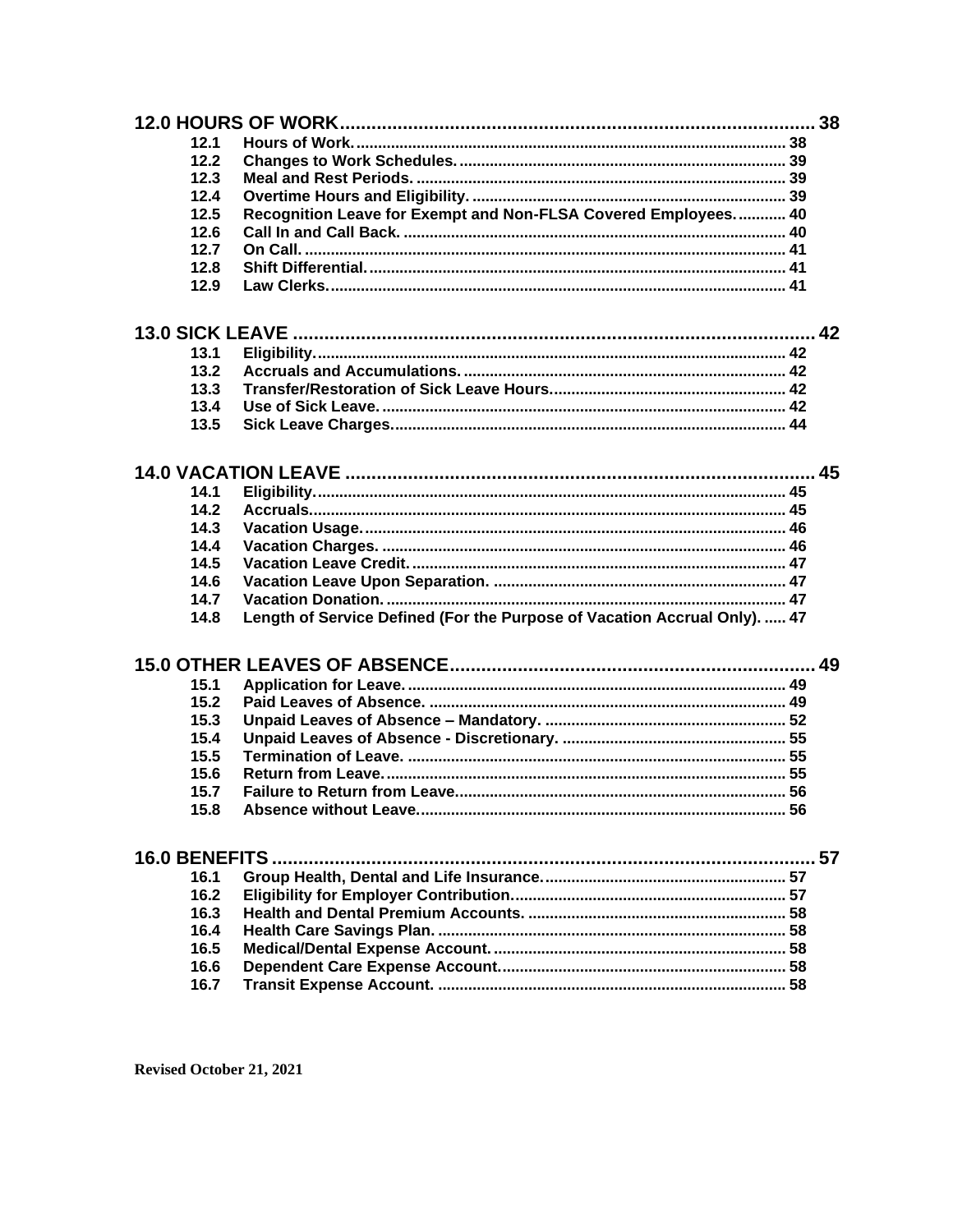| 17.0 WORKERS' COMPENSATION; INJURED ON DUTY PAY 59          |  |
|-------------------------------------------------------------|--|
|                                                             |  |
|                                                             |  |
|                                                             |  |
|                                                             |  |
| <b>VACATION LEAVE SCHEDULE FOR DIRECTORS, CHILD SUPPORT</b> |  |
|                                                             |  |
| APPENDIX A DEPENDENT ELIGIBILITY FOR HEALTH COVERAGE STATE  |  |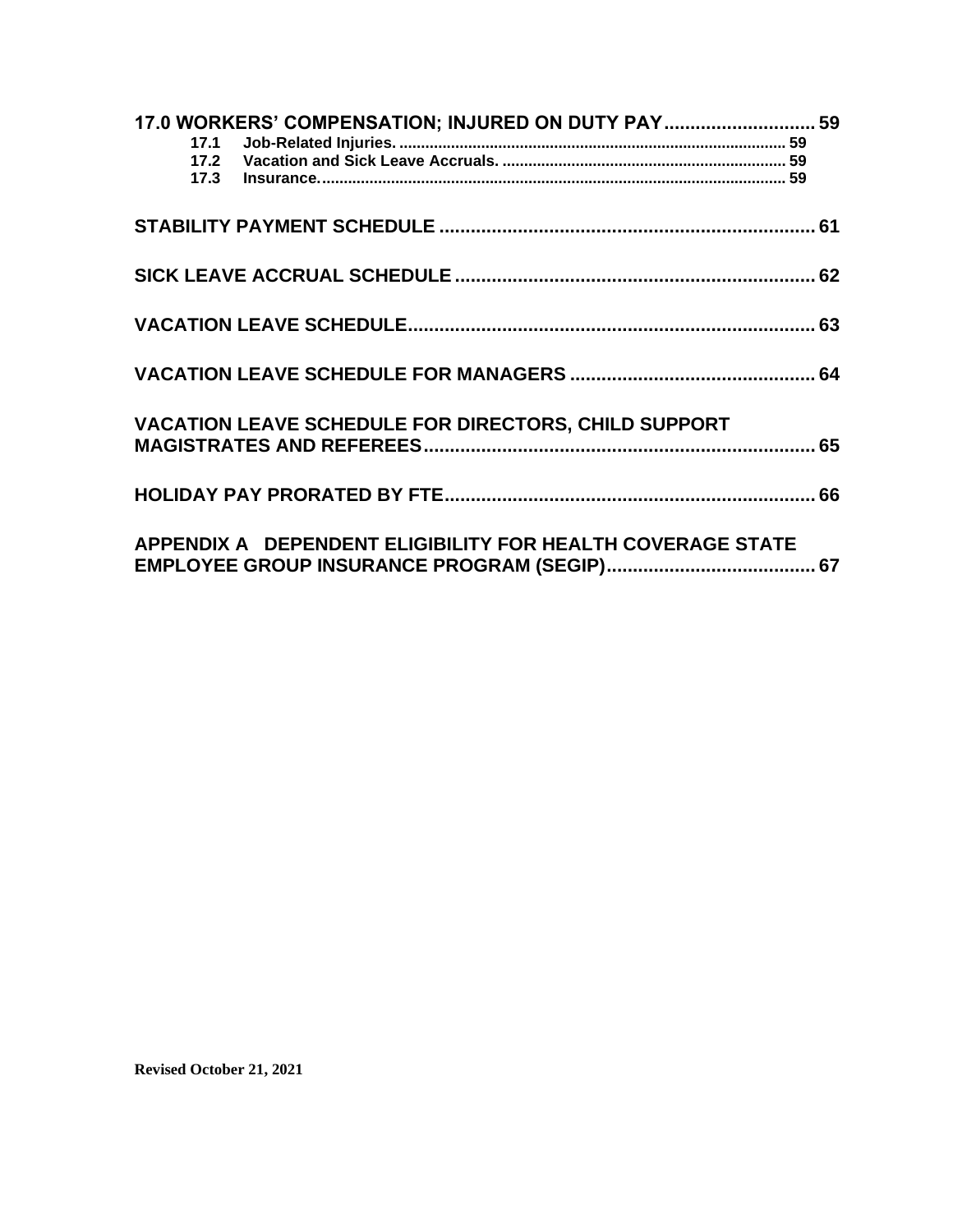# **1.0 HUMAN RESOURCES SYSTEM PURPOSE AND SCOPE**

#### <span id="page-6-1"></span><span id="page-6-0"></span>1.1 System Purpose.

The purpose of the Minnesota Judicial Branch Human Resources Rules is to establish and maintain equitable and uniform policies, procedures, job classifications and compensation plans in order to effectively:

- a. Provide equal opportunities to all applicants on the basis of merit without regard to race, color, creed, religion, national origin, sex, and marital status, status with regard to public assistance, disability, sexual orientation, veteran status, or age.
- b. Provide a system of compensation which bears direct relationship to the position occupied.
- c. Provide regular evaluations of employee performance in order that meritorious performance may be rewarded and unacceptable or substandard performance may be addressed.
- d. Provide comprehensive insurance and other benefits comparable to the other branches of state government.

The goals of the Minnesota Judicial Branch are to attract and retain qualified, dedicated employees for the mutual benefit of the employees and the public they serve.

#### <span id="page-6-2"></span>1.2 System Scope.

As a separate branch of state government, these Rules are adopted by the Judicial Council to govern its relationship with employees of the Minnesota Judicial Branch who are not covered by a collective bargaining agreement. Judges are "elected officials" and, as such, are not considered "employees" for the purposes of these Rules. Judges are governed by these Rules only as they apply to Appointing or Administrative Authorities. A limited exception exists for prospective employees or applicants who are disqualified from employment under Minn. Stat. § 364.03.

# <span id="page-6-3"></span>1.3 Citation.

These rules shall be known and may be cited as the Minnesota Judicial Branch Human Resources Rules.

#### <span id="page-6-4"></span>1.4 Definitions.

a. Administrative Authority. The Judicial Council shall be the administrative authority for the Judicial Branch personnel system. It has the authority to approve Human Resources Policies pursuant to Judicial Branch Policies 102 – Policy Subject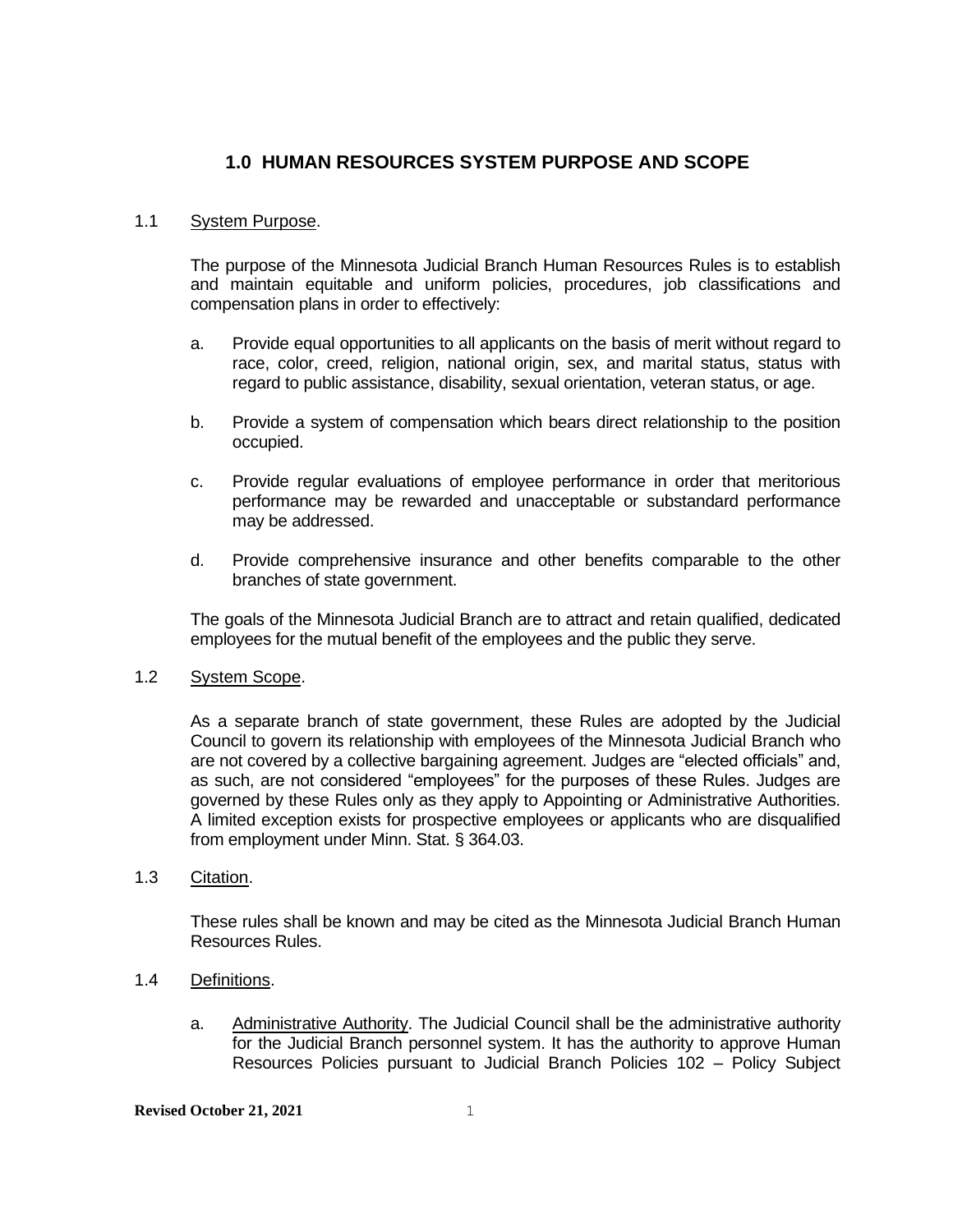Areas 103 – Policy Development; 300 – Human Resources General Policy, and additional 300-series Human Resources policies.

The State Court Administrator has the authority to approve branch-wide Human Resources Administrative Policies and Procedures that provide guidelines and directions for implementing the Judicial Council Human Resources policies.

- b. Americans with Disabilities Act (ADA). 42 U.S. Code §12101. Prohibits discrimination against individuals with disabilities.
- c. Anniversary Date. The annual date which marks the completion of one year of service.
- d. Applicant. Someone who seeks employment with the Minnesota Judicial Branch.
- e. Appointing Authority. The person or persons vested by these Rules, or as otherwise designated by the administrative authority, with the authority to select, discipline or discharge employees.
- f. Appointment. The act of an appointing authority by which a position is filled. Types of appointments include:

*Acting*. The temporary appointment to an authorized position of a current employee who meets the qualifications for the position.

*At-Will*. The appointment to a position in which the incumbent serves at the pleasure of a justice or judge, or the Supreme Court without the rights of permanent status or appeal. An at-will employee may be discharged at any time, with or without cause or notice.

*Demotion*. The appointment of an employee serving in a position in one class to a position in another class having a lower maximum salary.

*Original*. All appointments other than at-will, temporary, promotion, demotion, reassignment or acting.

*Promotion*. The appointment of an employee serving in a position in one class to a position in another class having a higher maximum salary.

g. At-Will Employee. An employee appointed by and responsible to a justice, the Supreme Court, judge(s), referee, or an employee appointed as a director by and responsible to the state court administrator as provided in these Rules, and subject to the confidentiality requirements of the appointing authority, who must meet the minimum training and experience requirements of the class to which appointed, but who serves at the pleasure of the appointing authority without the rights of permanent status or appeal. At-will employees may be discharged at any time, with or without cause or notice.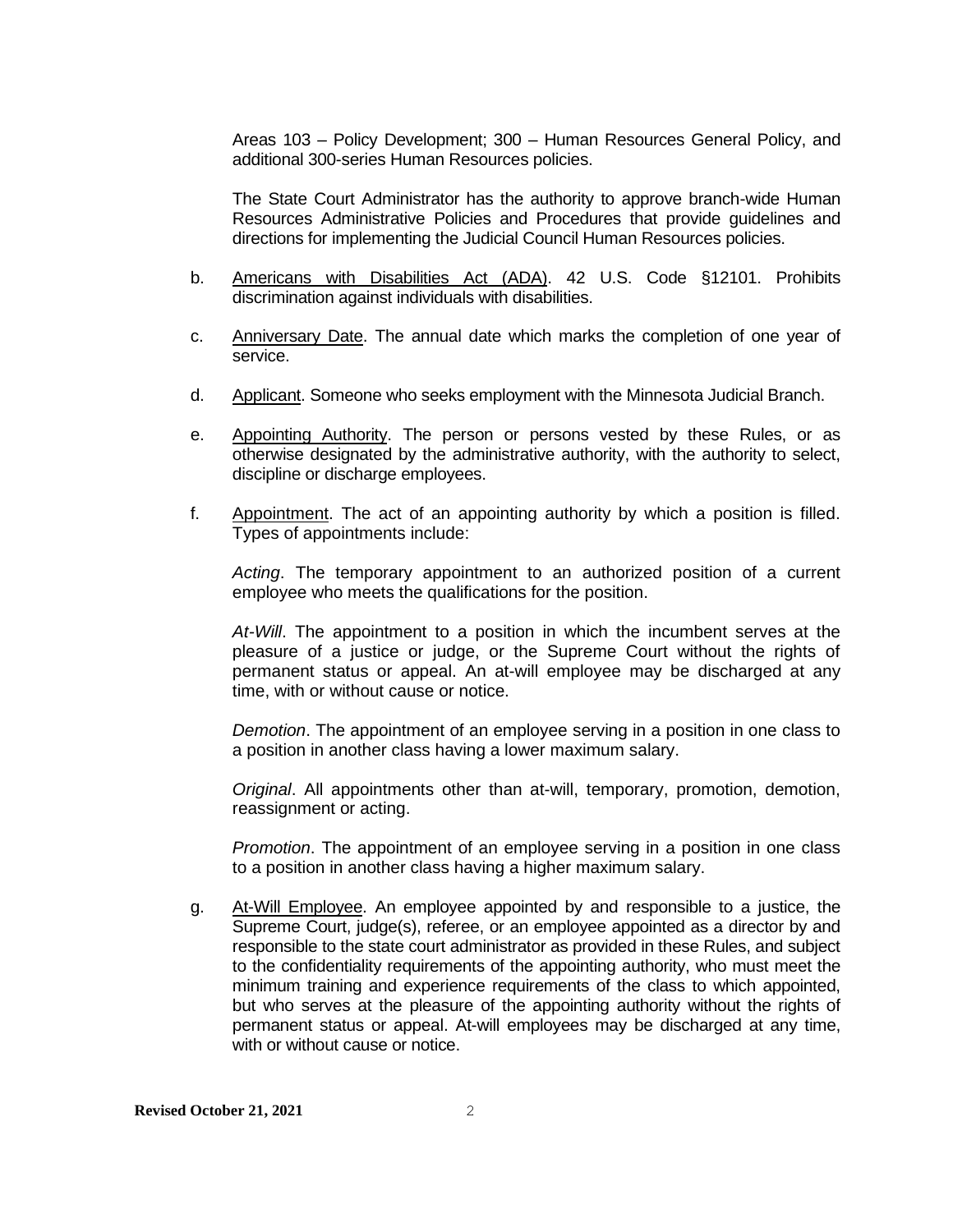- h. Authorized Position. A position that is authorized by the administrative authority, is ongoing, and has no specified duration.
- i. Class. A group of positions sufficiently similar in duties, authority, and responsibilities that the same descriptive title may be used; the same qualifications for appointment may be required; the same aptitude or proficiency tests may be used; and the same pay band may be applied.
- j. Class Series. A sequence of classes that are alike in kind but not in level, starting with an entry level position and advancing upward in duties, complexity, authority, and responsibility.
- k. Class Specification. The official written job description of a class of work which defines the class, lists some of the more typical tasks of the class, and the training, education, and experience standards required for the class.
- l. Classification Assessments. Classification reviews of all incumbents in a particular classification, series, job family, or positions with similar working titles in the same or different classifications.
- m. Clerical/Administrative. Positions involving a wide variety of office skills needed to carry out office processes and procedures, such as keeping records, processing paperwork, reviewing, entering and maintaining electronic data, operating computer systems, office machines and other technologies, and handling communications.
- n. Cohabiter. An adult of either the same or opposite sex as the employee, under circumstances in which the employee and other adult: 1) Have entered into a committed interdependent relationship with each other; 2) Are jointly responsible for each other's basic common welfare; 3) Share a common residence and intend to do so indefinitely; 4) Are not related by blood or adoption such that would prohibit marriage in Minnesota; are neither married nor registered in another domestic partnership; and, 5) Are legally competent and qualified to enter into a contract.
- o. Confidential. A position that requires access to and use of labor relations information, or actively participates in the meeting and negotiating on behalf of the public employer and is therefore excluded from bargaining unit representation.
- p. Court Organizational Unit. Separate court organizational units are the Supreme Court, the Appeals Court, State Court Administration, each Judicial District, the Law Library, the Board of Professional Responsibility, the Board of Continuing Legal Education, the Board of Law Examiners, and the Board of Legal Certification.
- q. Demotion. The appointment of an employee serving in a position in one class to a position in another class having a lower maximum salary.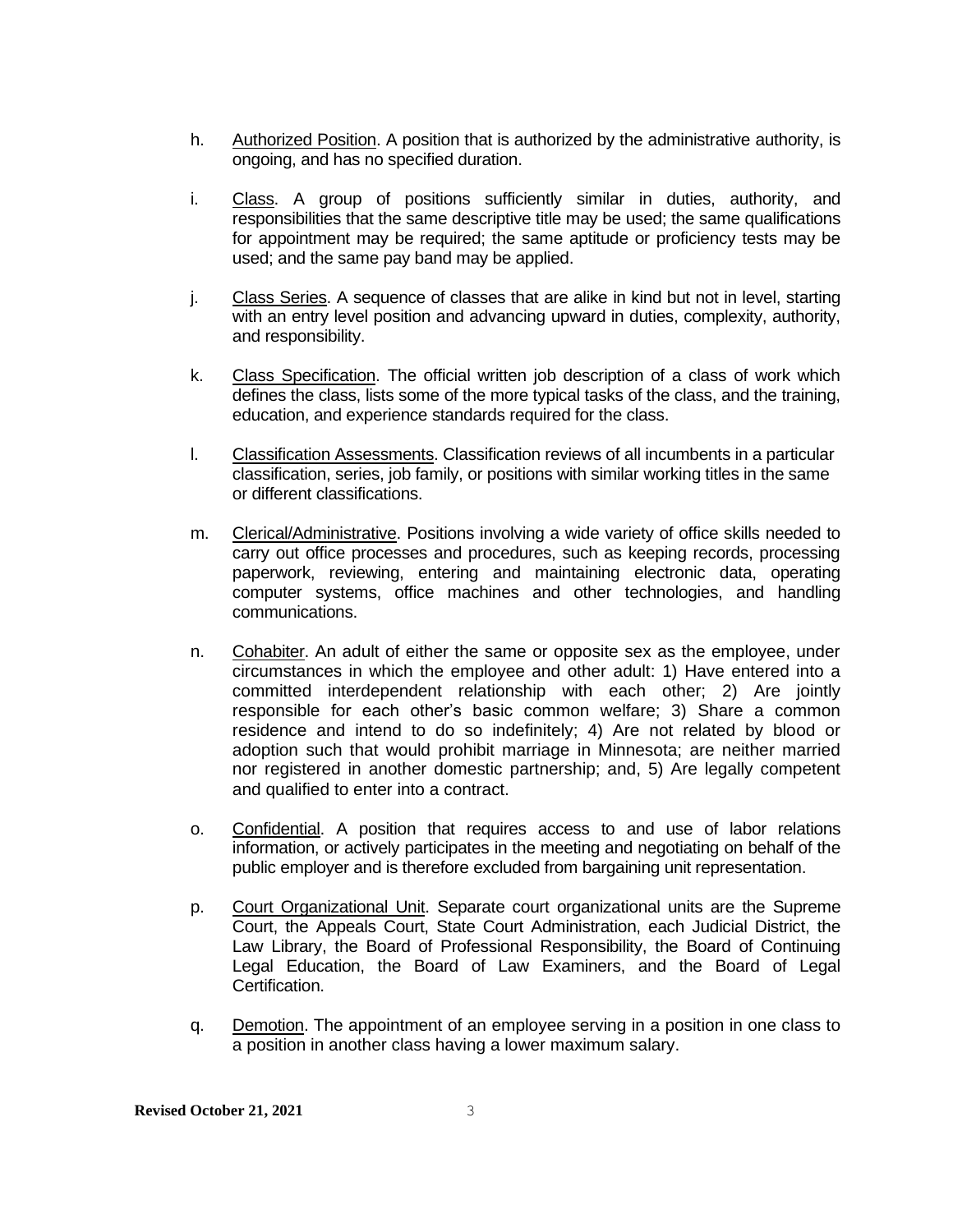- r. Director. Positions designated by the Judicial Council in the pay plan as Director which include the Chief Staff Attorney of the Court of Appeals, Deputy State Court Administrator, Director of the Boards of Law Examiners, Continuing Legal Education, Client Security, and Legal Certification Boards, Director of Public Affairs, Director of Court Services, Director of Finance, Director of Human Resources and Development, Director of Information Technology, Director of Legal Counsel Division, Director and Deputy Director, Office of Lawyers Professional Responsibility, Judicial District Administrators, State Court Administrator, State Law Librarian, and Supreme Court Commissioner.
- s. District HR Office. The department, office or unit within each of the ten Judicial Districts and the Minnesota Judicial Center responsible for the implementation of all human resources functions.
- t. Exempt Position. A position that has been determined to be exempt from the wage and hour provisions of the Fair Labor Standards Act (FLSA).
- u. Essential Functions. The principal tasks which are assigned to a position.
- v. Federal Family Medical Leave Act (FMLA). The federal law requiring employers to provide up to twelve weeks per year of job-protected unpaid leave to "eligible" employees, for certain family and/or medical reasons and up to twenty-six weeks per year for military reasons, that are defined under the FMLA. The Minnesota Judicial Branch recognizes this year on a fiscal year basis.
- w. Flex Schedule. A work schedule established for an employee that differs from the routine, normal hours of operation.
- x. Focal Point Review Date. Common annual due date for all employee performance evaluations.
- y. Full-time Position. A position normally scheduled for 80 hours of work per pay period.
- z. Grievance. A complaint filed by an employee pertaining to a dispute as to the interpretation or application of the terms and conditions of these Rules, excluding disciplinary actions.
- aa. Immediate Family. Family members included in the definition of "immediate family" can differ and are specifically defined in the Rules or the applicable policy or procedure governing the situation to which they are being applied.
- bb. Initial Date of Employment. Constitutes commencement of employment with the Minnesota Judicial Branch, adjusted as necessary for breaks in service caused by layoffs, reinstatement, or leave without pay. To determine eligibility for benefits, a person who becomes a state employee under the provisions of Minn. Stat. § 480.181 (Transfer of Employees to Judicial Branch), is considered to have begun employment with the Minnesota Judicial Branch on the date the person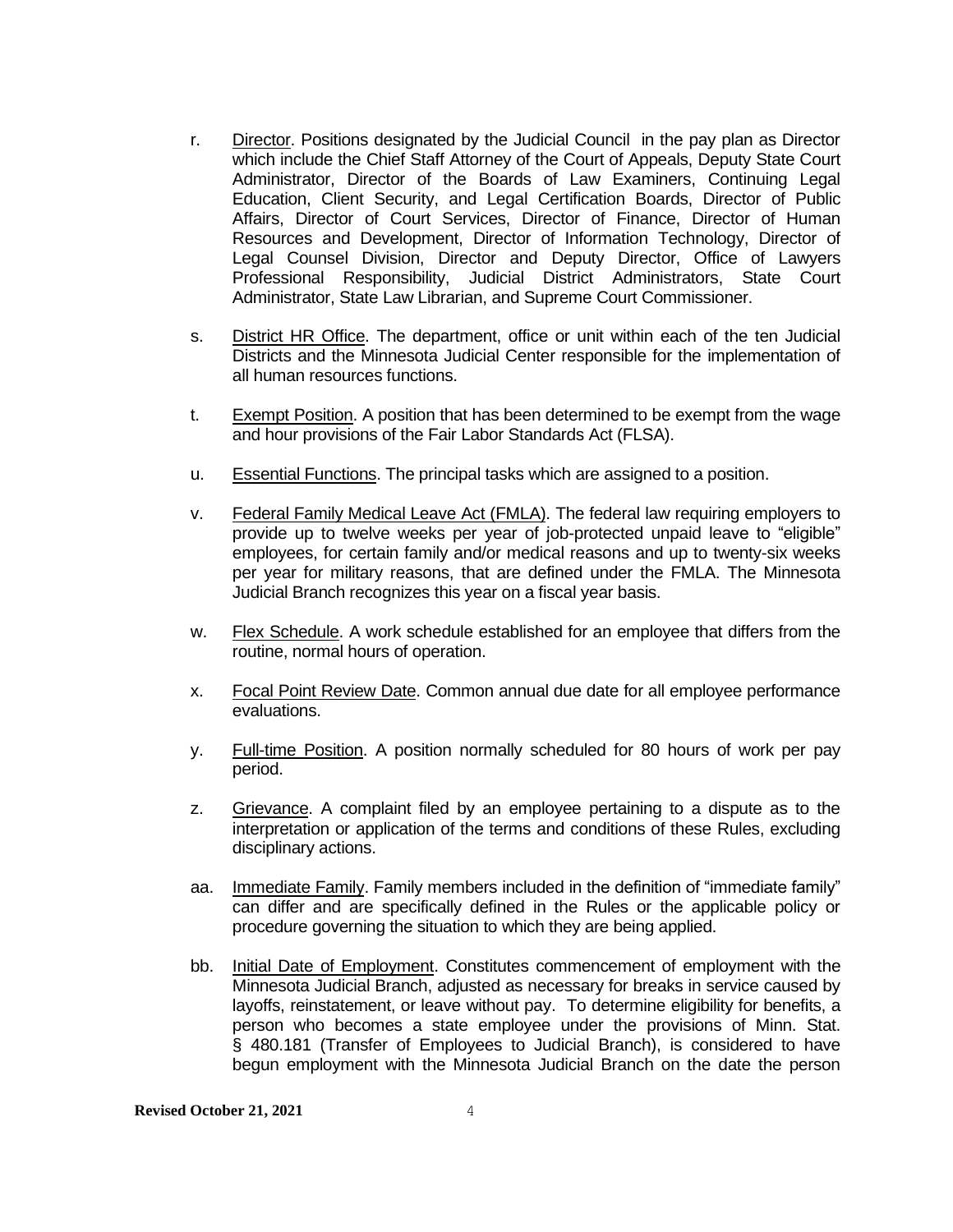became a county or judicial district employee as certified by that county's or district's appropriate authority.

- cc. Intermittent Employee. An employee who is hired to work on an as-needed basis with no regular schedule.
- dd. Intern. A student who is currently enrolled in a post-secondary educational institution who works for the Minnesota Judicial Branch (paid or unpaid) to accomplish specific tasks for a pre-determined period of time and as a result will receive academic credit or recognition for the work performed.
- ee. Job Description. The written summary of the duties and responsibilities assigned to a position.
- ff. Job Share. A single position/job that is shared, in equal or unequal parts, by two or more employees.
- gg. Layoff. The involuntary separation of an employee due to abolition of a position because of lack of work, lack of funds, or reorganization.
- hh. Manager. Classifications determined by the Director of Human Resources and Development as accountable for determining, securing and allocating human, financial and other resources needed to accomplish objectives. Positions in this category also are accountable for determining overall objectives, priorities and policies within a program area. Incumbents of these positions may have the authority to exercise discretionary powers on a regular basis. Positions designated as Manager are Accounting Manager I and II; Administrative Services Manager; Assistant Court Administrator/Chief Deputy Court Administrator; Attorney IV; Branch Audit Manager; Chief of Forensic Psychological Services; Clerk of Appellate Courts; Court Administrative Manager I and II; Court Administrator I, II, III, IV and V; Court Services Manager; Court Operations Manager; Deputy District Administrator A, B, and C; Deputy Director of Court Services; Deputy Director of Finance; Deputy Director of Information Technology; Education Development Manager; Finance Manager; Human Resources Manager I and II; Human Resources Program Manager; Information Technology Manager; Research and Evaluation Manager; Strategic Planning and Projects Office Manager; and Training and Development Manager.
- ii. Minnesota Judicial Branch Human Resources System. The system of personnel rules, regulations and procedures that apply to all state-funded judicial branch employees not covered by collective bargaining agreements, except judges.
- jj. Misconduct. Action unbecoming an employee of the courts, including employee conduct that demonstrates willful disregard of the employer's interests or disregard of the standards of behavior that the employer has a right to expect of its employees, including carelessness or negligence of such degree or recurrence as to manifest wrongful intent.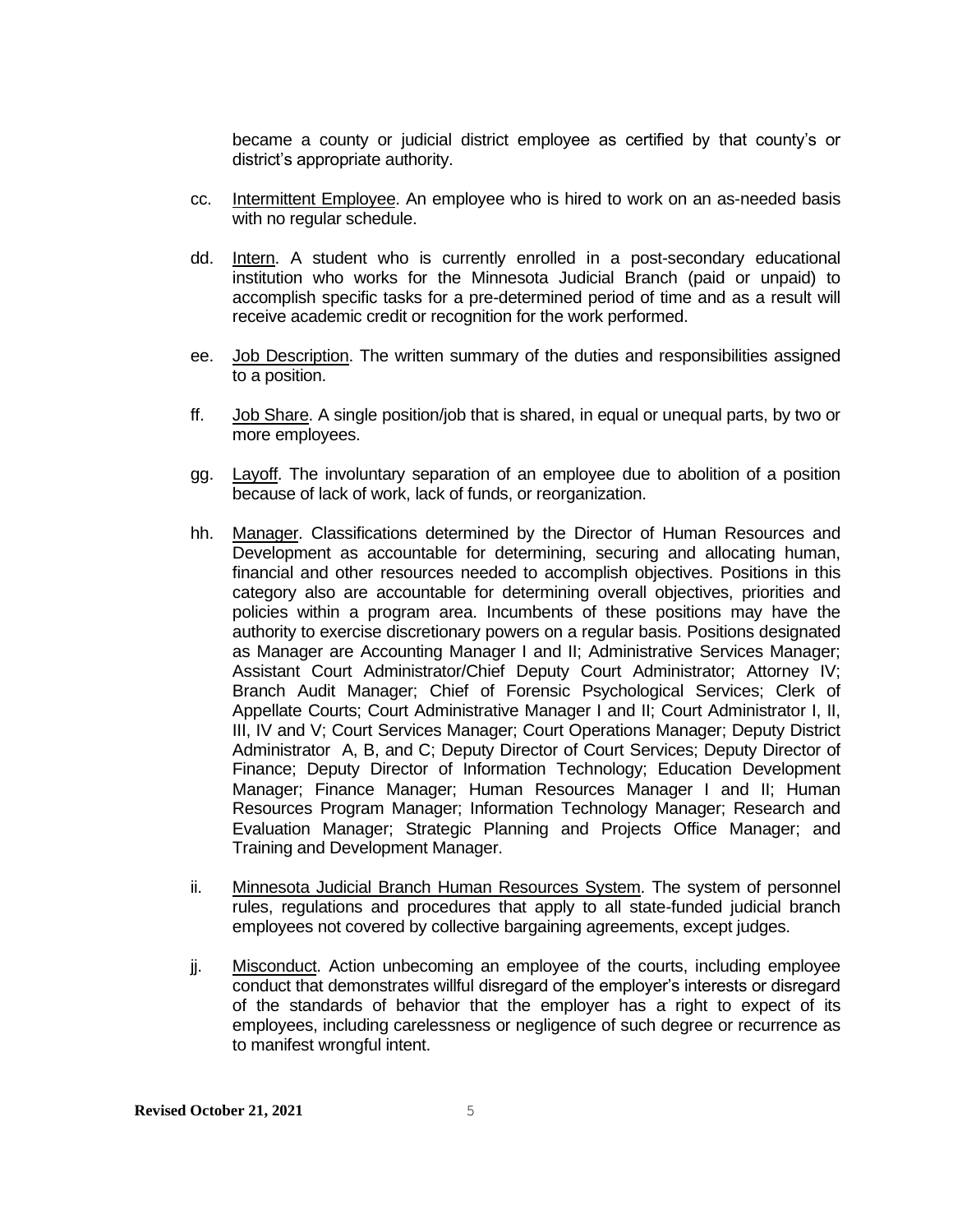- kk. Non-Exempt Position. A position that has been determined to be covered by the wage and hour provisions of the Fair Labor Standards Act (FLSA).
- ll. Pay Band. A minimum and maximum pay rate assigned to a job class.
- mm. Payroll Status. Payment for hours worked or for hours on an approved paid leave.
- nn. Part-time Employee. An employee who is normally scheduled to work on a regular and recurring schedule of less than 80 hours in a pay period.
- oo. Permanent Status. Employment status attained by an employee following the successful completion of the prescribed probationary period in an original, promotion, demotion, or reassignment appointment to a different classification during their current, continuous period of employment. Employees with permanent status may invoke the appeal procedures set forth in these Rules. In no instance shall the term permanent status be construed to imply a permanent employment relationship.
- pp. Point Factor Analysis. A job evaluation method that assigns values and weights to compensable factors to assign classifications to pay bands.
- qq. Position. An individual job within the judicial system.
- rr. Probationary Period. The designated trial period for appointments as set forth in Rule 5.
- ss. Professional. A position that has primary responsibility for work that is (a) predominantly intellectual and varied in character as opposed to routine mental, manual, mechanical, or physical work; (b) involving the consistent exercise of discretion and judgment in its performance; (c) of a character that the output produced or the result accomplished cannot be standardized in relation to a given period of time; and (d) requiring advanced knowledge in a field of learning customarily acquired by a prolonged course of specialized intellectual instruction and study in an institution of higher learning, as distinguished from a general academic education, an apprenticeship, or training in the performance of routine mental, manual, or physical processes; or any employee who has completed the above described advanced instruction and works under the supervision of a professional person to qualify as a professional employee.
- tt. Promotion. Appointment of an employee from one class to another class having a higher maximum salary.
- uu. Qualified. For the purpose of meeting the qualifications of a position, qualified means the individual has the education and job-related knowledge, skills and abilities required for initial appointment to the position and necessary for satisfactory performance of the job.
- vv. Reclassification. The assignment of a position from one class of work to another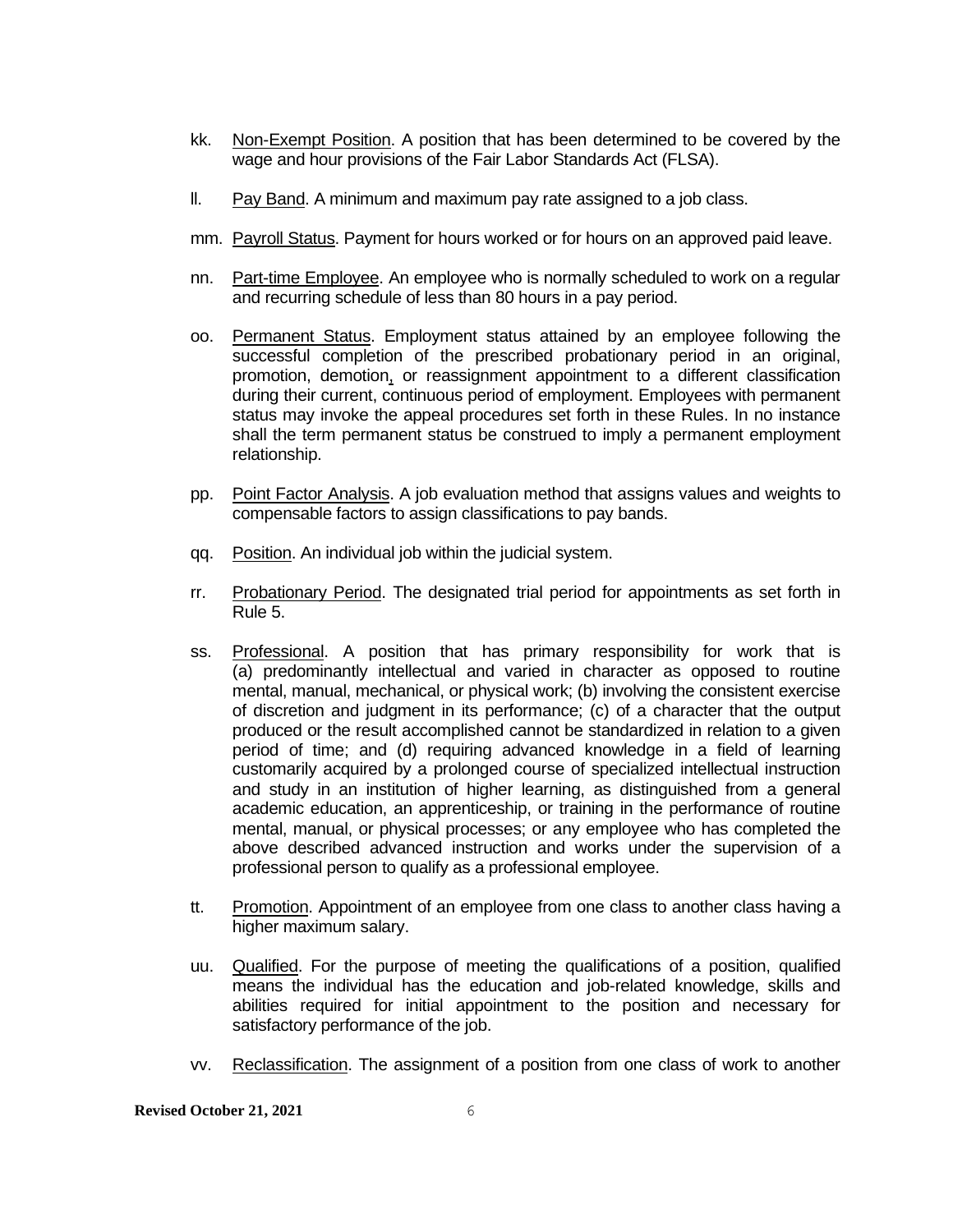because of changes in the kind, responsibility or difficulty of work performed in the position.

- ww. State Service. Employment on a state payroll, in the Legislative, Executive or Judicial Branch.
- xx. Supervisor. A person who has been delegated by the appointing authority the ability to undertake a majority of the following supervisory functions in the interests of the employer: hiring, transfer, suspension, promotion, discharge, assignment, reward or discipline of other employees, direction of the work of other employees, or adjustment of other employees' grievances on behalf of the employer, and whose position requires the use of independent judgment.
- yy. Suspension. Temporary removal from duty for disciplinary reasons ordered by an appointing authority. All suspensions are unpaid.
- zz. Technical. Positions that require a basic knowledge of the practice and procedures of a scientific or professional field. Work performed is normally supportive of a professional discipline, but does not require knowledge of the theoretical principles of the field. Some independence in judgment is normally required. Some positions in this category require licensing or registration.
- aaa. Temporary Position. A position that is established by an appointing authority for a specified period of time, normally not to exceed one year in duration.
- bbb. Trainee Position. An entry-level position established to provide on-the-job training.
- ccc. Transfer. The movement of an employee from one position to a different position within the same class and/or pay band.

# **2.0 RESPONSIBILITIES OF SYSTEM PARTICIPANTS**

#### <span id="page-12-1"></span><span id="page-12-0"></span>2.1 Responsibilities of the Judicial Council.

The Judicial Council is responsible for the approval of Minnesota Judicial Branch Human Resources Policies.

#### <span id="page-12-2"></span>2.2 Responsibilities of the State Court Administrator.

The State Court Administrator is responsible for the implementation of Human Resources Policies, pursuant to Judicial Branch Policy 300-Human Resources General Policy, and branch-wide Human Resources Administrative Policies and Procedures that provide guidelines and directions for implementing the Judicial Council Human Resources policies.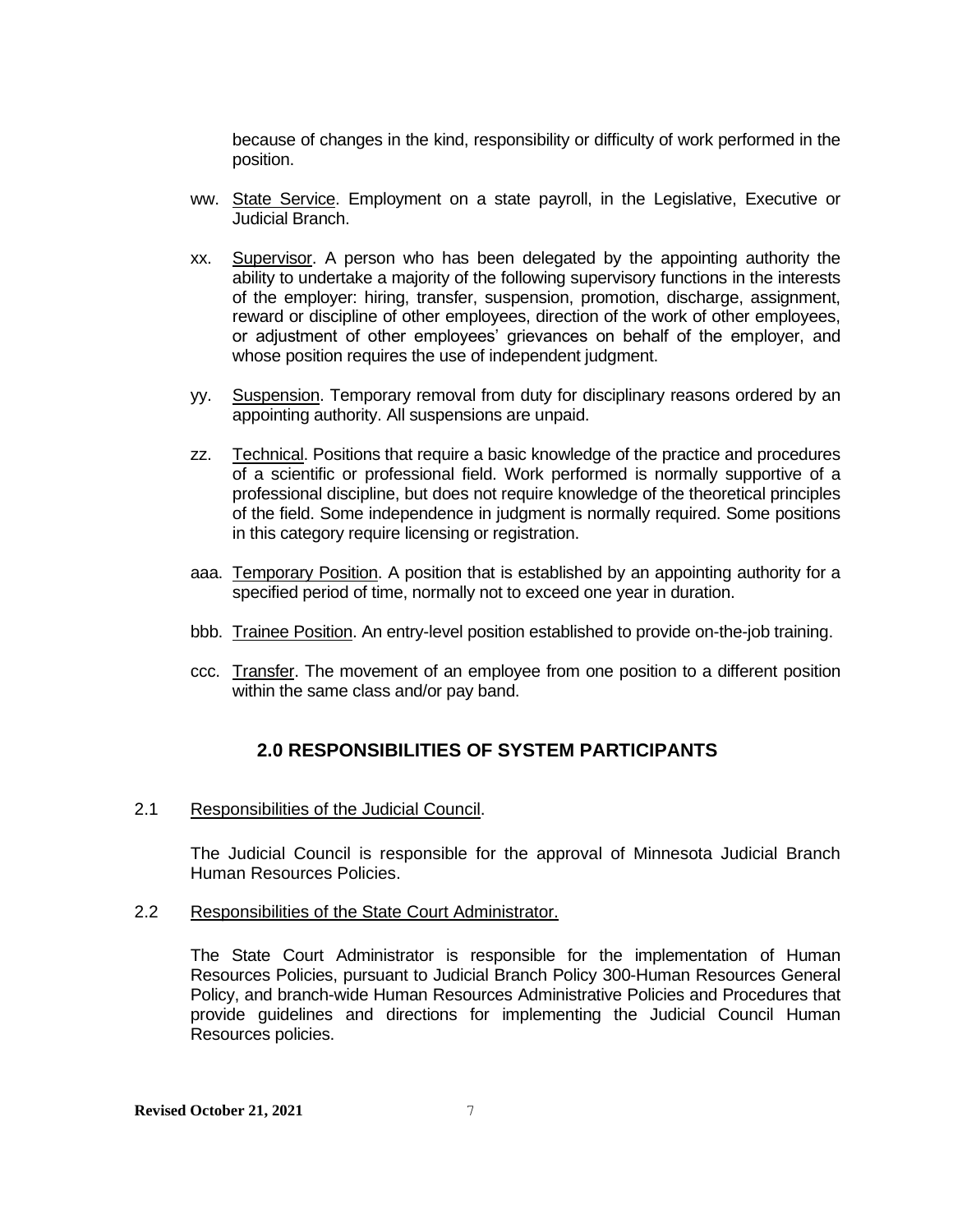The State Court Administrator implements Branch policy, in part, through the approval and implementation of all Minnesota Judicial Branch Human Resources Rules and Human Resources Procedures.

#### <span id="page-13-0"></span>2.3 Responsibilities of the Director of Human Resources.

The Director of Human Resources shall have the responsibilities assigned under these Rules and as delegated by the administrative authorities and shall, exclusively implement, through the respective District HR Offices, the procedures for the maintenance of all official personnel records and records pertaining to the Minnesota Judicial Branch human resources system.

#### <span id="page-13-1"></span>2.4 Responsibilities of Appointing Authorities.

Each Appointing Authority has the following responsibilities:

- a. Selecting employees to fill job vacancies in accordance with standards defined in the classification plan.
- b. Providing performance feedback and completing required evaluations of each employee as designated in Section 6.0 of these Rules.
- c. Providing orientation and training to employees as appropriate.
- d. Performing and documenting disciplinary actions as necessary and in accordance with established procedures.
- e. Collecting and forwarding to the local HR Representative or designee all required data regarding personnel transactions such as leave requests, resignations, and disciplinary actions.

#### <span id="page-13-2"></span>2.5 Responsibilities of Minnesota Judicial Branch Employees.

Unless specifically exempted, all employees are responsible for adherence to these Rules.

# <span id="page-13-3"></span>**3.0 CLASSIFICATION PLAN**

#### <span id="page-13-4"></span>3.1 The Classification Plan.

a. After consultation with administrative authorities, the Director of Human Resources and Development shall prepare and maintain a classification plan by ascertaining the duties and responsibilities of all positions in the Minnesota Judicial Branch.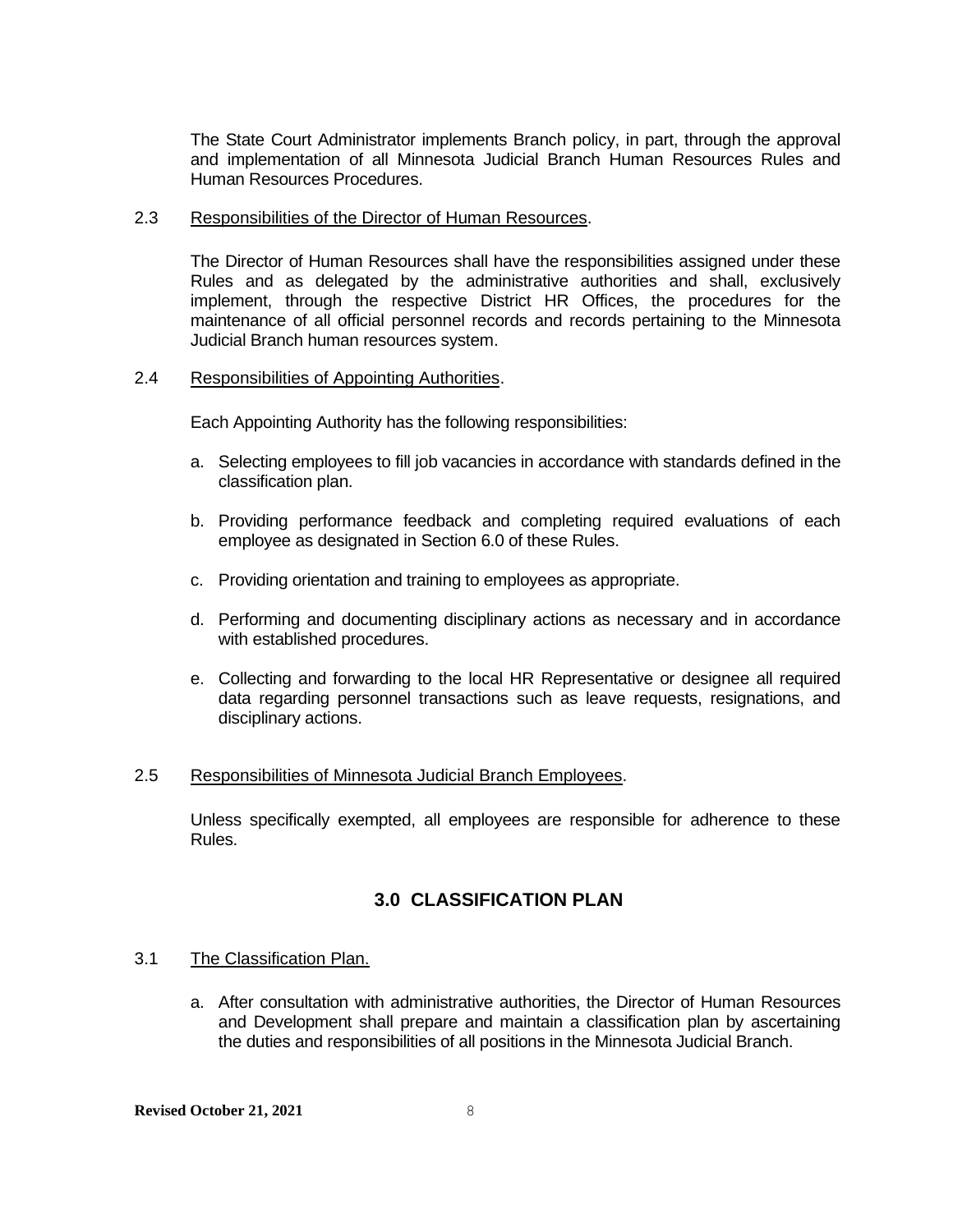- b. The classification plan shall establish an appropriate title for each class, describe the typical duties and responsibilities of the positions in each class, and indicate the minimum qualifications for performance of the duties of the class.
- c. The classification plan shall be so developed and maintained that all positions substantially similar with respect to the kind, difficulty, and responsibility of work are included in the same class and that the same pay band may be applied to all positions in a class.
- d. The classification plan and any amendments or revisions thereto shall be in effect after consultation with administrative authorities.

#### <span id="page-14-0"></span>3.2 Class Titles.

The assigned class title shall be the official title for every position in the Minnesota Judicial Branch for personnel transactions. Working or statutory titles may be used in the day-to-day business of the court or office. No person shall be appointed to or employed in a position under a title not included in the classification plan.

#### <span id="page-14-1"></span>3.3 Position Reclassification.

When the duties of a position are changed, or a position appears to have been classified incorrectly, the Director of Human Resources and Development or designee, as defined in the Position Classification Procedure, shall, upon their own initiative, or upon the request of an employee, supervisor, or appointing authority, investigate the duties of the position. After conferring with the appointing authority and conducting job analysis and evaluation, the Director of Human Resources and Development or designee shall make a classification determination. The Director of Human Resources and Development shall be the final authority on any appeals pertaining to the reclassification of positions.

#### <span id="page-14-2"></span>3.4 Effect of Position Reclassification.

When a vacant position has been reclassified the appointing authority shall fill the vacancy per HR Rule 5.0. When a position occupied by an incumbent is reclassified to a pay band with a higher band maximum the incumbent is eligible for promotional pay increase per Pay Upon Promotion language in Section 4.11 of these Rules. If the position is reclassified and remains in the same pay band they shall be continued at their same salary that was in effect prior to the reclassification pursuant to HR Rule 4.10. If a position is reclassified and moves to a lower pay band, compensation shall be determined in accordance with Section 4.12 Pay Upon Demotion.

#### <span id="page-14-3"></span>3.5 Creation of New Classification.

To create a new classification, the appointing authority shall submit a request and a written position description questionnaire to the Director of Human Resources and Development, or designee. The SCAO Classification and Compensation Unit has authority to create new job classifications and to complete point factor analysis for the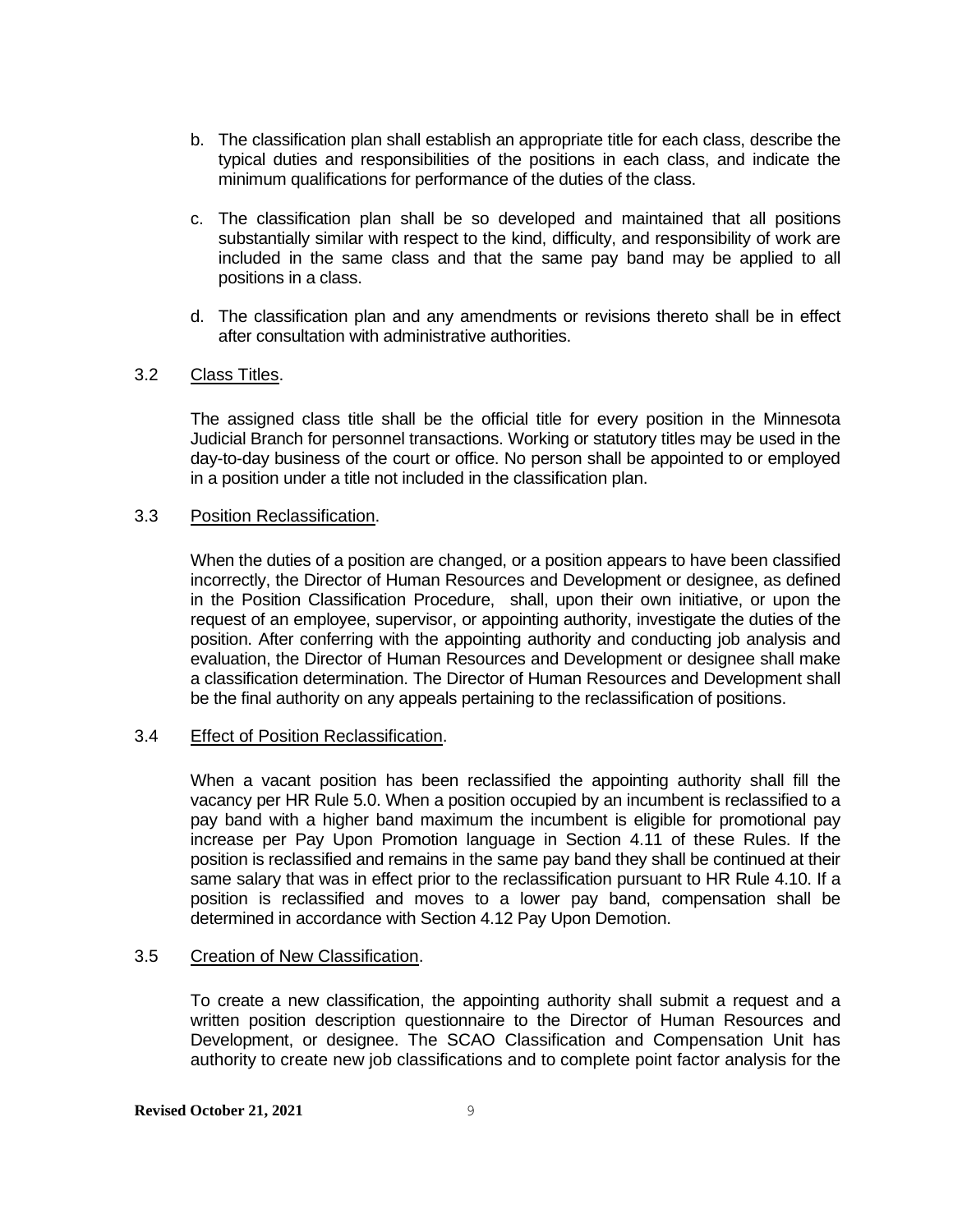new classification, and place the classification in the appropriate pay band in the Branch Classification & Compensation Plan.

#### <span id="page-15-0"></span>3.6 Assignment of Duties.

The assignment of duties to a position, whether duties are primary or occasional, temporary or long term, incidental or essential, shall be the responsibility of the appointing authority and the classification plan shall not unduly limit or interfere with the appointing authority's ability to assign duties.

#### <span id="page-15-1"></span>3.7 Market Pay Band Change.

When salary survey data indicates that the pay band assignment of a particular classification is no longer competitive, the Director of Human Resources and Development may allocate the classification and incumbents in it to a higher pay band in order to be able to attract and retain employees. Upon assignment to a higher pay band, the incumbents are eligible for promotional pay increase per Pay upon Promotion Section 4.11.

# **4.0 PAY PLAN**

#### <span id="page-15-3"></span><span id="page-15-2"></span>4.1 Preparation of the Pay Plan.

The Director of Human Resources and Development or designee, after conferring with administrative authorities and conducting a wage and salary survey, shall prepare and maintain a pay plan approved by the Judicial Council which will provide a minimum and maximum rate of pay for each classification.

#### <span id="page-15-4"></span>4.2 Revisions of the Pay Plan.

The Director of Human Resources and Development shall recommend to the Judicial Council for approval revisions in pay bands as needed to address changes in living costs, availability of labor supply, prevailing rates of pay and the financial condition of the Minnesota Judicial Branch.

#### <span id="page-15-5"></span>4.3 Assignment of Classes to Ranges.

The Director of Human Resources and Development shall assign each classification to a pay band and shall prepare schedules showing the pay band for each classification unless the salary for the classification is restricted by statute.

#### <span id="page-15-6"></span>4.4 Administration of the Plan.

Each employee shall be paid within the pay band adopted for their class, unless

**Revised October 21, 2021** 10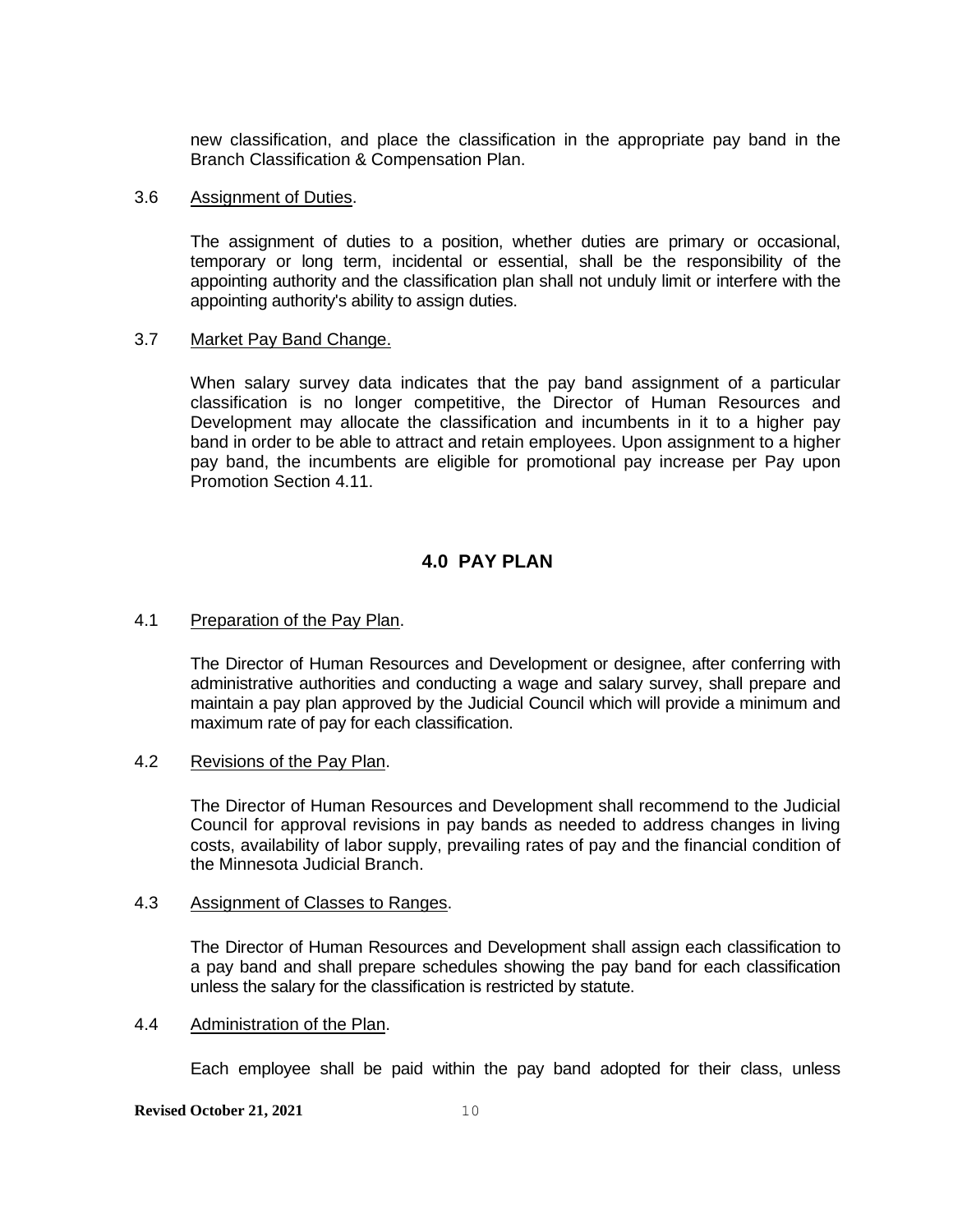otherwise specifically exempted.

Employees who are unrepresented because their appointment duration and hours worked do not meet the threshold for bargaining unit inclusion (anticipated at hire to work <67 days or <14 hours/week), are exempted. Such employees shall be paid within the pay band for the job class in the current collective bargaining agreement that would apply to the position if it met the eligibility threshold for inclusion.

#### <span id="page-16-0"></span>4.5 Position Management.

SCAO Human Resources shall maintain the record of the number of approved and budgeted positions for the MJB. All approved and budgeted positions shall be maintained using the Human Resources Information System (HRIS) and will include position number, status, funding source, intend to fill date and projected salary amount. Only positions with funding available and intend to fill dates will be maintained active in the HRIS system. Positions without funding or intend to fill dates will be abolished after confirmation from the appropriate Human Resources Manager and will not be counted in the record of MJB positions. The Director of Human Resources and Development shall maintain for each Court, administrative office, and board office a table of organization which shall reflect the Court's approved budgeted number of positions per classification.

No Court, office or board shall exceed the number of positions budgeted per classification.

#### <span id="page-16-1"></span>4.6 Position Control.

- a. Abolishment of a Position. If a court, board or office desires to abolish a vacant position, the appointing authority shall inform the District/MJC Human Resources office. Using appropriate personnel forms, the request shall then be submitted to SCAO Human Resources for position control/HRIS/classification system changes, as is appropriate.
- b. Creation of a Position. If a court, board, or office desires to create a new position, the appointing authority shall inform the district/MJC Human Resources office. District/MJC Human Resources shall allocate the classification of the new position or refer the decision to the SCAO Classification and Compensation Unit in accordance with the delegation of authority as outlined in the Position Classification Procedure. Using appropriate personnel forms, the request shall then be submitted electronically to SCAO Human Resources for position control/HRIS/classification system changes, as is appropriate.
- c. Change of Current Positions. If a court, office or board desires to change the classification of a current vacant position such action may be accomplished by a change of position. Such action shall be requested in writing and submitted to the District/MJC Human Resources office for consideration. District/MJC Human Resources shall allocate the classification of the new position or refer the decision to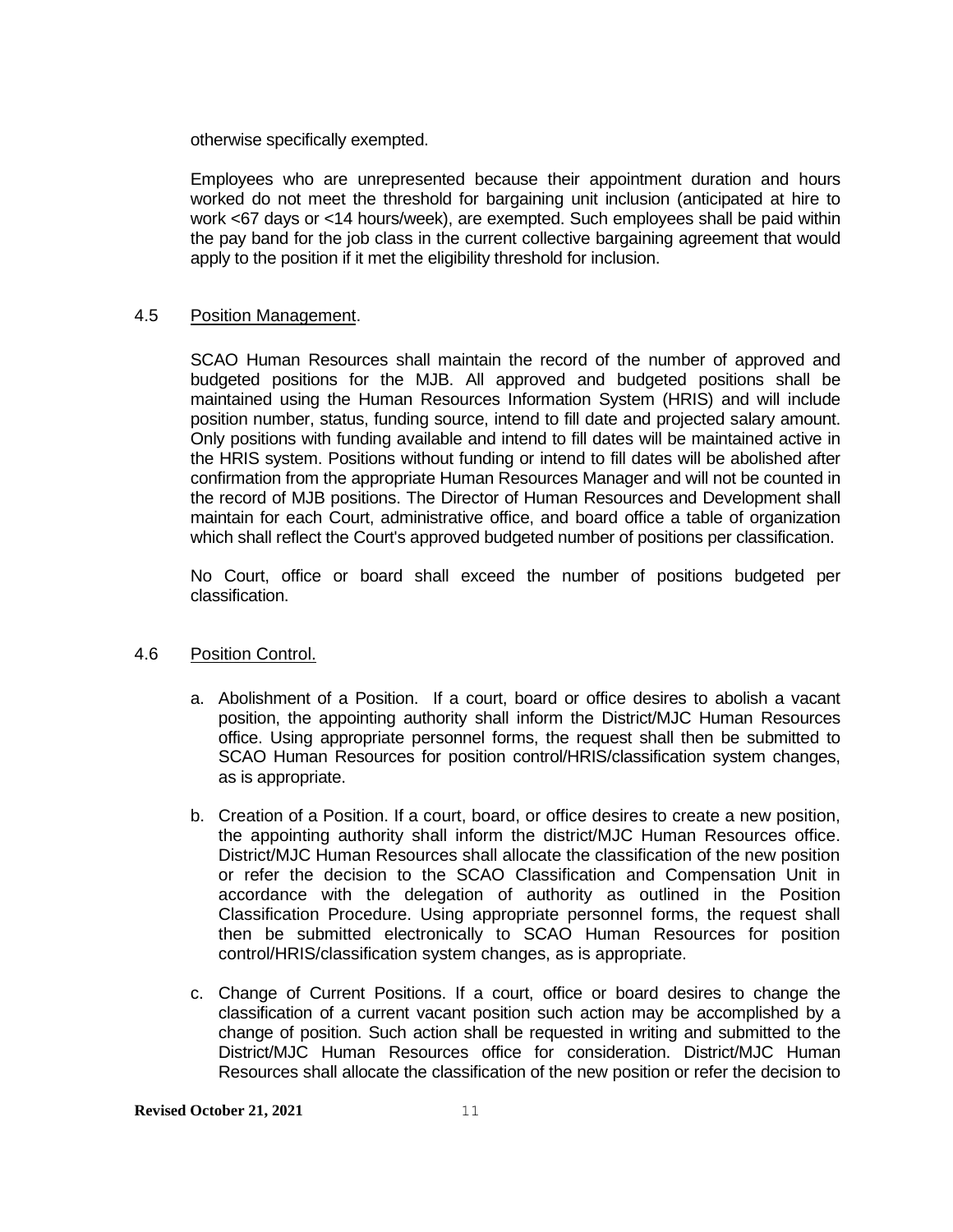the SCAO Classification and Compensation Unit in accordance with the delegation of authority as outlined in the position Classification Procedure. The necessary changes shall then be submitted to SCAO Human Resources for position control/HRIS/classification system changes, as is appropriate.

d. Before final disposition of a request for changes in tables of organization, the Director of Human Resources and Development will consult with the Finance Director and determine the fiscal impact of the requested change.

#### <span id="page-17-0"></span>4.7 Salary Changes.

Any request for salary change must be made in writing by the appointing authority on appropriate personnel forms and delivered to the Director of Human Resources and Development or designee.

#### <span id="page-17-1"></span>4.8 Pay Upon Employment.

- a. Initial Employment within Branch: Pay upon first employment in any position shall be made at a salary up to the midpoint of the pay band. Upon recommendation of the appointing authority, the Director of Human Resources and Development may approve a higher rate of compensation within the approved pay band when the needs of the Court, office or board make such action necessary. Any such exception must be based on either the outstanding and unusual character of the employee's experience and ability over and above the qualification requirements specified for the position, or a determination that a critical shortage of applicants exist for the position. Where a trainee appointment has been approved, compensation shall be set at the next lower pay band, or a lower rate as approved by the Director of Human Resources and Development.
- b. Subsequent Employment within Branch: Whenever an employee is rehired to the same or lower classification within four (4) years of separation, within the appointing authority's discretion, the employee may return to the same rate of pay at the time of separation plus any non-discretionary adjustments that would have been granted had the employee been continuously employed, not to exceed the top of the pay band. Upon recommendation from the appointing authority, the Director of Human Resources and Development may approve a higher rate of pay within the approved pay band as described in Section 4.8a, above.

# <span id="page-17-2"></span>4.9 Merit Increase Upon Exceptional Performance on Probation.

- a. Employees who have demonstrated exceptional performance during their probationary period may be eligible for a merit increase up to 5% if the employee's supervisor certifies that the employee has completed probation, and the employee has received all successful rating(s) and one or more exceptional rating(s) on competencies of their probationary performance evaluation.
- b. Any increase is subject to available funding and the discretion of the employee's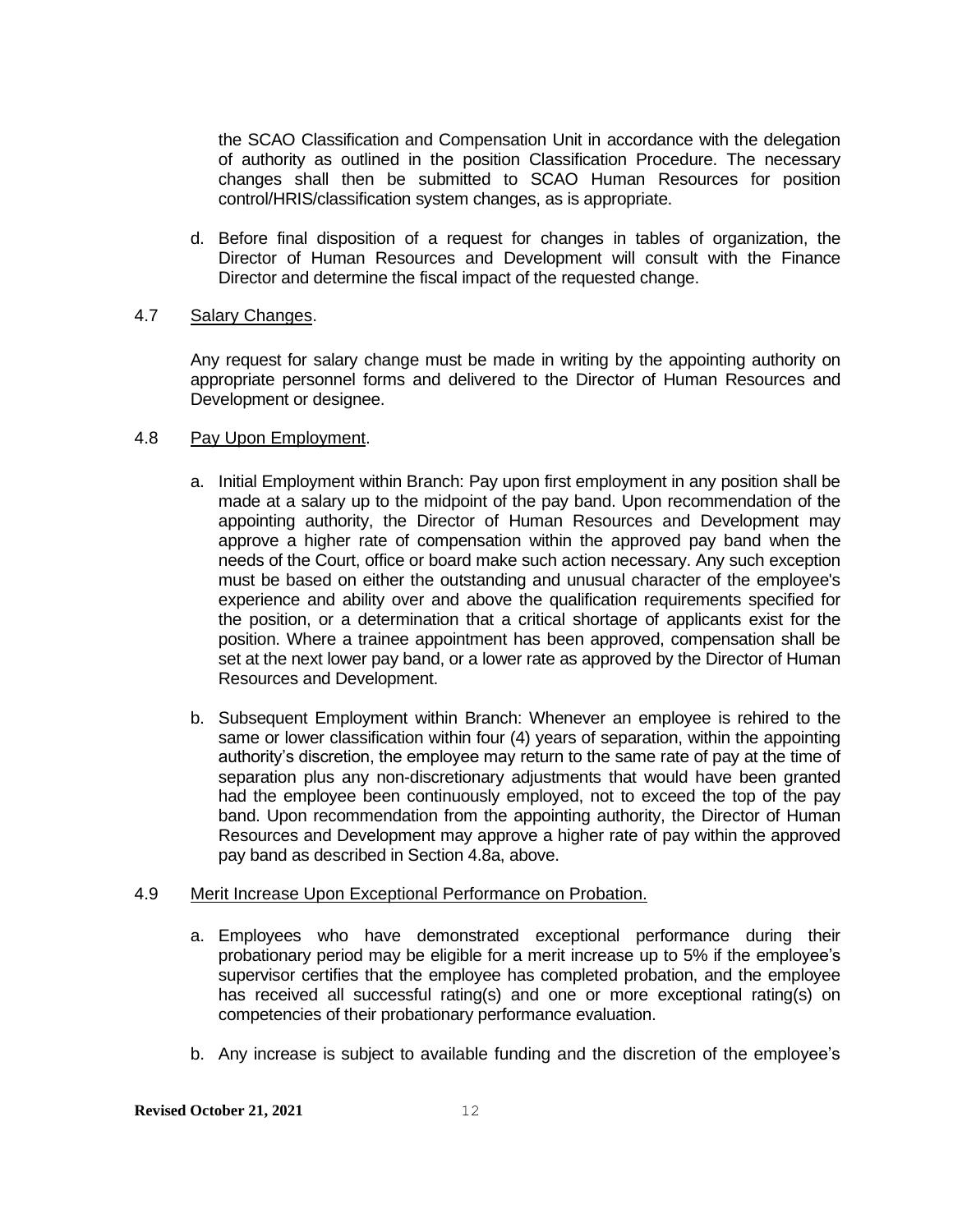supervisor and requires appointing authority approval. Eligible probationary periods include original hire and promotion,. Court administrators are eligible for this merit increase six months after their appointment only if they meet the criteria in Section 4.9a. Increase percent and approval must be submitted to Human Resources in conjunction with the completion of probation.

#### <span id="page-18-0"></span>4.10 Pay Upon Reassignment.

- a. Whenever an employee is reassigned to a position with the same pay band, they shall be continued at their same salary that was in effect prior to the reassignment. However, if in the best interests of the Branch, the Director of Human Resources and Development determines that an employee reassigning to a position within the same pay band should receive a higher rate of pay, the Director of Human Resources and Development may authorize a rate of pay of up to 5% or midpoint of the pay band.
- b. In situations where a Court Administrator is assigned responsibility for multiple county locations the following shall apply:
	- 1) If the combined total case filings (using three-year average case filings) falls into a higher classification level, the position will be reclassified upward and the employee will be eligible for pay upon promotion under Section 4.11.
	- 2) If the Court Administrator assigned the additional county location is not eligible for a promotional pay increase based on combined three-year average case filings, the employee will receive a pay increase commensurate with the additional duties if below the pay band maximum. The District Administrator may authorize a pay increase of a minimum of 5%, but not to exceed 10% or midpoint of the pay band, whichever is greater. Upon obtaining the approval of the Director of Human Resources and Development, the District Administrator may authorize a pay increase up to 20%, but not to exceed the maximum pay rate established for the position.

The established pay band maximum for current Court Administrators who assume Administrator responsibility for additional counties will be extended by 5% for court administrators with responsibility for two counties, by 10% for court administrators with responsibility for three counties, and by 12.5% over standard pay band maximum for four or more counties.

c. In situations where a District Administrator is assigned responsibility for multiple districts, the pay band maximum will be extended by 5%.

#### <span id="page-18-1"></span>4.11 Pay Upon Promotion.

An employee appointed to a position with a higher pay band shall receive: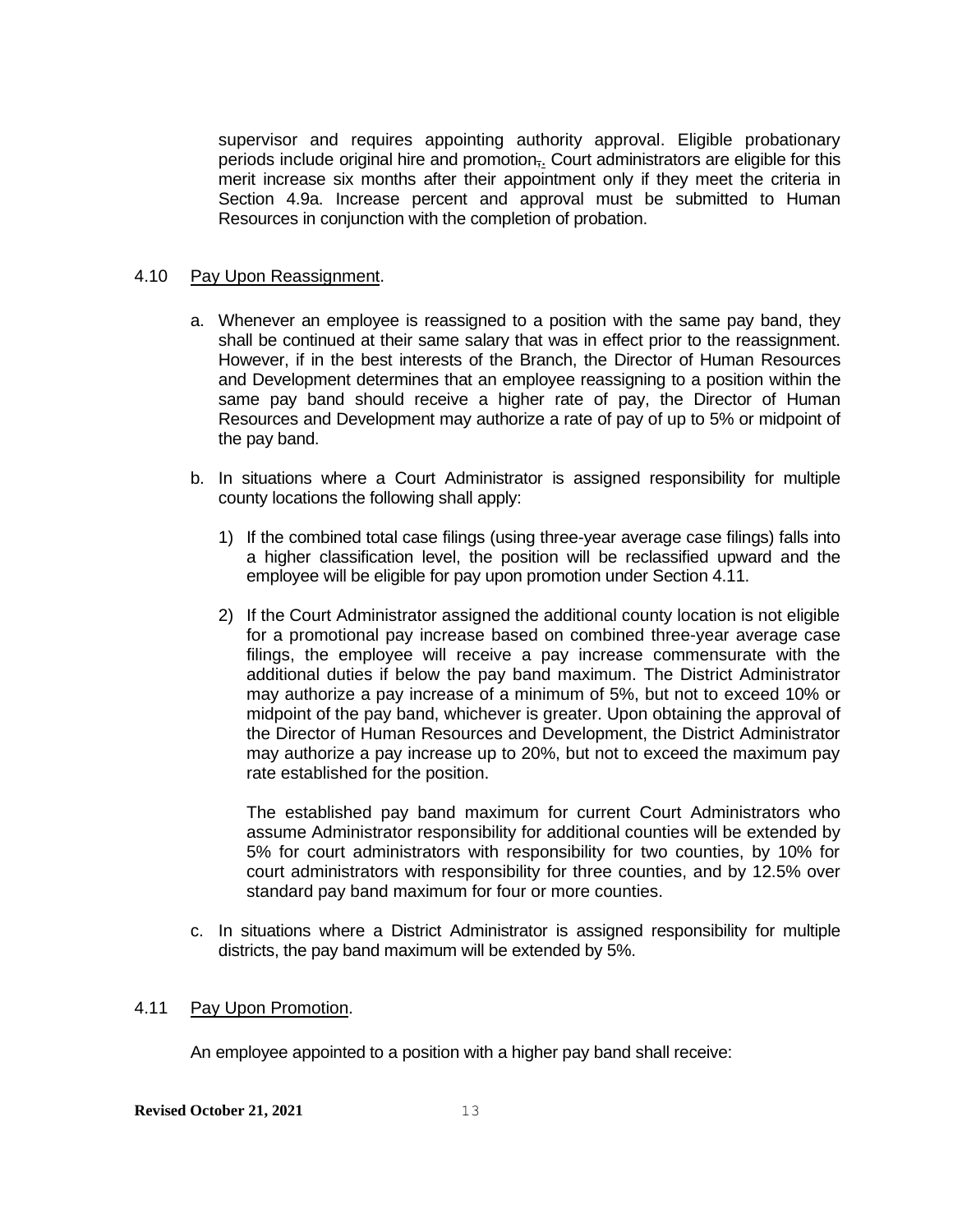- $\circ$  A 5% increase or the minimum of the new pay band whichever is greater.
- $\circ$  Should the 5% increase not exceed midpoint of the new pay band, the Appointing Authority has discretion to assign a rate of pay greater than 5% but not exceeding midpoint.

Upon recommendation of the Appointing Authority, the Director of Human Resources and Development may approve an exception by authorizing a rate of compensation higher than midpoint of the new pay band.

- $\circ$  Any such Exceptions must be thoroughly documented and based on either the outstanding and unusual nature of the employee's experience and ability over and above the qualification requirements, or a determination that a critical shortage of applicants exist for the position.
- $\circ$  Multi-county court administrators who are assigned an additional county and because of the additional case filing volume are promoted to a higher classification shall receive promotional pay and pay band extension consistent with Section 4.10b Pay Upon Reassignment. District administrators who are assigned an additional district shall receive promotional pay and pay band extension consistent with Section 4.10c Pay Upon Reassignment.

#### <span id="page-19-0"></span>4.12 Pay Upon Demotion.

- a. Disciplinary Demotion. An employee who is demoted to a lower position for disciplinary reasons shall be paid at the salary rate specified in the order of discipline.
- b. Non-Disciplinary Demotion. An employee demoted for non-disciplinary reasons shall be paid at the rate agreed upon between the employee and the appointing authority. The rate of pay shall not exceed the rate at which the employee was paid in the higher class nor shall it exceed the maximum of the pay band for the classification of the position to which the employee is demoting, except under the following circumstances:

1. When a classification is changed to a lower pay band as the result of a Classification Assessment, and the salary of the employee exceeds the maximum of the new pay band, the employee shall be placed in the new classification and shall retain their current salary. This applies only to positions demoted due to results of a Classification Assessment.

2. Upon the written request of the Appointing Authority (as identified in HR Rule 5.6), and when the Director of Human Resources and Development determines that a lower classification will results from a re-engineering initiative, restructuring to enhance customer service, or the opportunity for substantial budget savings exists, the Director of Human Resources and Development may approve for the employee to retain a current salary rate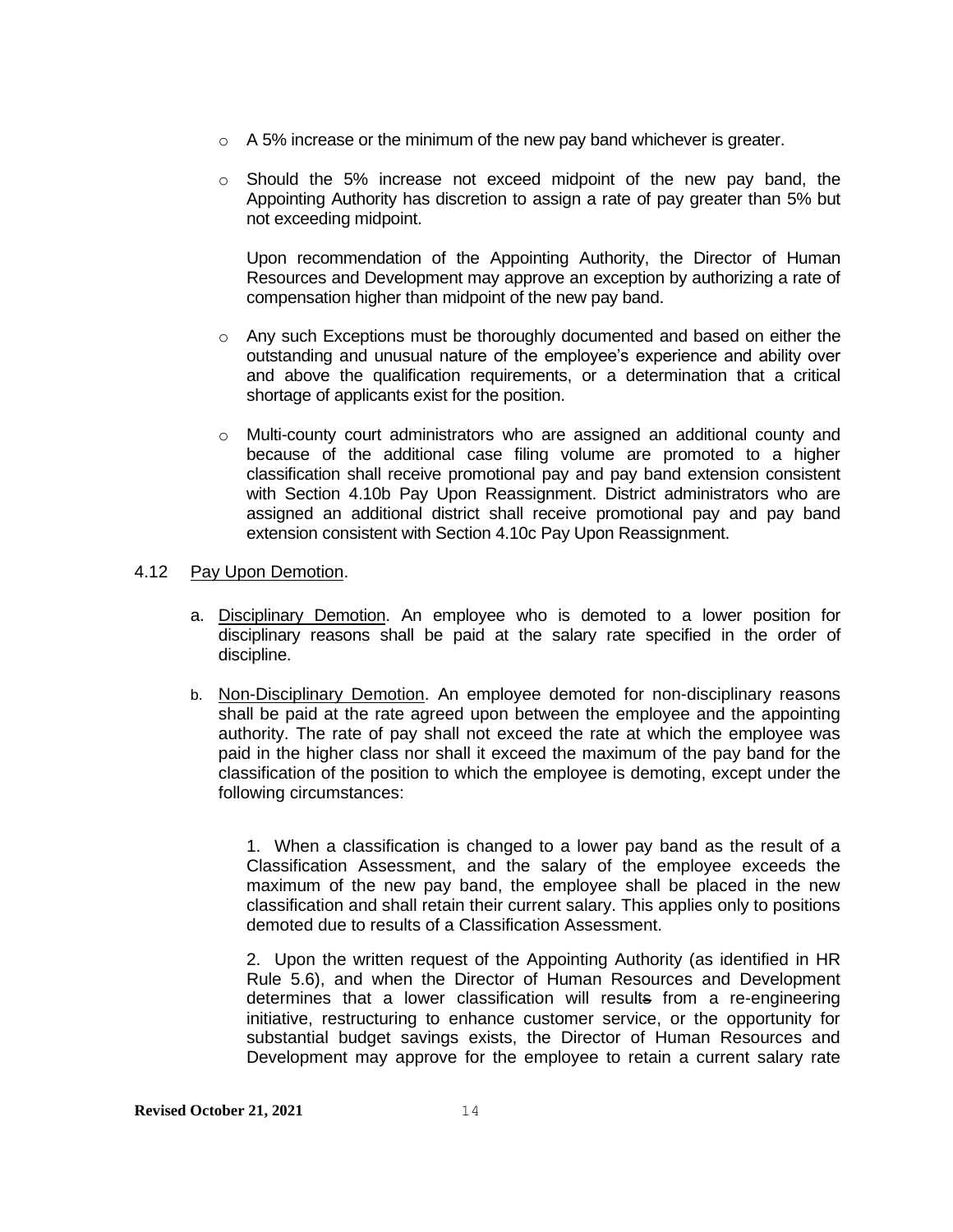higher than the maximum of the newly classified and lower pay band. This could potentially include a classification in a lower pay band resulting from a Classification Assessment pursuant to the Position Classification Procedure  $(300(m))$ .

For consideration under this provision, the following shall apply:

- a) The Appointing Authority making the request shall submit a detailed written request on the prescribed form, specifying the re-engineering or restructuring circumstances, or describe the opportunity for substantial budget savings.
- b) The Director of Human Resources and Development shall review each request giving due consideration to the circumstances leading to the employee's resulting classification. The Director of Human Resources and Development may approve a salary adjustment beyond the new lower pay band maximum, if in the Director of Human Resources and Development's judgment it is in the best interest of the Minnesota Judicial Branch.
- c) The Director of Human Resources and Development will track all requests and determinations made under this policy to assess whether changes in the Classification Plan are warranted.

#### <span id="page-20-0"></span>4.13 Individual Salary Increases.

a. Employees are eligible to advance through their pay bands by receiving performance-based (merit) increases granted at the discretion of an appointing authority when such increases are authorized as part of the appropriate Branch pay plan.

Employees must complete one year of service to be eligible to receive a performance-based merit increase. New Judicial Branch employees are eligible to receive their first merit increase on the one-year anniversary of their date of hire. Employees are then eligible for a merit increase in conjunction with the Branch's next occurring focal point review process, and annually on the focal point date thereafter.

Recommendations for merit increases shall be made by the appointing authority in writing or electronically through the performance management system to the local Human Resources Department and shall be based upon performance evaluation standards and other pertinent data.

b. The amount of each merit increase shall be indicated as a percentage. The maximum percentage allowable shall be determined each fiscal year by the State Court Administrator. If the recommended increase would place the employee's salary over the maximum of the pay band, the employee's salary shall be adjusted to the maximum of the range. The appointing authority may deny, delay,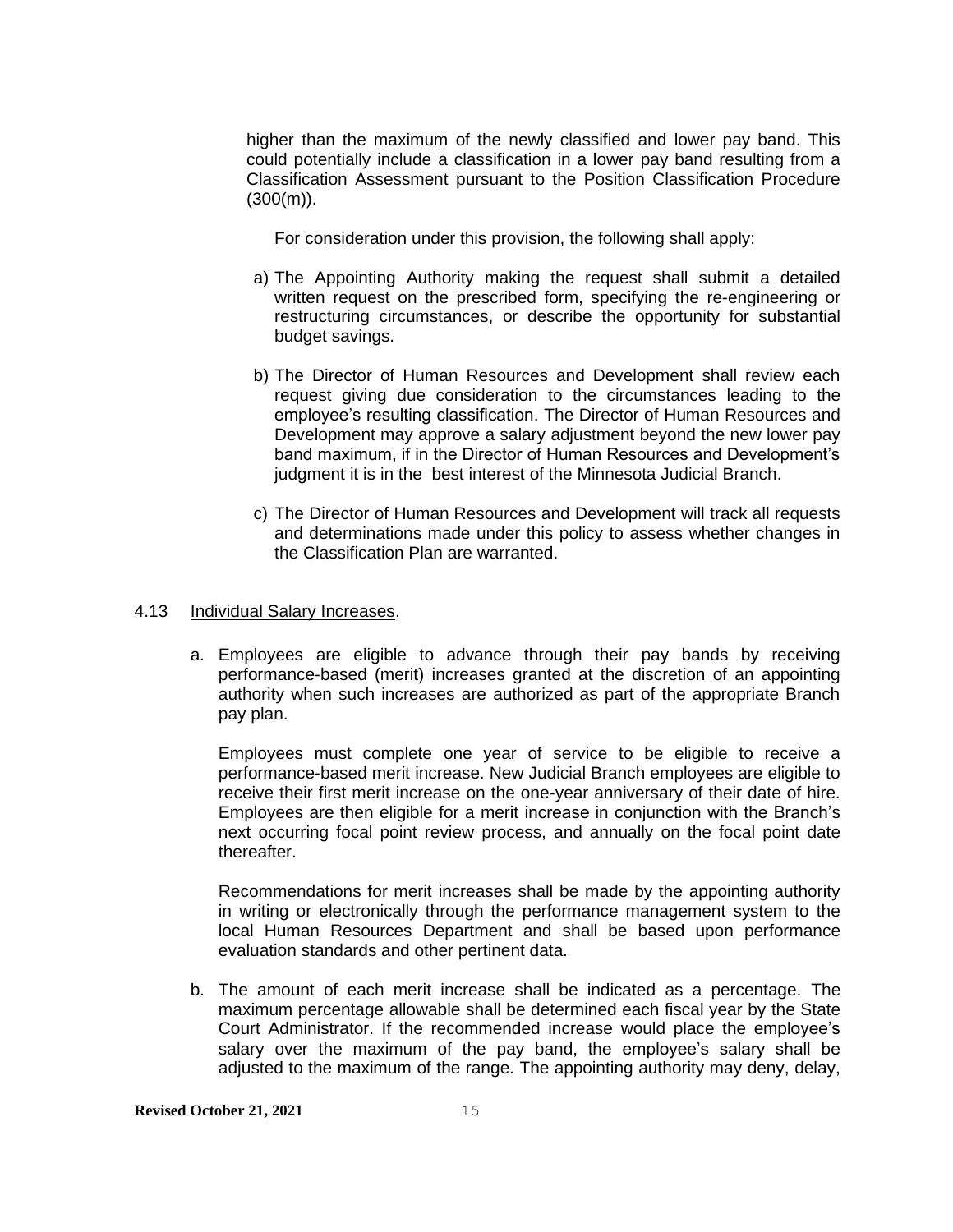or approve a merit increase, subject to the approval of the Judicial District Administrator/State Court Administrator or designee.

- c. Salary change recommendations must be made in writing by the appointing authority on forms prescribed by the Director of Human Resources. Approved salary changes shall be effective when such increases are authorized as part of the appropriate Branch pay plan.
- d. Unique and Unusual Employment Situations. Upon the written request of the appointing authority (as identified in Section 5.6), and when the Director of Human Resources and Development determines that changes in employment situations create significant difficulties in attracting or retaining employees, or the opportunity for substantial budget savings exists, re-engineering initiative the Director of Human Resources and Development may approve an unusual employment situation adjustment to advance an employee within the pay band or to extend an employee's pay band.

For consideration under this provision, the following shall apply:

- 1) The Appointing Authority (as identified in Section 5.6) making the request shall submit a detailed written request, specifying the changes in circumstances that create difficulties in attracting or retaining an employee for the position, or that the opportunity for substantial budget savings exists;
- 2) The Director of Human Resources and Development shall review each request giving due consideration to salary rates paid to other employees in the same job classification. The Director of Human Resources and Development may approve a salary adjustment or a pay band extension of up to 5% beyond the pay band maximum, if in the Director of Human Resource and Development's judgment; it is in the best interest of the Minnesota Judicial Branch.
- 3) The Director of Human Resources and Development will report the granting or denial of a request under this policy to the State Court Administrator within 5 working days.
- 4) The Director of Human Resources and Development will track the granting of all requests under this policy to assess whether changes in the Pay Plan are warranted.

#### <span id="page-21-0"></span>4.14 Stability Pay.

Employees who have reached their pay band maximum, who were in unrepresented **state-funded court positions** on or before September 18, 1997, did not have longevity pay built into their hourly rate at the time of transition, and have not had a break in service are eligible for stability pay during years when stability pay is part of the pay plan. Stability payments are paid on the employee's anniversary date and are based on the length of court service and number of hours an employee has worked in the previous year. Calculation of the amount of the stability payment is shown in the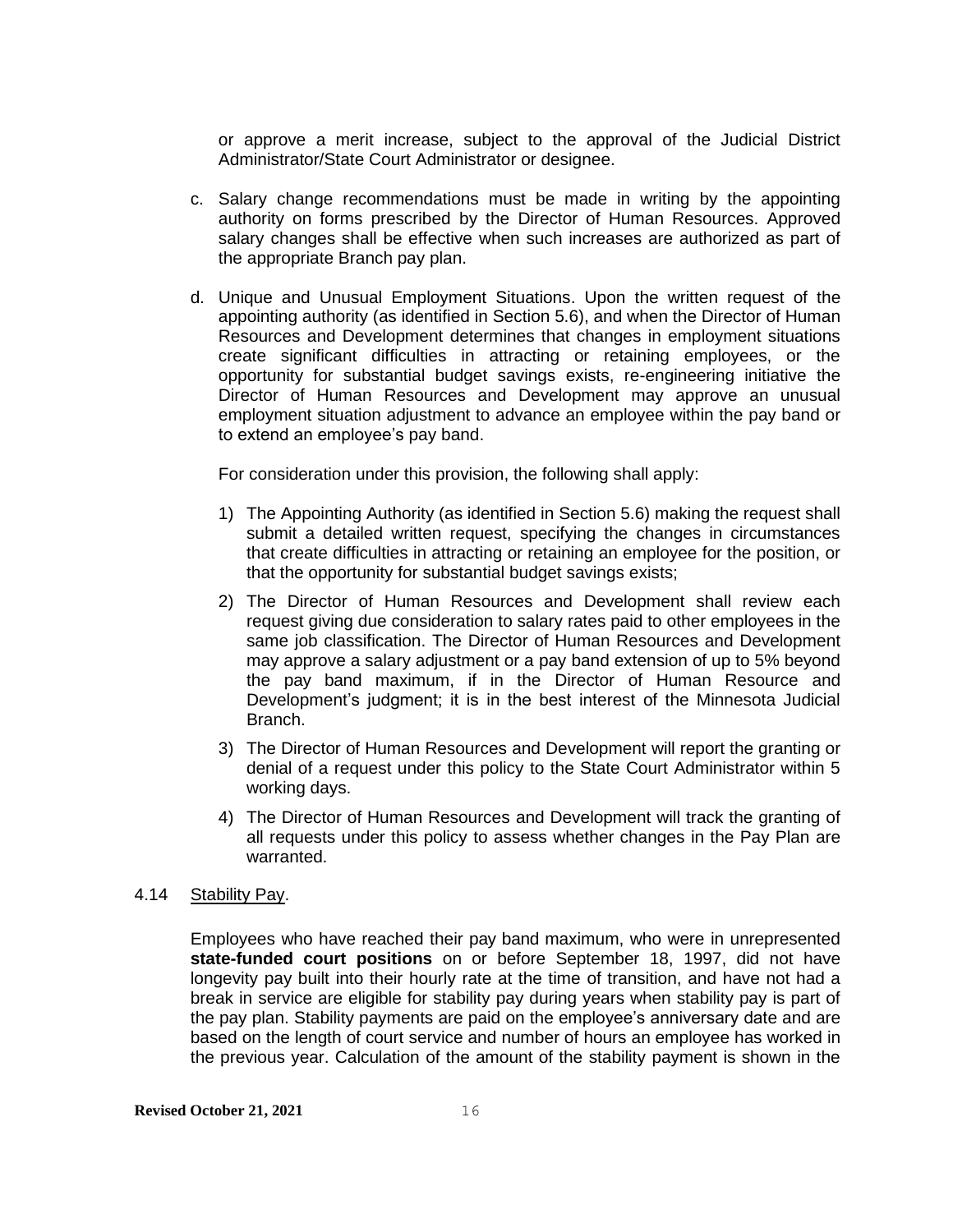appendix to these rules.

#### <span id="page-22-0"></span>4.15 Individual Salary Decreases.

Upon recommendation of the appointing authority and upon approval by the Director of Human Resources and Development, the salary of any employee may be reduced for unsatisfactory performance as indicated by performance evaluations or other pertinent data. Any person whose salary is so decreased may be eligible for a merit increase on the next focal point review date.

#### <span id="page-22-1"></span>4.16 Severance Pay.

An employee shall be entitled to severance pay upon separation from the Minnesota Judicial Branch by reason of:

- Retirement at or after age 65;
- Retirement after 10 years of continuous State employment with immediate entitlement at the time of retirement to an annuity under a State retirement plan;
- Death;
- Layoff other than seasonal;
- Separation other than discharge after 20 years of continuous State employment;
- Termination without prejudice of an at-will employee after 5 years of continuous employment with the Minnesota Judicial Branch; or,
- Separation after 5 years of continuous employment as director in the Minnesota Judicial Branch.

Severance pay shall be a sum equal to the employee's regular rate of pay at the time of separation multiplied by 40 percent of the employee's accumulated but unused sick leave balance at the time of separation not to exceed 900 hours, plus 12.5 percent of the employee's accumulated but unused sick leave balance in excess of 900 hours.

Pursuant to HR Rule 13.3, an eligible employee who is appointed, reappointed or rehired to service with state employment within four years from the date of separation provided they separated in good standing shall have their previous sick leave balance, if any, restored. However, any employee being reappointed or rehired after receiving severance pay shall have their leave restored proportionately by deducting the hours which were paid out in severance.

Employees who have received a severance payment from state employment who are subsequently rehired may receive a second severance payment (if they are otherwise eligible); however, the second severance payment will be calculated upon a sick leave balance that has been reduced by the number of sick leave hours restored to the employee upon rehire.

An employee eligible for severance pay will receive the payment in a lump sum. Arrangements may be made for a one-time deduction to deferred compensation provided the employee satisfies all requirements of the administrator for the deferred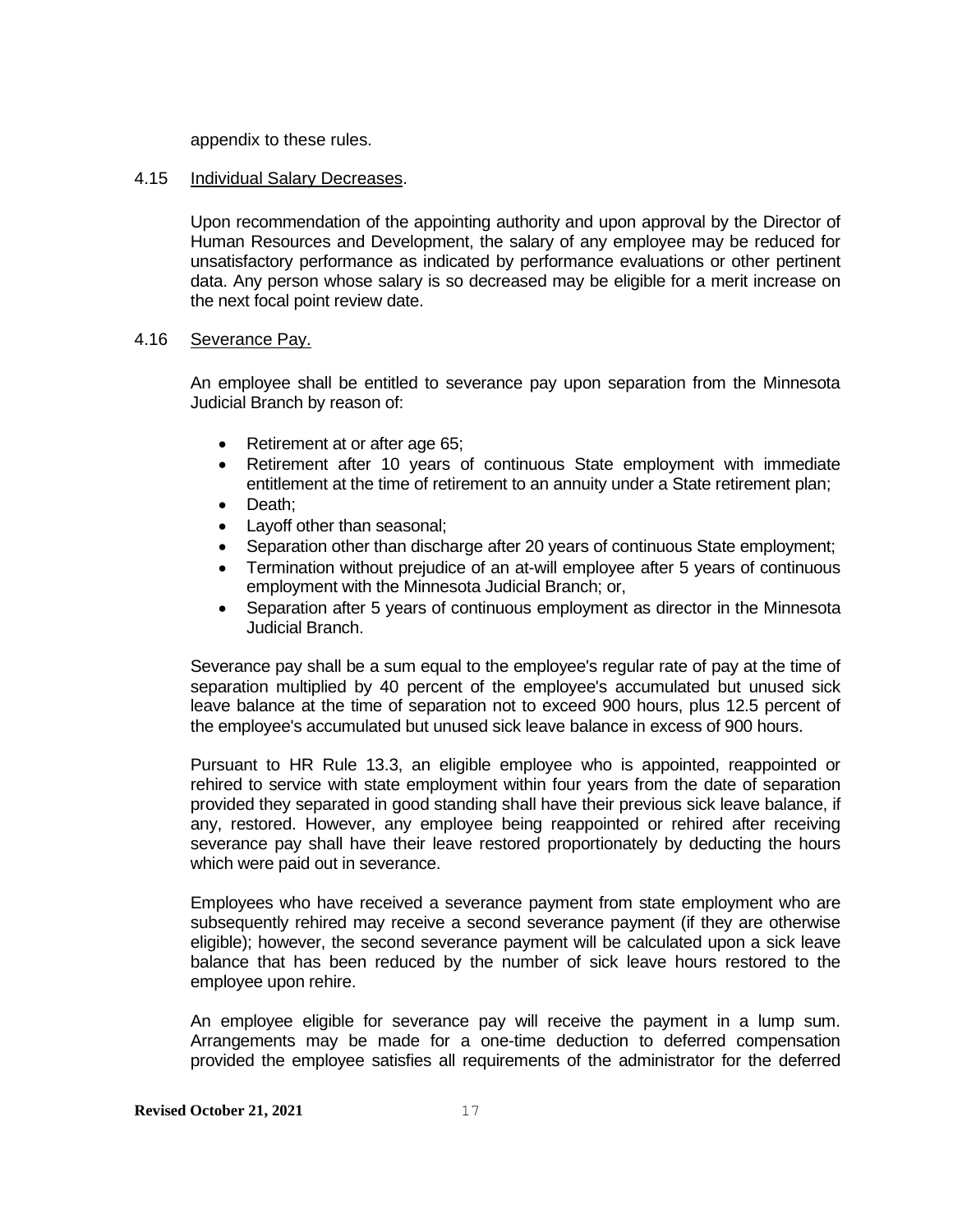compensation plan.

If applicable, severance payments shall be subject to the Health Care Savings Plan (HCSP) provisions in accordance to the elected plan.

For budget reasons, an Appointing Authority may elect to distribute the severance payment over a period of up to two years from the date of separation. If the employee dies before the severance pay has been fully disbursed, the balance due shall be paid to a named beneficiary, if any, or to the employee's estate.

Employees who transfer to employment within the Minnesota Judicial Branch per the provisions of Minn. Stat. § 480.181 shall receive the severance provisions as defined by the terms and conditions of the county personnel plan if such employee appropriately elected to retain county benefits.

Employees who transfer to an Executive or Legislative Branch position where their leave balance will be recognized are not eligible for severance pay from the Minnesota Judicial Branch.

#### <span id="page-23-0"></span>4.17 Payroll Overpayments.

Overpayments discovered after 7/1/09 will be governed by the Executive Branch *Correction of Overpayment Procedure.* 

# <span id="page-23-1"></span>**5.0 RECRUITMENT, APPOINTMENTS, AND STATUS**

#### <span id="page-23-2"></span>5.1 Recruitment.

The method to be followed in recruiting applicants shall be determined by the Director of Human Resources and Development or designee.

The Director of Human Resources and Development or designee may advertise positions in professional and trade publications and employ any other methods of publicizing positions which are considered appropriate to attract a sufficient number of qualified persons to meet the needs of the Minnesota Judicial Branch.

#### <span id="page-23-3"></span>5.2 Applications for Employment.

Application for employment shall be made on forms prescribed by the Director of Human Resources and Development or as appropriate for the selection process.

#### <span id="page-23-4"></span>5.3 Filing Period for Applications.

The Director of Human Resources and Development or designee shall prescribe the recruiting period during which applications will be accepted for filling vacant positions.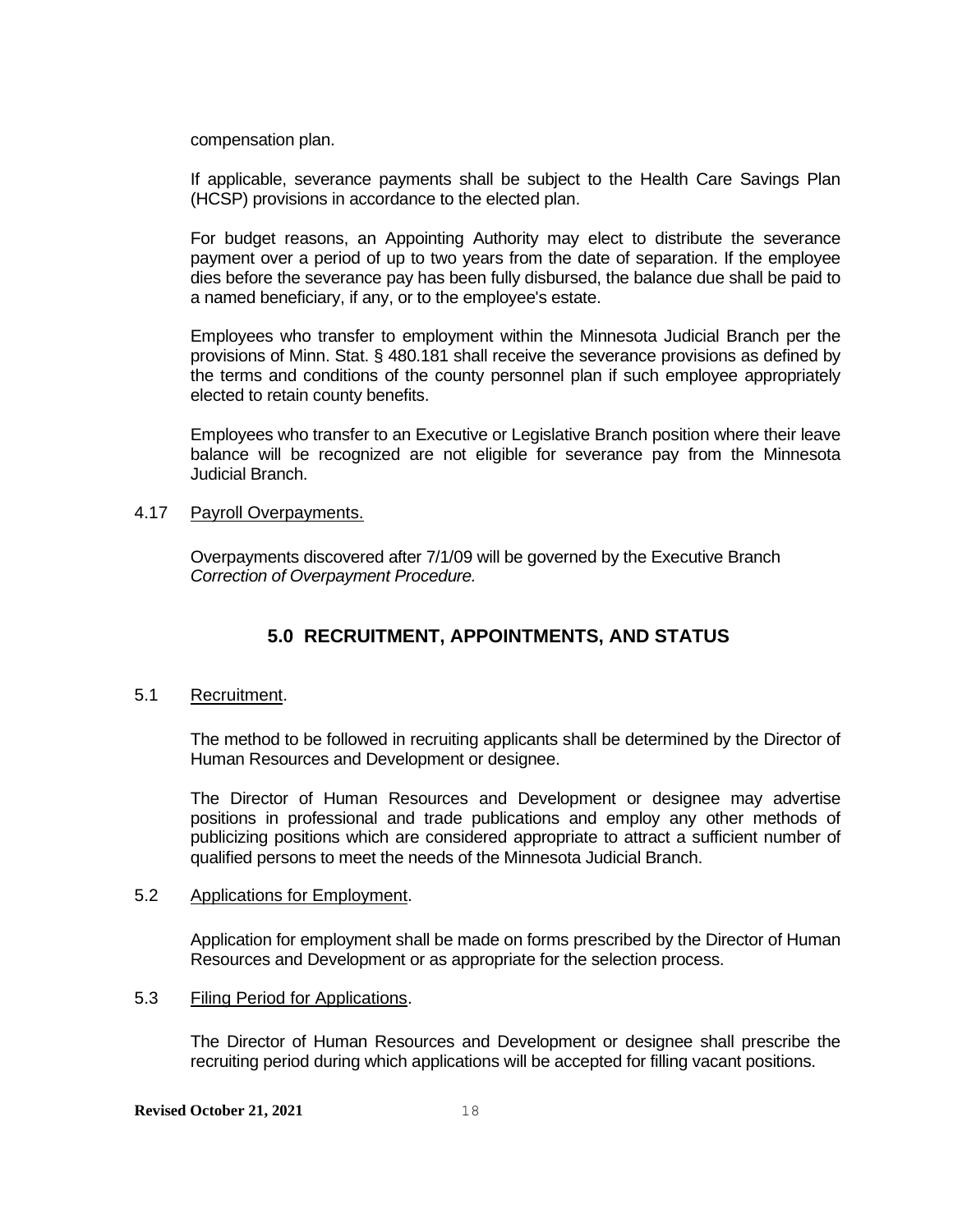#### <span id="page-24-0"></span>5.4 Qualifications of Applicants.

For each classification, the Director of Human Resources and Development or designee shall establish standards or requirements concerning education, experience, physical capabilities, and other factors that are related to the duties of the classification.

#### <span id="page-24-1"></span>5.5 Determination of Qualifications.

- a. The determination as to whether a candidate is qualified for appointment shall be made by the appointing authority after review and verification of the candidate's academic credentials, work experience, examination results if required, and any other pertinent information.
- b. This determination shall be subject to review and approval by the Director of Human Resources and Development or designee,
- c. The effective date of any appointment shall not precede the review and approval by the Director of Human Resources and Development or designee of the person's qualifications.

#### <span id="page-24-2"></span>5.6 Appointing Authority.

The following persons are vested with the authority to select employees to fill authorized positions:

- a. The Clerk of the Appellate Courts / Supreme Court Administrator, State Law Librarian, the State Court Administrator and Supreme Court Commissioner shall be selected by the Supreme Court.
- b. The Directors of the Supreme Court boards shall be recommended by the respective boards to the Supreme Court for approval.
- c. Judicial Administrative Assistants and Appellate Law Clerks shall be selected by the Justice(s) and Judge(s) for whom they serve.
- d. Employees of the Chief Staff Attorney's office and employees of the Court of Appeals, other than Judicial Administrative Assistants, and Law Clerks, shall be selected by the Chief Judge of the Court of Appeals.
- e. Employees of the Supreme Court Commissioner's office shall be selected by the Commissioner, subject to the approval of the Supreme Court.
- f. State Court Administration employees shall be selected by the State Court Administrator or designee.
- g. Employees of the State Law Library shall be selected by the State Law Librarian.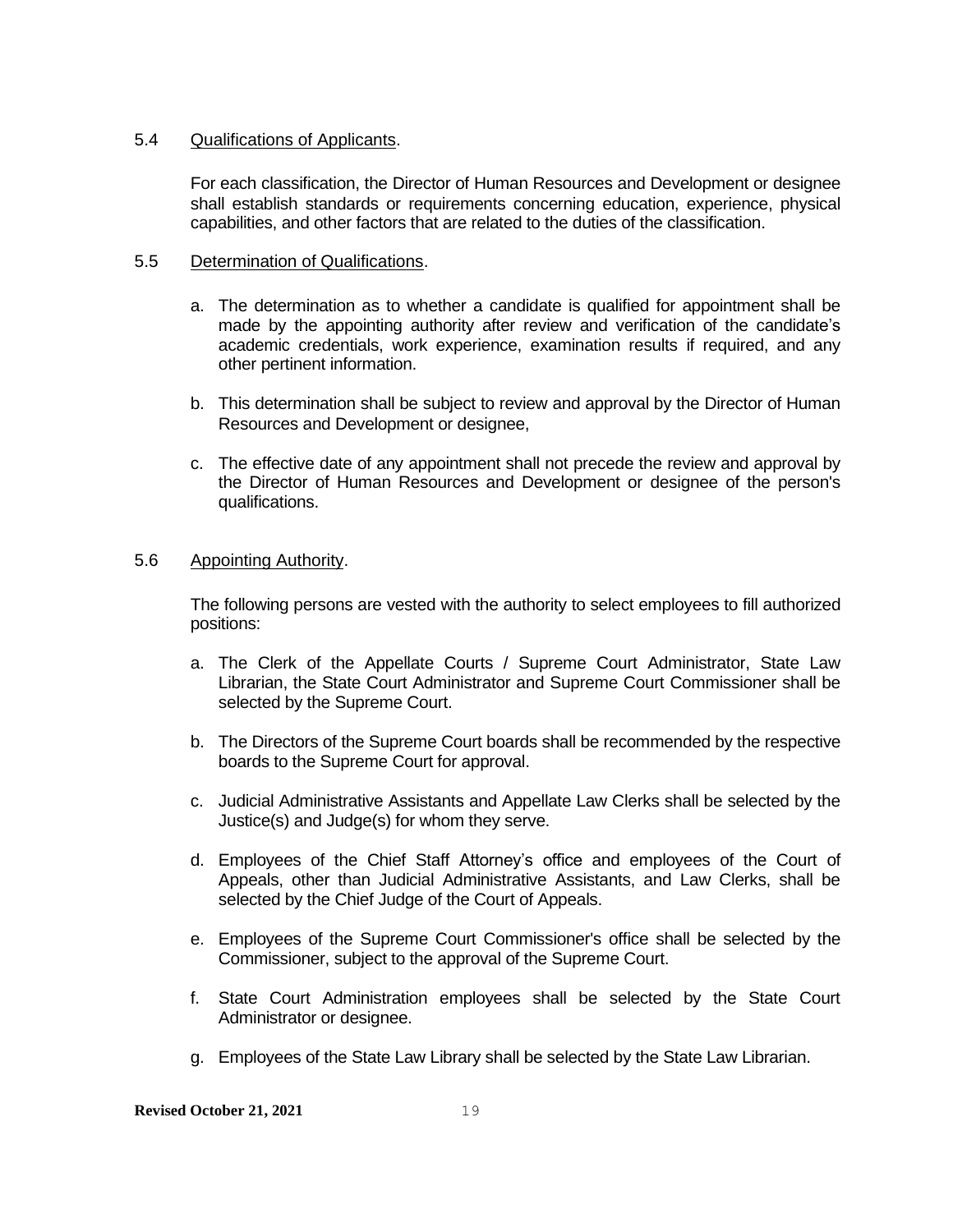- h. Employees of the Office of Lawyers Professional Responsibility, Law Examiners, Legal Certification Boards and Continuing Legal Education shall be selected by the Directors of the respective boards.
- i. The Chief Judge of the judicial district shall appoint a District Administrator, with the advice of the judges of the judicial district. The appointment of the District Administrator is subject to the approval of the Judicial Council.
- j. The Director of the Judicial Advisory Service shall be selected by the Executive Committee of the Minnesota District Judges Association.
- k. District Administration staff shall be selected by the District Administrator or designee.
- l. District Trial Court Law Clerks and Judicial Clerks shall be selected by the Referee or Judge(s) to whom the Law Clerk or Judicial Clerk is assigned.
- m. District Trial Court Judge Unit Paralegals shall be selected by the Judge(s) to whom the Judge Unit Paralegal is assigned.
- n. Court Reporters shall be selected by the Judge, Referee or judicial officer served. Official Court Reporters in a Court Monitoring Room classification are selected by and report to District Administration.
- o. Child Support Magistrates and judicial officers shall be selected by the Chief Judge of the district and approved by the Supreme Court.
- p. Referees shall be selected by the Chief Judge of the district.
- q. Court Administrators shall be selected by a majority of the District Court Judges.
- r. District Court Administration staff shall be selected by the Court Administrator or designee.

#### <span id="page-25-0"></span>5.7 Types of Appointments.

An authorized position shall be filled by one of the following types of appointments:

- a. At-Will.
	- 1) An at-will appointment is granted when an employee is appointed to a position in which the employee serves at the pleasure of the appointing authority without the right of attaining permanent status or appeal of disciplinary action. At-will employees may be discharged at any time, with or without cause or notice.
	- 2) Selection of at-will employees shall be guided by the principle of providing equal employment opportunities to all applicants.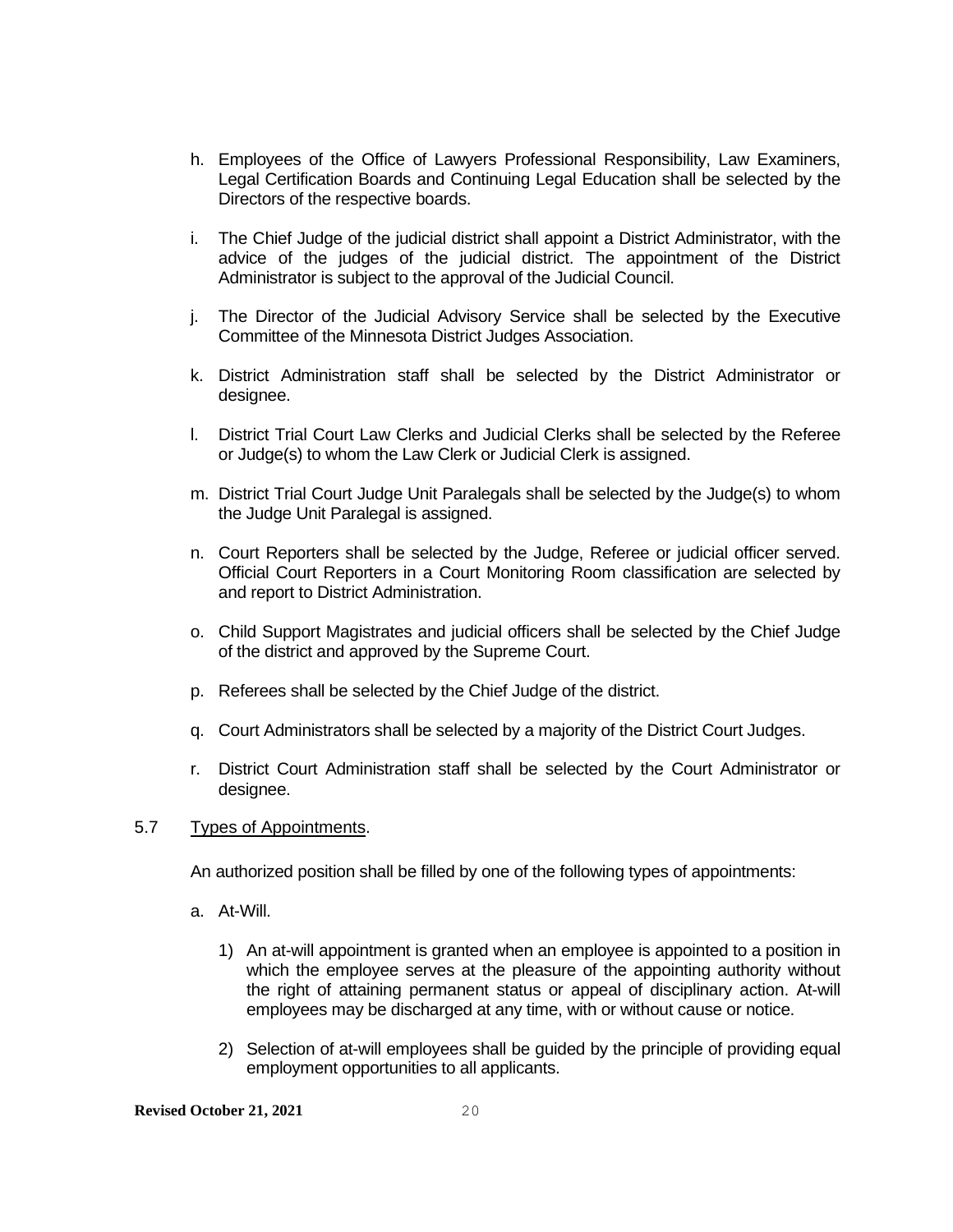Employees enumerated in Sections 5.6(a) and (b) are at-will employees who shall serve at the pleasure of the Supreme Court. Employees enumerated in Section 5.6(c) are at-will employees who shall serve at the pleasure of the Justices and Judges to whom assigned. Employees enumerated in Section 5.6(d) are at-will employees who shall serve at the pleasure of the Chief Judge of the Court of Appeals. Directors enumerated in Section 1.4(f) who are appointed by the State Court Administrator on or after May 9, 2002, are at-will employees. Employees enumerated in Sections 5.6(i), (n) and (o) are at-will employees who shall serve at the pleasure of a majority of the judges of the judicial district. Employees enumerated in Sections 5.6(l), (m) and (n) are at-will employees and serve at the pleasure of the Appointing Authority, except for Official Court Reporters in a Court Monitoring Room classification who are selected by and report to District Administration.

- b. Original.
	- 1) All appointments other than at-will, temporary, promotion, demotion, reassignment or acting shall be considered original appointments.
	- 2) Upon original appointment to a class, an employee shall be given status in that class in accordance with these Rules.
- c. Promotion.
	- 1) An employee shall be given a promotion appointment when the employee is assigned from a position in one class to a position in another class having a higher maximum salary.
	- 2) Upon promotion, an employee's status shall be determined in accordance with these Rules.
- d. Demotion.
	- 1) An employee shall be given a demotion appointment when the employee is assigned from a position in one class to a position in another class having a lower maximum salary.
	- 2) When an employee who has not attained permanent status in any class is demoted, the employee shall be given a demotion appointment in the lower class in the same manner prescribed for original appointments in accordance with these Rules.
	- 3) When an employee is demoted to a class in which the employee previously held permanent status during the current continuous term of employment, the demotion shall be with permanent status.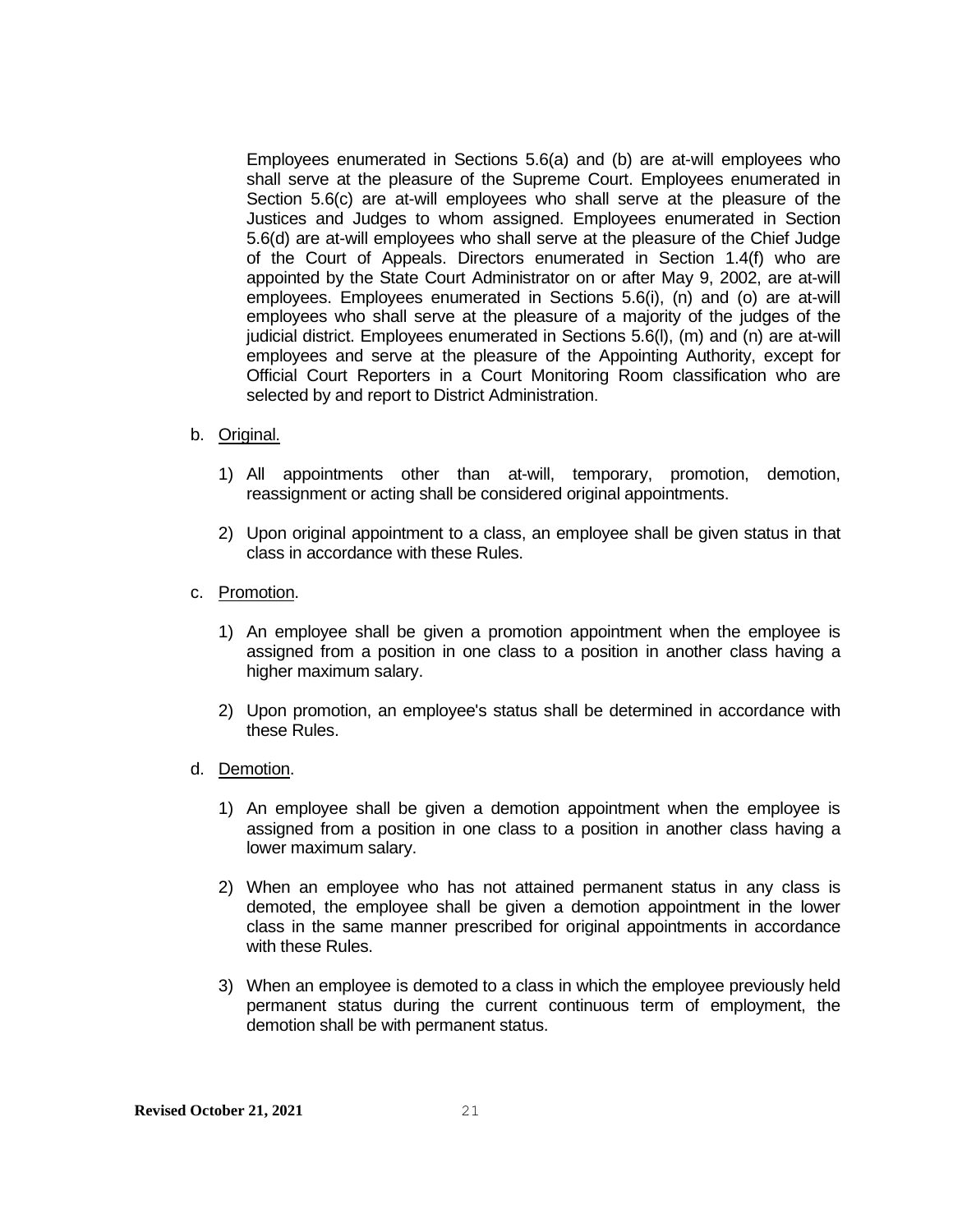#### e. Reassignment.

- 1) An employee shall be given a reassignment appointment when moved from a position in one class to a different position in the same class or to a different class in the same pay band.
- 2) If an employee who has not attained permanent status in any class is given a reassignment appointment, the employee shall be appointed in the same manner prescribed for original appointments in accordance with these Rules.
- 3) An employee with permanent status who is given a reassignment appointment to a different position in the same class shall retain permanent status upon appointment to the new position.
- 4) An employee with permanent status who is given a reassignment appointment to a different position in a different class shall be given probationary status in the new class after the appointing authority has determined that the employee meets the minimum training and experience requirements for the class.
- 5) An employee's salary shall not be changed upon reassignment, except as authorized pursuant to Section 4.10a.

#### f. Acting ("Working Out of Class").

When a position is vacant due to separation or due to an approved leave of absence (Sections 15.3 and 15.4) of more than 30 days, the Appointing Authority may, with the approval of the applicable District or MJC Human Resources Manager, temporarily appoint an employee to perform the duties on an acting basis based on the following principles:

- 1) The Appointing Authority shall take action to fill the position on a permanent, non-acting basis if the incumbent has permanently vacated the position.
- 2) The acting employee shall meet the minimum qualifications established for the classification of the vacant position.
- 3) An acting appointment will generally be up to one (1) year in length. Extensions based on business need may be authorized by the Director of Human Resources and Development.
- 4) Documentation of the acting appointment shall be placed in the acting employee's personnel record.
- 5) If an employee receives an acting appointment to a position with a pay band higher than that of the employee's regular position, the employee shall be paid pursuant to Pay upon Promotion language contained within these Rules for the period of the acting appointment.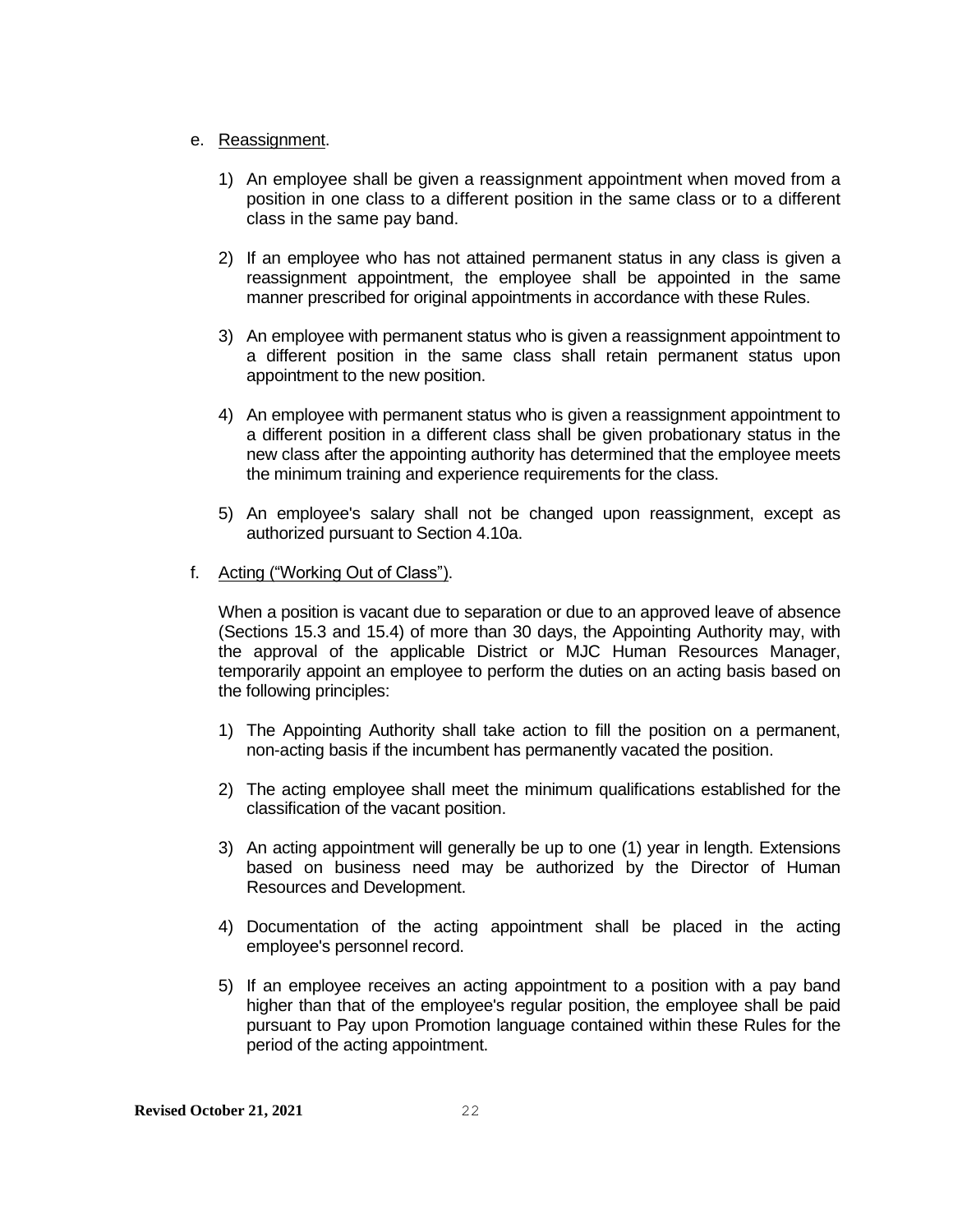- 6) If an employee is acting in a position appointed to a pay band lower than that of the employee's regular position, the employee's salary shall not be diminished because of the acting appointment.
- 7) Filling an acting appointment shall not affect the acting employee's participation in the focal point review cycle or status in their regular position.
- g. Acting limited ("Mobility").

When business needs require the appointment of a permanent employee to perform the duties of a temporary position, a special project, or a specialized skill set for a limited period of time, the Appointing Authority may fill the vacancy using a limited acting appointment. The following requirements apply:

- 1) The employee must have the necessary knowledge, skills and abilities to perform the essential functions of the job.
- 2) The appointment may be granted for a period of up to one (1) year subject to annual renewal at the appointing authority's discretion. The assignment may not exceed two (2) years without approval of the Director of Human Resources and Development.
- 3) Documentation of the limited acting appointment shall be placed in the employee's personnel file. (i.e., a limited acting appointment letter)
- 4) If an employee receives a limited acting appointment to a position with a pay band higher than that of the employee's regular position, the employee shall be paid pursuant to the Pay upon Promotion language contained within these Rules.
- 5) If an employee is acting in a position appointed to a pay band lower than that of the employee's regular position, the employee's salary shall not be diminished because of the limited acting appointment.
- 6) If an employee is acting in a position appointed to the same pay band as that of the employee's regular position, the employee's salary shall not be changed upon reassignment, except as authorized pursuant to Section 4.10a.
- 7) The employee shall participate in the focal point review cycle, with both appointing authorities, where applicable, working in conjunction to ensure the performance evaluation process is preserved.
- 8) Upon the return to the original or similar appointment, the employee's original salary rate shall be adjusted to include any non-discretionary increases and merit increases, if warranted by performance while acting in the limited appointment.
- 9) While it is typically the intent to return the employee to the same assignment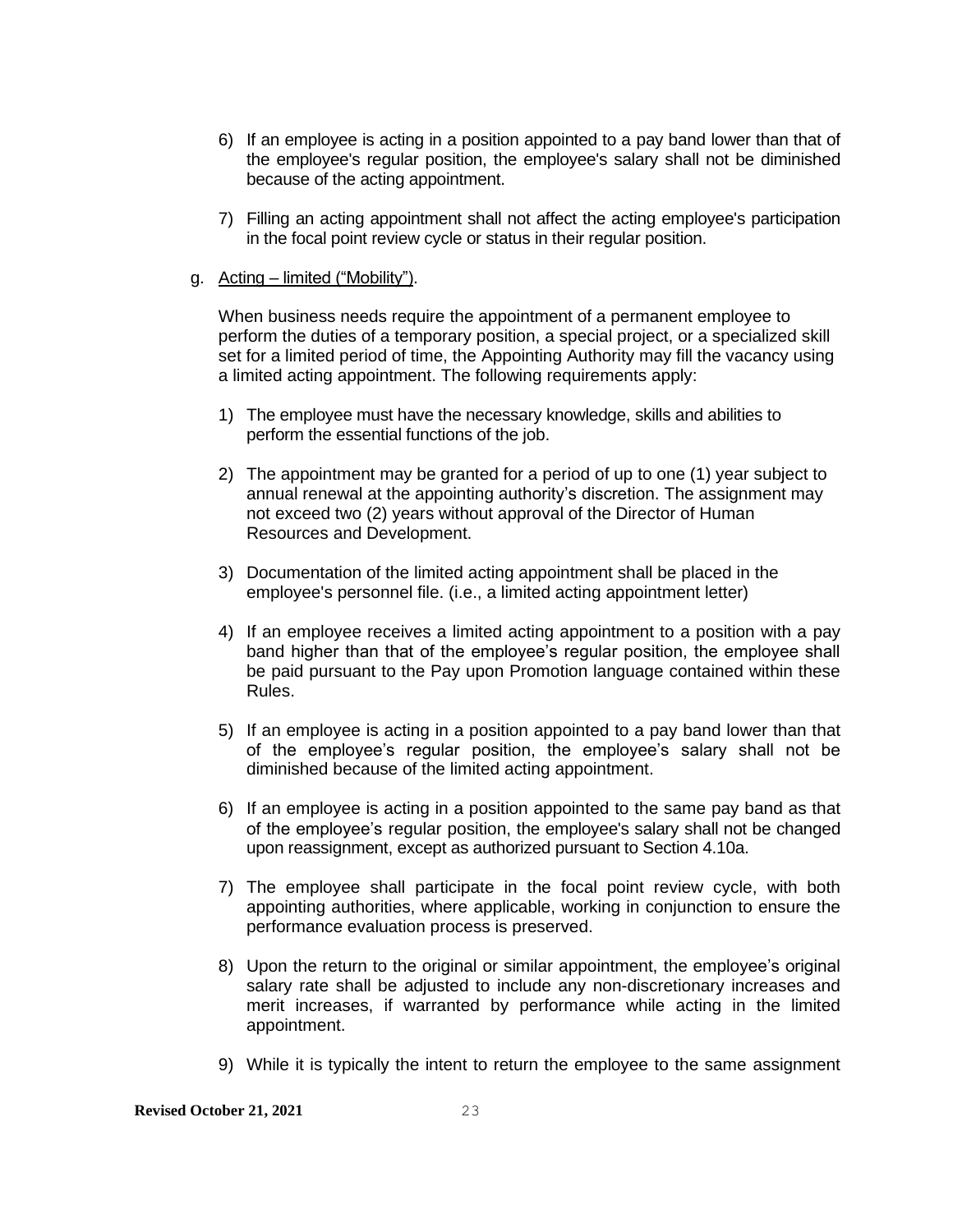and position at the conclusion of the limited appointment, the employee may be returned to a similar position or the same position with a different assignment at the conclusion of the limited appointment.

10) A limited acting appointment shall not be used to temporarily fill a vacant position, such as described within Section 5.7f (Acting).

#### <span id="page-29-0"></span>5.8 Status.

Upon appointment to an authorized position, an employee shall be given one of the following types of status:

a. At-Will Status. An employee given an at-will appointment serves at the pleasure of the Appointing Authority and maintains at-will status for the duration of employment in that position. They can be discharged at any time, with or without cause or notice.

#### b. Probationary Status.

- 1) When Assigned. An employee who receives the following type of appointment shall be assigned a probationary status: Original, promotion, demotion, reassignment to a different classification, or a position change due to reclassification (except when an entire classification is changed due to a point factor review or market adjustment).
- 2) Definition. A probationary appointment is a working test of the appointee's ability to render satisfactory service in the position in which the person is employed.
- 3) Standard Probation Period. Except for specialized probationary periods as provided below, probationary periods shall be for a period of six months of satisfactory service. Upon the successful completion of the probationary period and upon the affirmative recommendation of an appointing authority, the employee shall be granted permanent status. An appointing authority's failure to discharge, demote or extend probation (through formal written documentation to the employee) prior to the expiration of the current probationary period shall result in a probationary employee's attainment of permanent status (See also, subsections 5, 6 and 7 of this section, below). The probationary period of an employee may be extended by the Director of Human Resources and Development upon written request by the appointing authority.
- 4) Specialized Probation Period. Certain professional and technical, positions or job classes may require a longer working test than six months because of greater job complexity inherent in such positions. The Director of Human Resources and Development may establish initial probationary periods of one year for original appointments and promotions to such positions. To establish a one-year probationary period for a position, the Director of the court organizational unit shall submit a written request to the Director of Human Resources and Development detailing the rationale for the request. If approved by the Director of Human Resources and Development, the one-year probationary period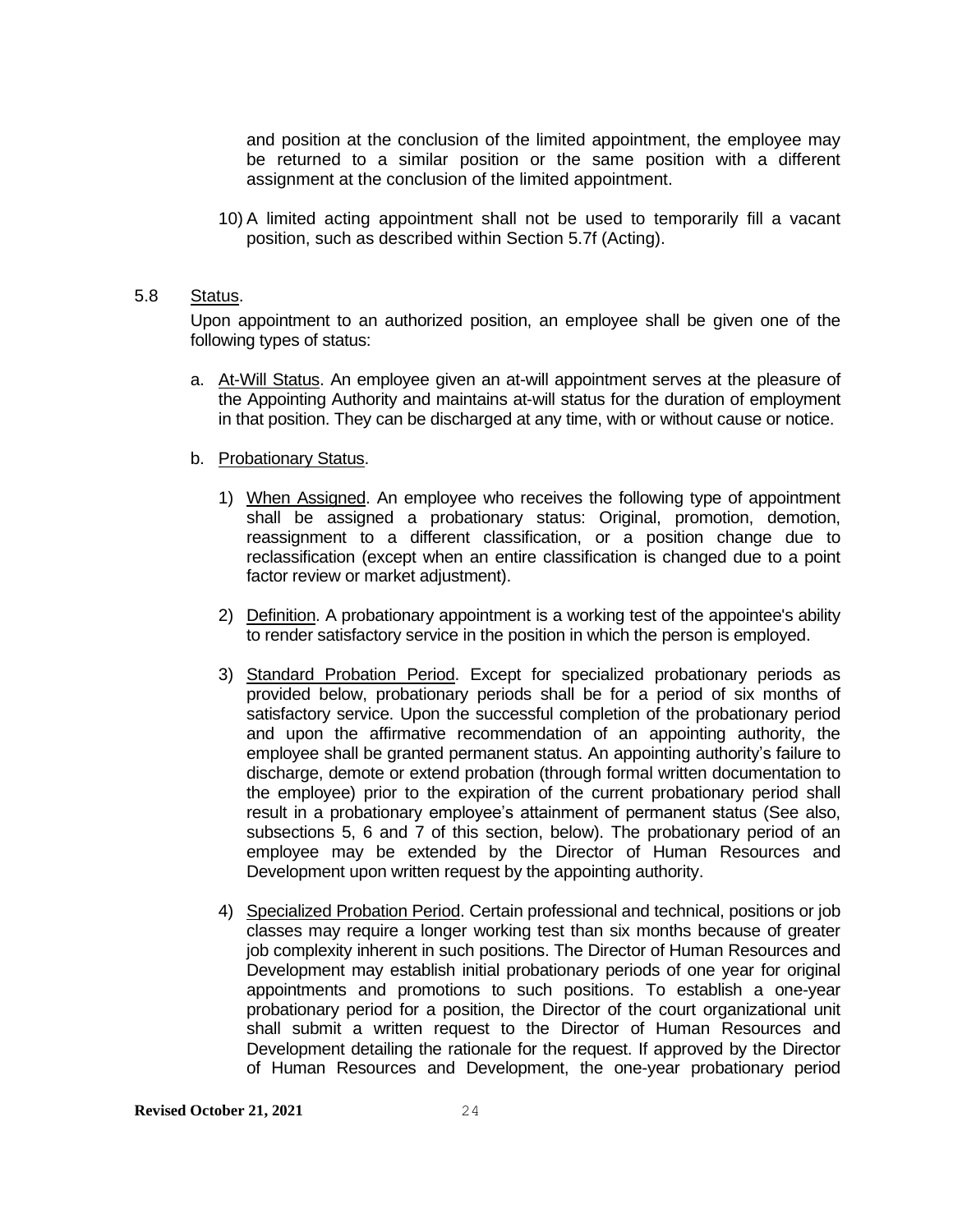applies only to employees hired after the establishment of that one-year probationary period for that position or classification (a specialized probationary period cannot be retroactively applied). One-year probationary periods may be extended by the Director of Human Resources and Development upon written request by the Appointing Authority.

- 5) Dismissal during the Initial or Extended Initial Probationary Period. If at any time during the initial probationary period or extended initial probationary period the appointing authority determines that the work performance of any employee has been unsatisfactory, the employee may be discharged without the right of appeal or hearing.
- 6) Demotion from Position during Promotional Probationary Period. If an employee's work performance during a promotional probationary period is found to be unsatisfactory, the Appointing Authority may, in lieu of discharge, demote the employee to a vacant position in the class in which the employee previously served or to a vacant position for which the employee is determined to be qualified. The employee shall not have the right to appeal a demotion pursuant to this paragraph. If a demotion opportunity is undesired or unavailable, the employee shall be discharged without the right of appeal or hearing.
- 7) Completion of the Probationary Period. On or before the expiration of an employee's probationary period, the Appointing Authority shall complete a performance evaluation and shall notify Human Resources that the employee has either successfully completed probation, will continue in the position on extended probation, has been demoted to a vacant position or is discharged.
- 8) Probation within a Job Classification. An employee shall not serve a probationary period in a classification in which that employee has previously completed a successful probationary period.
- c. Temporary Status.
	- 1) When an employee is on extended leave or when the workload requires additional staffing, the Appointing Authority may authorize filling the position with a temporary employee. The Appointing Authority shall notify the temporary appointee at the time of selection that the appointee shall not obtain permanent status. If the position becomes available on a permanent basis, the position must be filled according to normal recruitment and selection procedures.
	- 2) An employee serving in a position with temporary status of less than six months shall not be granted leave. A temporary employee serving in a position beyond six months shall accrue and be eligible for leave. Temporary employees are eligible for holiday pay; however, they are not eligible for the floating holiday. A new employee serving in a position with temporary status of less than ninety (90) days shall not be granted health insurance benefits. A new employee appointed to a position anticipated to extend beyond ninety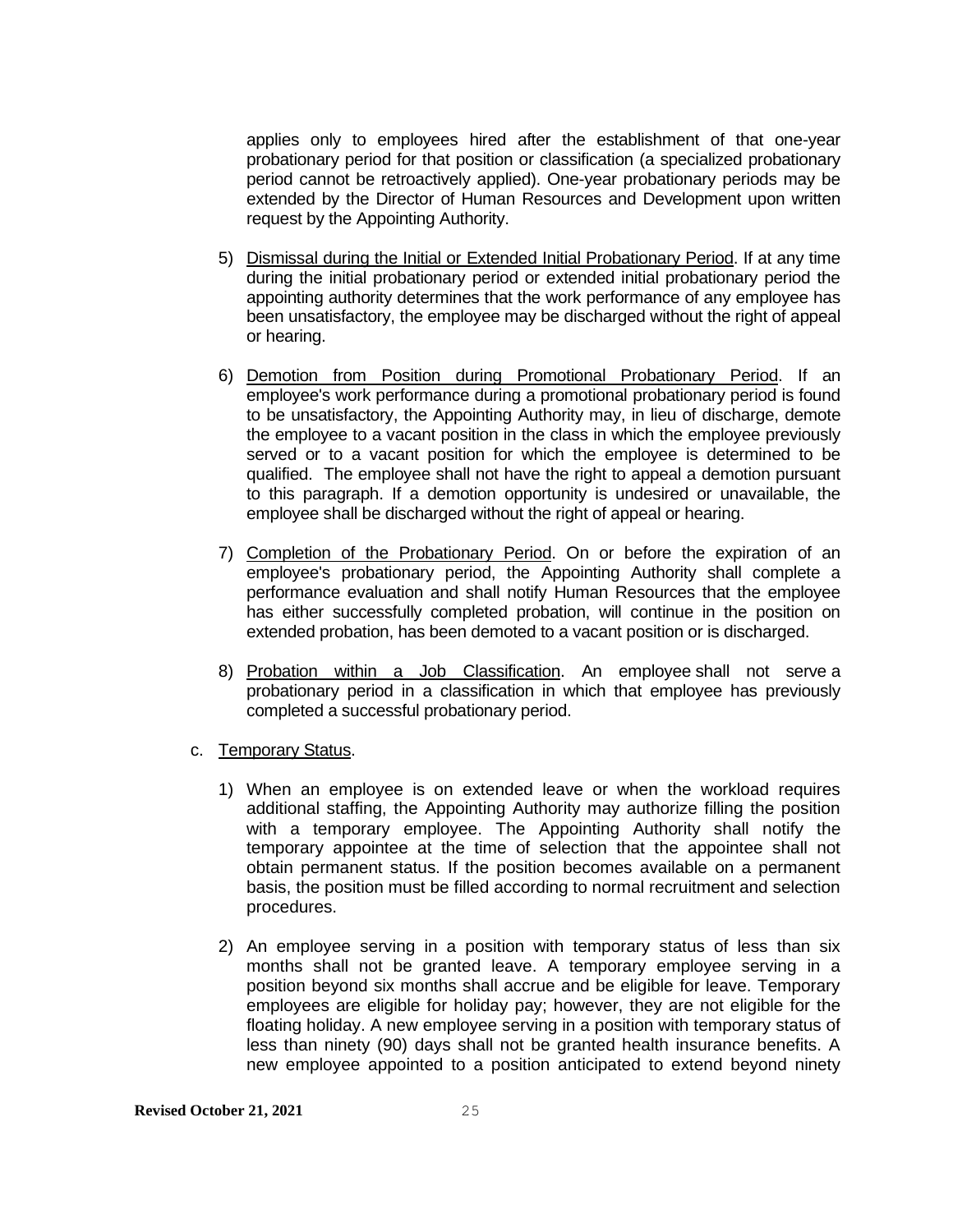(90) days for an average of thirty (30) or more hours per week shall be granted health insurance benefits. A former employee who was benefitseligible in their former position and returns to the Judicial Branch as a temporary employee within ninety-two (92) days of separation shall receive benefits equal to those received at time of separation. A former employee who was not benefits-eligible in their former position and returns to the Judicial Branch as a temporary employee within ninety-two (92) days of their date of separation will follow the rules as a new employee as written above.

#### d. Trainee Status.

An employee who does not meet the minimum qualifications for the class to which appointed, but who the appointing authority determines may meet the qualifications for the class after a period of on-the-job training of one year or less may be given trainee status.

- 1) Trainee appointments shall not be authorized when qualified applicants are available, except as approved by the Director of Human Resources and Development.
- 2) The salary of an employee serving with trainee status shall be determined in accordance with the Pay upon First Employment language set forth in these Rules.
- 3) An employee serving in a position with trainee status who has not previously attained permanent status in another class during the employee's current employment shall not attain permanent status while serving in trainee status.
- 4) Service while on trainee status shall not count towards satisfying the probationary requirements of any class.
- 5) Upon successfully completing all training requirements of the trainee appointment, an employee may be given probationary status and their salary determined in accordance with Pay upon First Employment language set forth in these Rules regarding original appointments.
- e. Permanent Status.
	- 1) An employee who has been granted an original, promotion, reassignment or demotion appointment to an authorized position and granted probationary status may attain permanent status in a class upon the satisfactory completion of the assigned probationary period as provided in these Rules.
	- 2) An employee shall not attain permanent status in an at-will or acting appointment, a temporary position, or in a class while serving in temporary or trainee status.
	- 3) When an employee who has not attained permanent status in a class is granted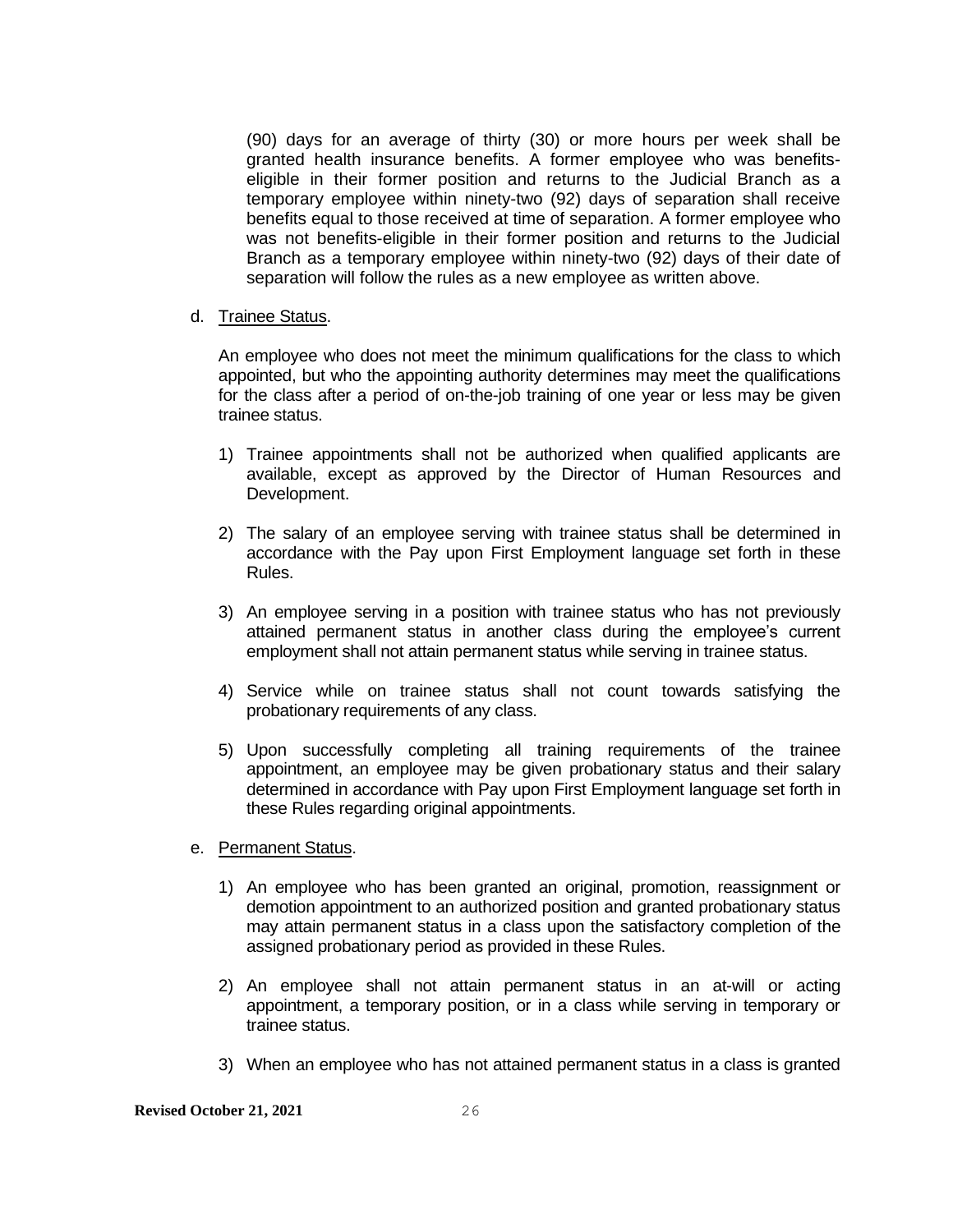leave of absence without pay, time spent on such leave shall not count towards completion of the employee's probationary period in that class.

- 4) Less than full-time employment shall count towards completion of a probationary period on a proportionate basis or as designated by the appointing authority upon hire.
- 5) An employee who attains permanent status in a class shall be vested with appeal rights and lay-off preference as provided in these Rules.

# **6.0 PERFORMANCE EVALUATIONS**

#### <span id="page-32-1"></span><span id="page-32-0"></span>6.1 Performance Evaluations.

Performance evaluations are used to inform the employee of strengths and weaknesses in performance, of training needs and of improvements expected; and are considered in determining merit increases, order of layoffs, promotions, demotions and dismissals.

- a. The Appointing Authority shall conduct performance evaluations for each employee. The Appointing Authority should conduct an evaluation at approximately the midpoint of the probationary period. Thereafter, a written performance evaluation shall be made prior to completion of six (6) months of service, at completion of one (1) year of service, and annually thereafter on the focal point date. Evaluations are made on forms – electronic or paper – prescribed by the Director of Human Resources and Development. Probation evaluations should be submitted to Human Resources prior to completion of probationary period. Evaluations should be submitted to Human Resources no later than the date designated by the Director of Human Resources and Development.
- b. The evaluation of each employee shall be made by the employee's immediate supervisor or by another qualified person designated by the Appointing Authority. A qualified person is one who is familiar with the employee's position and/or performance.
- c. All performance evaluations should be substantiated by pertinent statements over the signature of the evaluator or the Appointing Authority. If the evaluator is not the appointing authority, the evaluation is subject to review, approval, or modification by the Appointing Authority before the evaluation is final.
- d. The evaluation shall be submitted to the Appointing Authority for review and action as they may consider necessary after which the Appointing Authority shall sign the evaluation, transmit it to the local Human Resources office and furnish the employee with a copy. The employee shall have 30 days from the date of the receipt of the performance appraisal to file a written response in the employee's personnel file.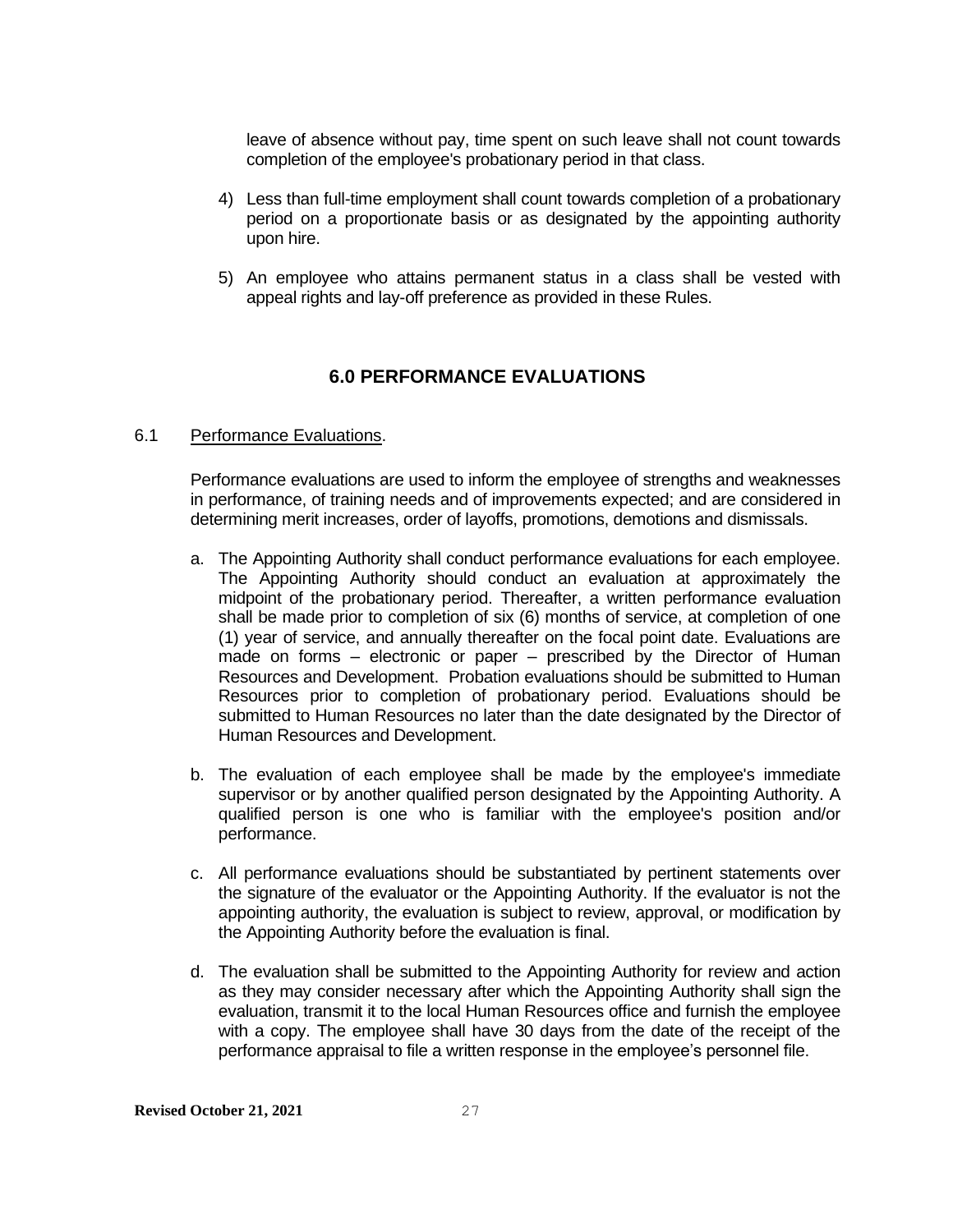e. A performance rating of "requires improvement" may result in disciplinary action, up to and including discharge.

#### <span id="page-33-0"></span>6.2 Continuous Feedback.

Written performance evaluations should be supplemented by informal discussions between employees and their supervisors on a frequent basis, no less than quarterly.

#### <span id="page-33-1"></span>6.3 Consideration of Evaluations in Salary Decisions.

Eligibility for merit increases are established through the performance evaluation process. The State Court Administrator issues an unrepresented pay plan each year/biennium. Parameters for any salary adjustment are noted in this pay plan and may change each fiscal year/biennium, depending on funding available.

# **7.0 SEPARATIONS**

- <span id="page-33-3"></span><span id="page-33-2"></span>7.1 Separations from the Minnesota Judicial Branch shall include:
	- a. Resignation. An employee's voluntary separation from service shall be defined as a resignation. An employee who desires to voluntarily terminate their employment shall submit a written resignation to the appointing authority. The resignation shall be attached to the termination form effecting the separation and be filed in the employee's personnel file. Failure of an employee to give at least ten working days' notice may result in loss of the privilege to be rehired in the Minnesota Judicial Branch. The period of notice may be reduced or waived at the discretion of the appointing authority.
	- b. Abandonment of Position. An employee's unauthorized leave of absence of three consecutive work days shall constitute a resignation not in good standing. Employees who resign in this manner may, at the discretion of the appointing authority, forfeit all accrued annual leave. The appointing authority shall notify the Director of Human Resources and Development or designee of the separation.
	- d. Dismissal/Discharge. The action taken by an appointing authority, after consultation with District or MJC Human Resources to separate permanently with prejudice an employee from service.
	- e. Layoff.
		- 1) A layoff is defined as termination of employment when the Supreme Court, Court of Appeals, or majority of Judges within a district deems it necessary to abolish a position due to a shortage of funds or work, due to a material change in the duties or organization of a work unit. Layoffs must be in accordance with the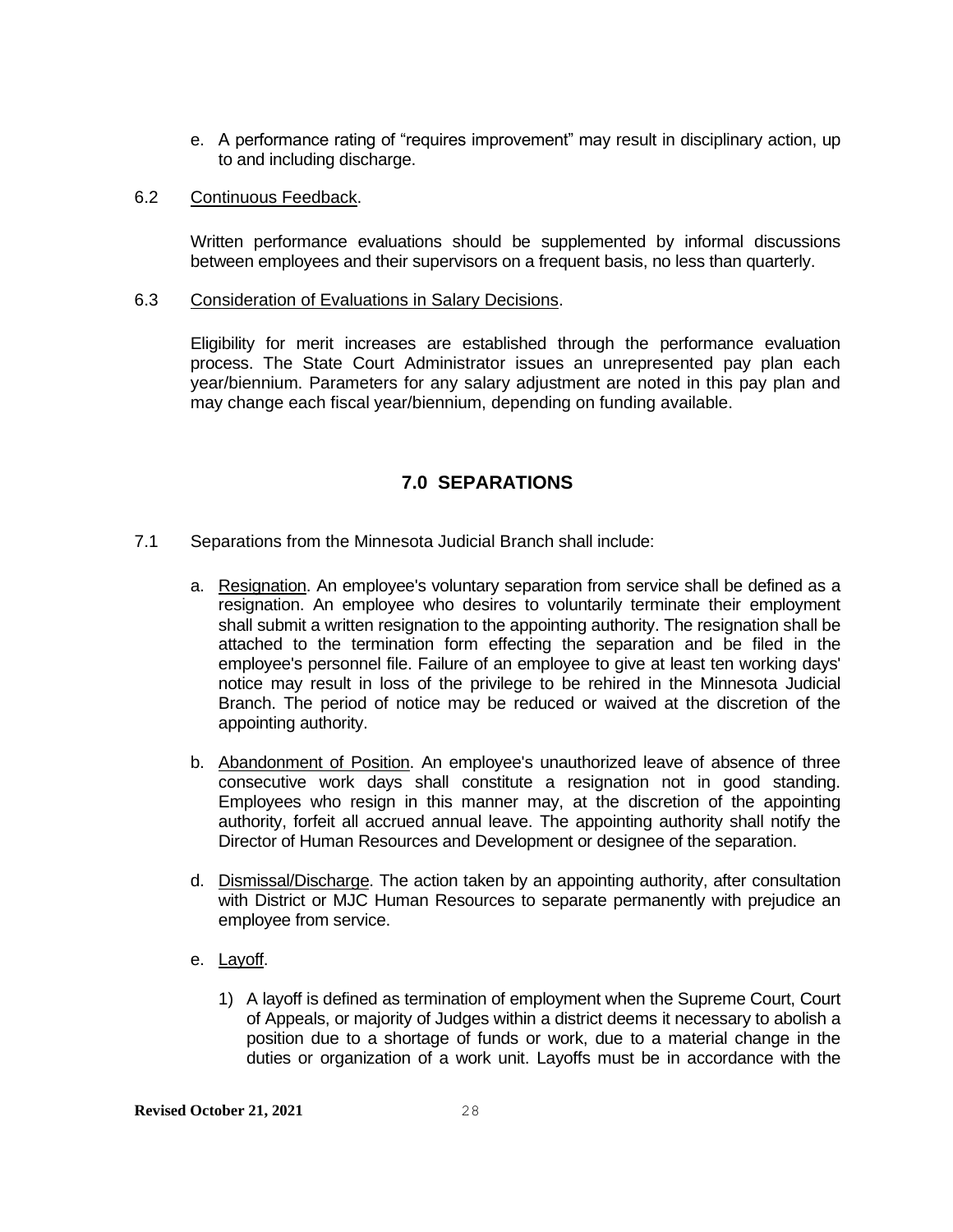guidelines and process established by the Judicial Council.

- 2) A layoff shall be considered non-prejudicial and non-disciplinary.
- 3) The employee shall be notified at least fourteen calendar days prior to the effective date of layoff and shall be given written notice of reasons for the layoff, a copy of which shall be furnished to the Director of Human Resources and Development.
- 4) The Director of Human Resources and Development shall establish a procedure for layoffs in a manner approved by the Judicial Council. Seniority, work performance, job classification, type of appointment and status, and needs of the court shall be considered in determining the order of layoff.
	- a) Permanent employees will be laid off by job classification on the basis of performance and seniority. Where performance is substantially equal, seniority shall govern.
	- b) Seniority is determined to be the cumulative amount of time in the Minnesota Judicial Branch.
- 5) Whenever practicable, the appointing authority and the Director of Human Resources and Development shall attempt to place employees subject to layoff into other positions for which the employee is qualified.
- 6) Employees with permanent status who are laid off shall have the right upon recall to be appointed to a position in the class they held at the time they were laid off except that:
	- a) Such right shall not exceed one year from the effective date of layoff.
	- b) Such right may be waived by the employee.
- 7) Recall. If a recall occurs, employees will be called back to work in the inverse order of layoff.
- 8) A court, board or office which has laid off employees will not be allowed to permanently fill positions within those job classes vacated due to the layoff until all employees with recall rights have been re-employed or have waived their rights.
- 9) Insurance Contribution Continuation. An insurance-eligible employee who receives an employer contribution toward insurance, who has three or more years of continuous service as a Minnesota Judicial Branch employee, and who has been permanently laid off shall remain eligible for an employer contribution toward health and dental insurance premiums for six months from the effective date of layoff.
- f. Retirement. Retirement is defined as a separation from service in accordance with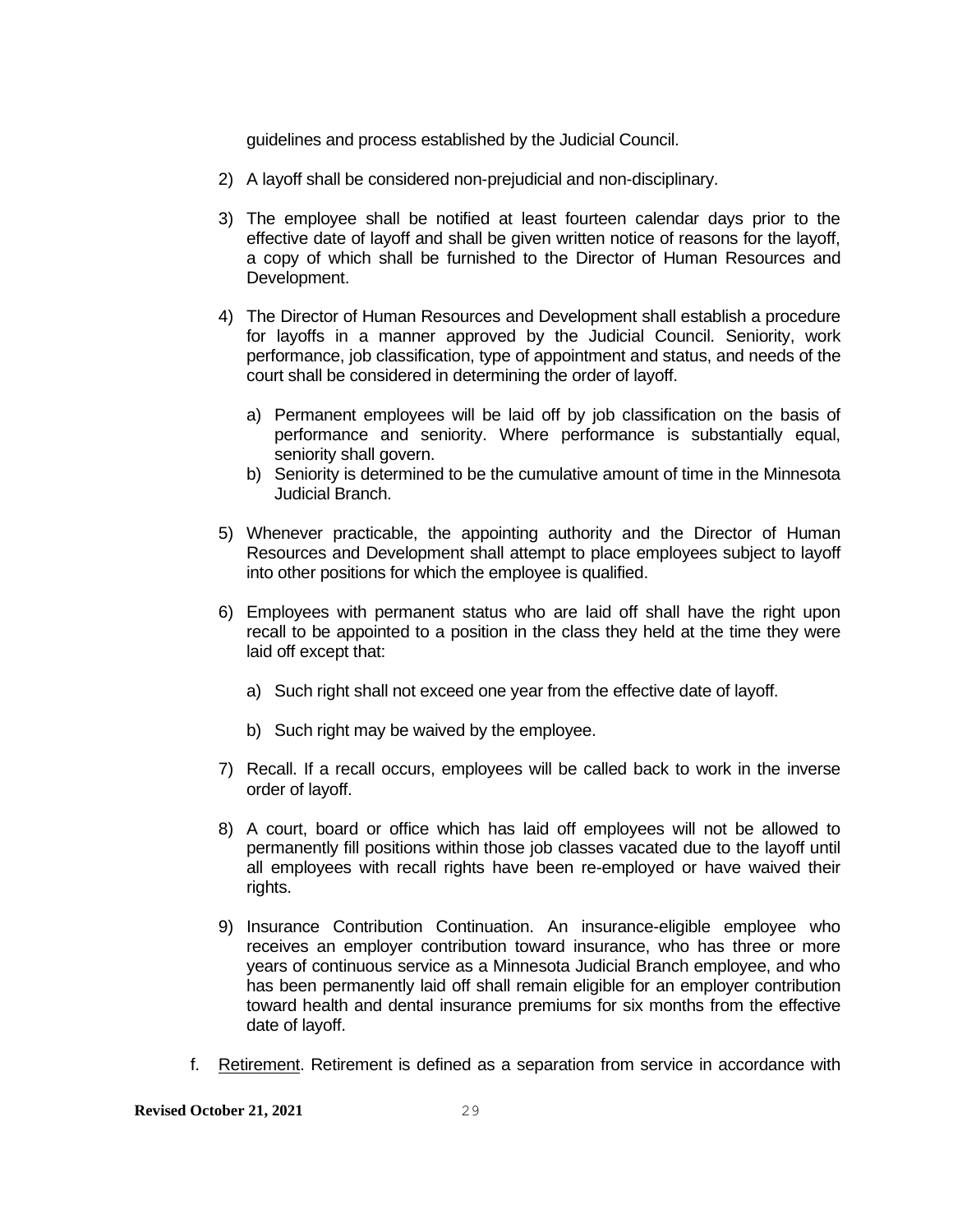the provisions of the State (MSRS), public employees (PERA) or Minneapolis employees (MERF) retirement systems. Pursuant to state statutes, the right to a retirement annuity in the MSRS, PERA or TRA retirement systems may require a complete and continuous separation from employment as public employee and/or services provided as an independent contractor. Retiring employees should consult with their respective retirement system before renewing employment or contractual services with the judicial branch in order to comply with the rules and regulations of their retirement plan.

- g. Termination without Prejudice. An action taken to involuntarily separate an at-will employee but where, in the determination of the appointing authority, the separation is considered to be in good standing. Thirty calendar days notice of such separation shall be given to the affected employee.
- h. Eligibility for Rehire after Separation. Employees (excluding temps) who are separated from service with the Judicial Branch for reasons other than retirement (except for "Layoffs") shall not be eligible for rehire or reinstatement for a period equal to at least sixty (60) calendar days, unless reinstated pursuant to the appeal procedures of these Rules, or as approved by the Director of Human Resources and Development. Employees who retire from the Judicial Branch or the State of Minnesota shall not be eligible for rehire or reinstatement for ninety-two (92) calendar days, unless approved by the Director of Human Resources and Development.

# **8.0 EMPLOYEE DISCIPLINE**

#### <span id="page-35-1"></span><span id="page-35-0"></span>8.1 Disciplinary Actions.

Discipline may include, in any order, the following: Oral reprimand, Written Reprimand, Suspension, Reduction in pay, Demotion, and/or Dismissal.

An employee who has earned permanent status shall be notified in writing that a specified disciplinary action will be taken. Suspensions in excess of 10 working days must have the approval of the Director of Human Resources and Development.

The following are examples of activities for which an employee may be disciplined. This is not intended to be an exhaustive list and is used for illustrative purposes only.

- 1) Unsatisfactory Work Performance. An appointing authority may, at any time, discipline an employee for unsatisfactory work performance which may include, but is not limited to, the following activities:
	- Failure to adequately meet the expectations of the position.
	- Carelessness or negligence with money or other property of the court.
	- Failure to maintain satisfactory and harmonious relationships with the public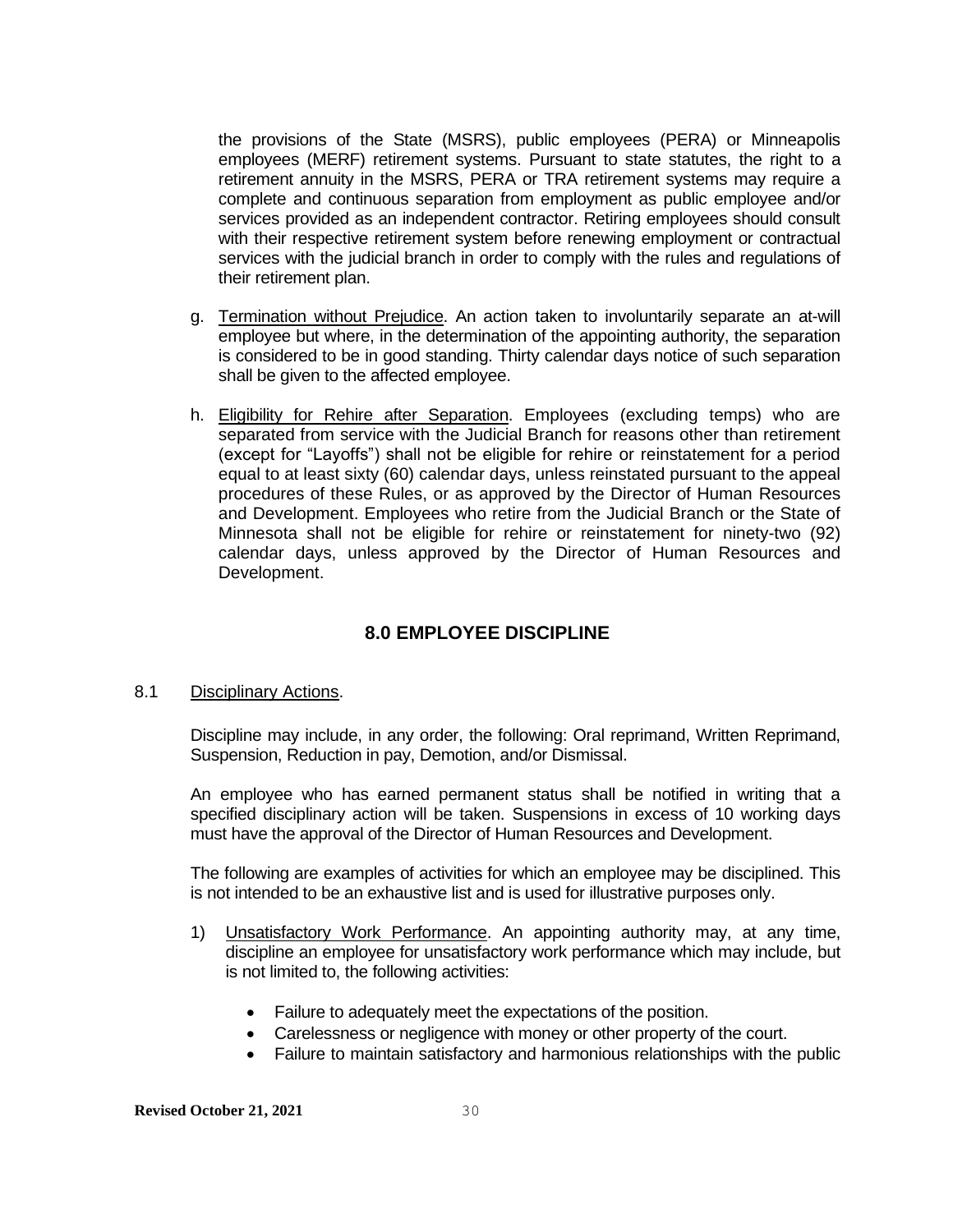or fellow employees.

- 2) Misconduct. An employee may be disciplined for misconduct which may include, but is not limited to, the following activities:
	- Violation of a policy or procedure.
	- Action unbecoming an employee of the court which reflects on the court adversely, such as;
		- o Processing cases involving family, friends and coworkers;
		- $\circ$  Using employee's position with the courts to manipulate case processing Attempting to influence the outcome of a case, whether positively or negatively for any persons including yourself;
		- o Engaging in, or failing to disclose any known requests for preferential or illegal treatment;
		- o Inappropriate discussion of court business or court customers. Examples include but are not limited to:
			- Publicly speculating about the outcome of cases or conduct of parties,
			- Disclosing private or confidential data as *d*efined by *The Rules of Public Access to Records of the Judicial Branch*
			- **.** Inappropriate public discussion of Judicial Branch case information or records that employees have access to as a result of their position with the courts.
			- Engaging in outside business activities on court time, or without required court approval or using court property for such activity.
			- Failure to comply with a direct order of a superior or any court order.
			- Conviction of a crime involving moral turpitude.
			- The possession and/or use of illegal drugs or alcohol while on duty, or being under the influence of such substances while on duty.
			- Fraud or theft
			- Acceptance of gifts or favors in violation of court rules.
			- Diverting or converting money or property belonging to or in the custody of the court.
			- Offensive conduct that conveys or implies violence, intimidation, or threatened attack upon a supervisor, other employee, or a citizen.
			- Political activity in violation of Judicial Branch policy.

### 8.2 HR Review.

In the case of suspensions, reductions in pay, demotions or dismissals, for employees who have earned permanent status, the appointing authority shall first review the matter with the appropriate Judicial Branch Human Resources staff for approval of the action and written documentation.

8.3 Employee Notification.

**Revised October 21, 2021** 31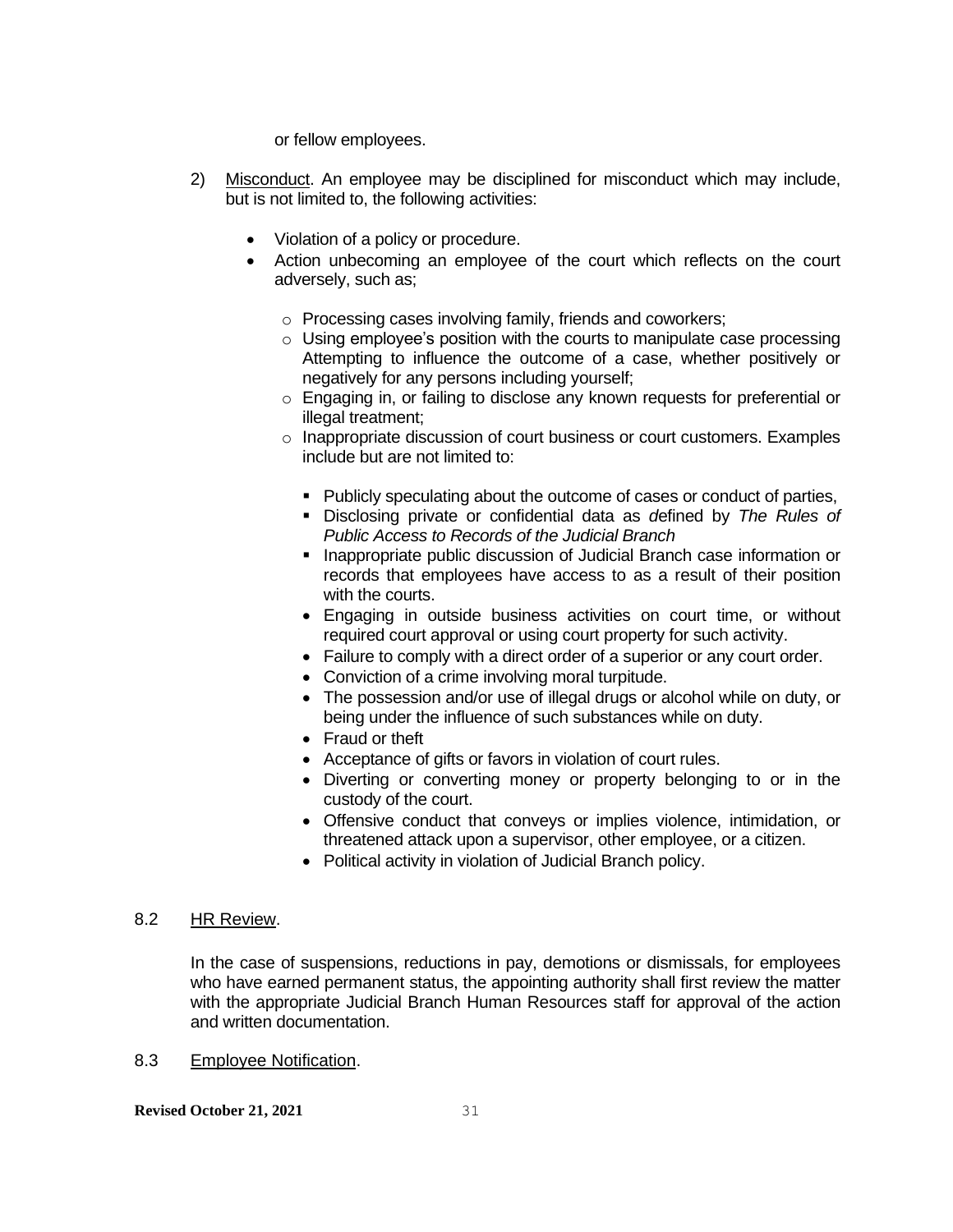The reasons for the disciplinary action should be communicated clearly to the employee. Any form of discipline other than an oral reprimand shall be in writing, shall specify the reasons for the action, and, where applicable, shall state the changes expected in the employee's job performance.

Employees who have earned permanent status shall, prior to receiving discipline in the form of a suspension, demotion, or termination, be given an opportunity to hear the reason for the discipline (including, if applicable, a summary of the evidence of wrong doing) and an opportunity to respond.

#### 8.4 Personnel Records.

A copy of all disciplinary notices shall be placed in the employee's official personnel file.

Removing Materials from File. Upon the request of the employee, a written reprimand disciplinary documentation shall be removed from the official personnel record under the following circumstances:

| <b>Disciplinary Documentation</b> | Circumstances                                                                                               |
|-----------------------------------|-------------------------------------------------------------------------------------------------------------|
| <b>Written Reprimand</b>          | After two (2) years provided that no<br>disciplinary action of a similar nature has<br>been administered.   |
| Written Notice of Suspension      | After three (3) years provided that no<br>disciplinary action of a similar nature has<br>been administered. |

The written request for removal shall not become part of the personnel record. The ability to have a matter removed will not exist where the underlying infraction that caused the discipline was the violation of another individual's statutory rights: e.g. sexual harassment, race discrimination, gender discrimination. Such matters will remain as a file in the employee's official personnel record.

#### 8.5 Review of Personnel Records.

The contents of an employee's official personnel file shall be disclosed to the employee pursuant to the provisions of the Rules of Public Access to Records of the Judicial Branch and Minn. Stat. § 181.961.

#### 8.6 Employee Responses.

Oral and written reprimands may not be appealed. The employee shall have the option to reply to a written reprimand within 5 days of receiving the reprimand. Such written reply will be placed in the employee's official personnel file.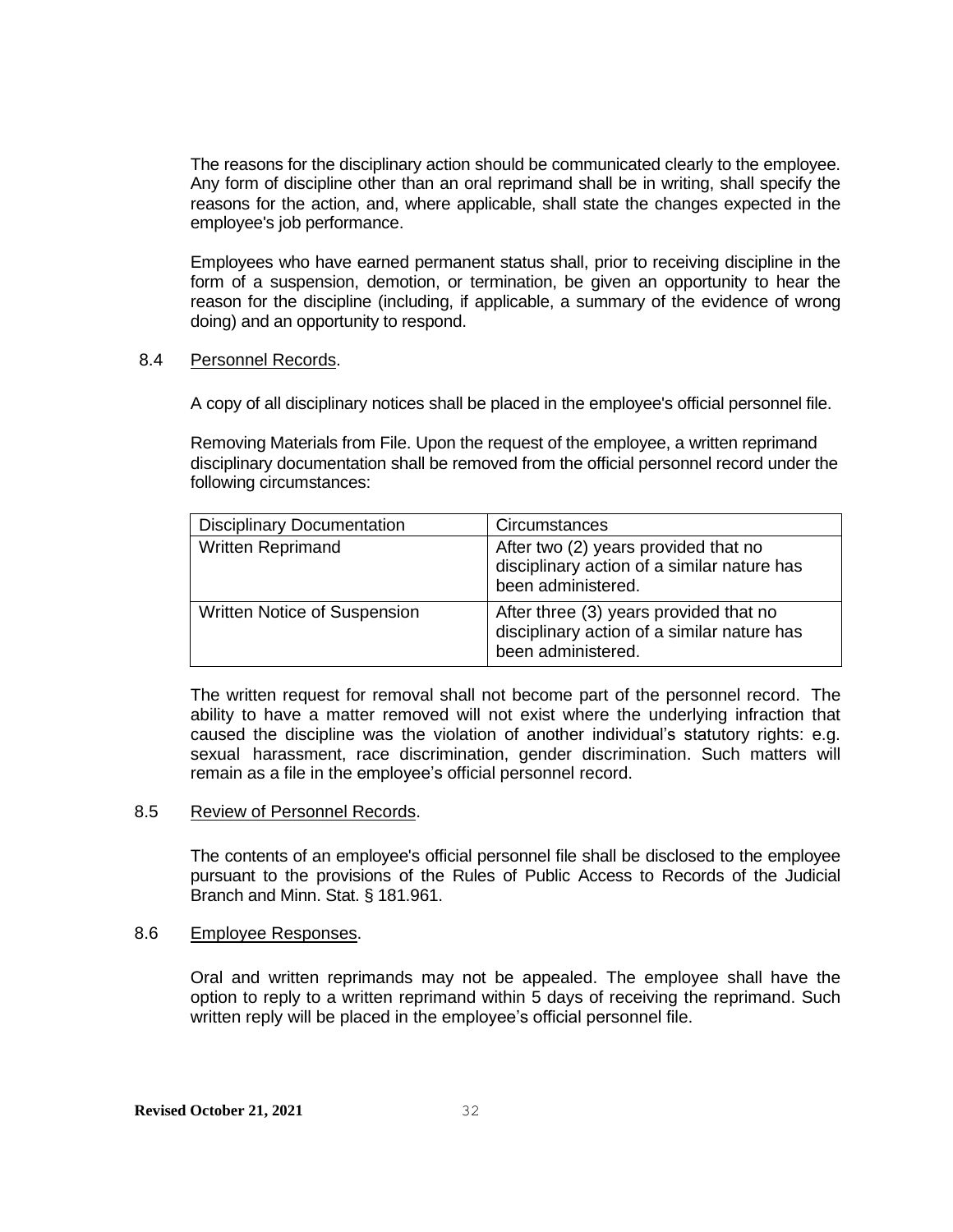### 8.7 Investigatory Leave.

An Appointing Authority or designee may place an employee who is the subject of a disciplinary investigation on investigatory leave, with or without pay, provided a reasonable basis exists to warrant such leave. Investigatory leave with pay may not be appealed or grieved.

## 8.8 Exempt Employee Suspension.

Suspension, without pay, of an exempt employee may be imposed in a full week block of time or, for less than a full week block, if such suspension is tied to a violation of MJB Policies, Procedures and/or HR Rules (exclusive of attendance or performance).

## 8.9 Suspensions.

Suspension shall not be served on the date before or after a holiday.

# **9.0 GRIEVANCE PROCEDURE**

- 9.1 Scope.
	- a. A grievance is defined as a dispute or disagreement as to the interpretation or application of the terms set forth in these Rules, other than disciplinary actions or layoff decisions. The provisions of this grievance procedure shall not apply to atwill employees.
	- b. An employee who has earned permanent status who is aggrieved by an action contrary to these Rules shall have the right to file a grievance, except that an employee shall not have the right to file a grievance in response to a performance evaluation unless it is alleged that the evaluation was based on factors other than the employee's performance.
	- c. Disciplinary actions and layoffs may not be grieved under this grievance procedure. (see Appeal Procedure in HR Rule 10.0).
	- d. This grievance procedure does not apply to allegations of harassment or discrimination. Allegations of harassment or discrimination should be filed in accordance with the provisions noted within the Minnesota Judicial Branch Policy against Discrimination and Harassment.

#### 9.2 Grievance Resolution.

a. It is expected that employees will first attempt to resolve problems by discussing them informally with their immediate supervisors. Employees wishing to express a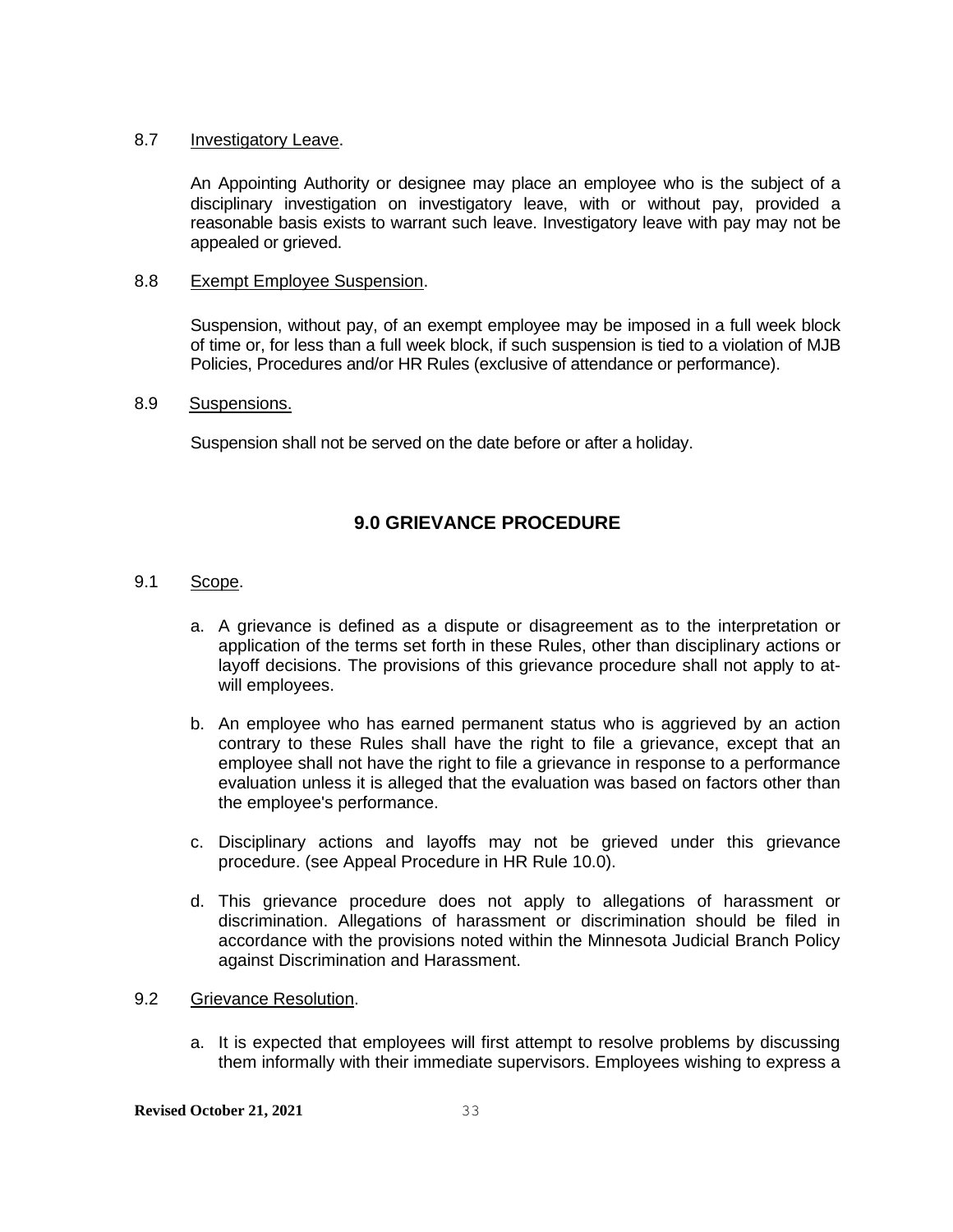formal grievance shall bring the matter to the attention of their immediate supervisors, in writing, within 10 calendar days of the incident giving rise to the grievance. A copy of this grievance shall be provided to the District or MJC Human Resources Office simultaneously. The writing shall clearly identify that it is a grievance. A written response shall be made within ten work days or as otherwise agreed upon with the employee.

- b. If the grievance is not resolved to the employee's satisfaction through the procedure described above, the employee may present a grievance appeal, in writing, to the next level supervisor within ten working days of the written response. The supervisor shall investigate the grievance as the supervisor deems appropriate, attempt to resolve it, and provide the employee with a written response within ten work days after its presentation or as otherwise agreed upon with the employee.
- c. If the grievance is not resolved to the employee's satisfaction, the employee may present the grievance appeal, in writing, within 10 work days to the appointing authority that will review the entire matter, conduct whatever investigation is deemed appropriate, and issue a written response within twenty work days following presentation of the grievance. This determination shall be final.

#### 9.3 Copy to Human Resources.

An informational copy of the grievance and all written responses thereto shall be submitted to the Labor/Employee Relations Manager.

# **10.0 APPEAL PROCEDURE**

#### 10.1 Right to Appeal.

An appeal is defined as a request by a permanent employee, other than an at-will employee, for reconsideration of a suspension, layoff, demotion, dismissal or disciplinary reduction in pay. An applicant disqualified from employment per Minn. Stat. § 364.03 shall have the right to appeal as provided in this section.

#### 10.2 Filing of Appeal.

a. An employee who wishes to file an appeal shall submit a written notice of appeal to the Labor/Employee Relations Manager with a copy to the Director of Human Resources and Development within 10 calendar days of the action being appealed. A copy of the written appeal must also be provided, by the employee, to the employee's appointing authority.

The written notice of appeal must clearly articulate that it is an appeal pursuant to

# **Revised October 21, 2021** 34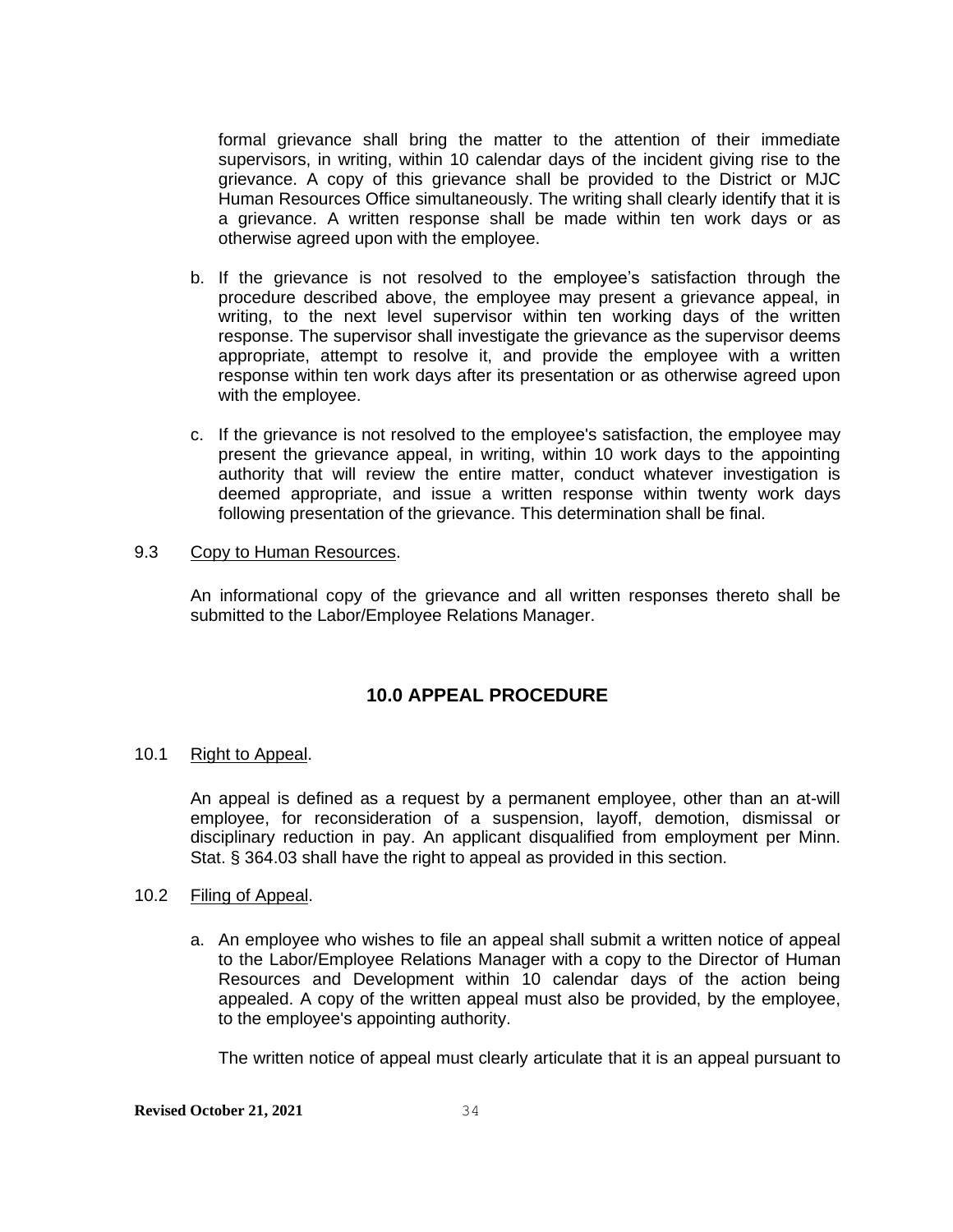this provision of the HR Rules, identify the action being appealed and the date that action occurred, and provide a brief explanation of the reason for the appeal. A written appeal of a dismissal must include the employee's preferred contact information for correspondence about the appeal.

If an appeal is not made within the ten calendar day timeframe, it shall be considered waived.

- b. The Labor/Employee Relations Manager shall determine if the subject matter of the appeal is in accordance with the right of appeal and if all applicable timeframes have been adhered to. If deemed a proper appeal, the Labor/Employee Relations Manager shall forward the appeal to the Director of Human Resources and Development.
- c. The filing of an appeal shall not stay the action from which the appeal is taken unless otherwise ordered by the Appeal Board.

#### 10.3 Appeal Board.

The Director of Human Resources and Development shall convene a three-member appeal board. Board members shall be selected from Court organization units other than the one in which the appeal to be heard originated. The board shall consist of:

- a. One District Administrator/Director;
- b. One supervisory employee; and
- c. One non-supervisory employee.

A Human Resources Manager from a district other than the one in which the appeal originated shall be appointed to serve in an ex-officio capacity, to provide support to the board, serve as a subject-matter-expert, and guide the appeal process.

#### 10.4 Appeal Process.

- a. The employee shall be entitled to a hearing convened by the board in an expeditious manner.
- b. The appeal board shall be entitled to consider both the written record as well as oral testimony in arriving at its decision. Upon mutual agreement, the parties may submit written arguments rather than be present at the hearing.
- c. Upon application, the board may, at its discretion, stay any appealed action until the appeal is determined.
- d. The employee shall be entitled to counsel at the hearing at their own expense. Strict rules of evidence need not be followed in conducting the hearing. No verbatim record of the hearing shall be taken.
- e. In determining an appeal, the board shall not substitute its judgment for the

#### **Revised October 21, 2021** 35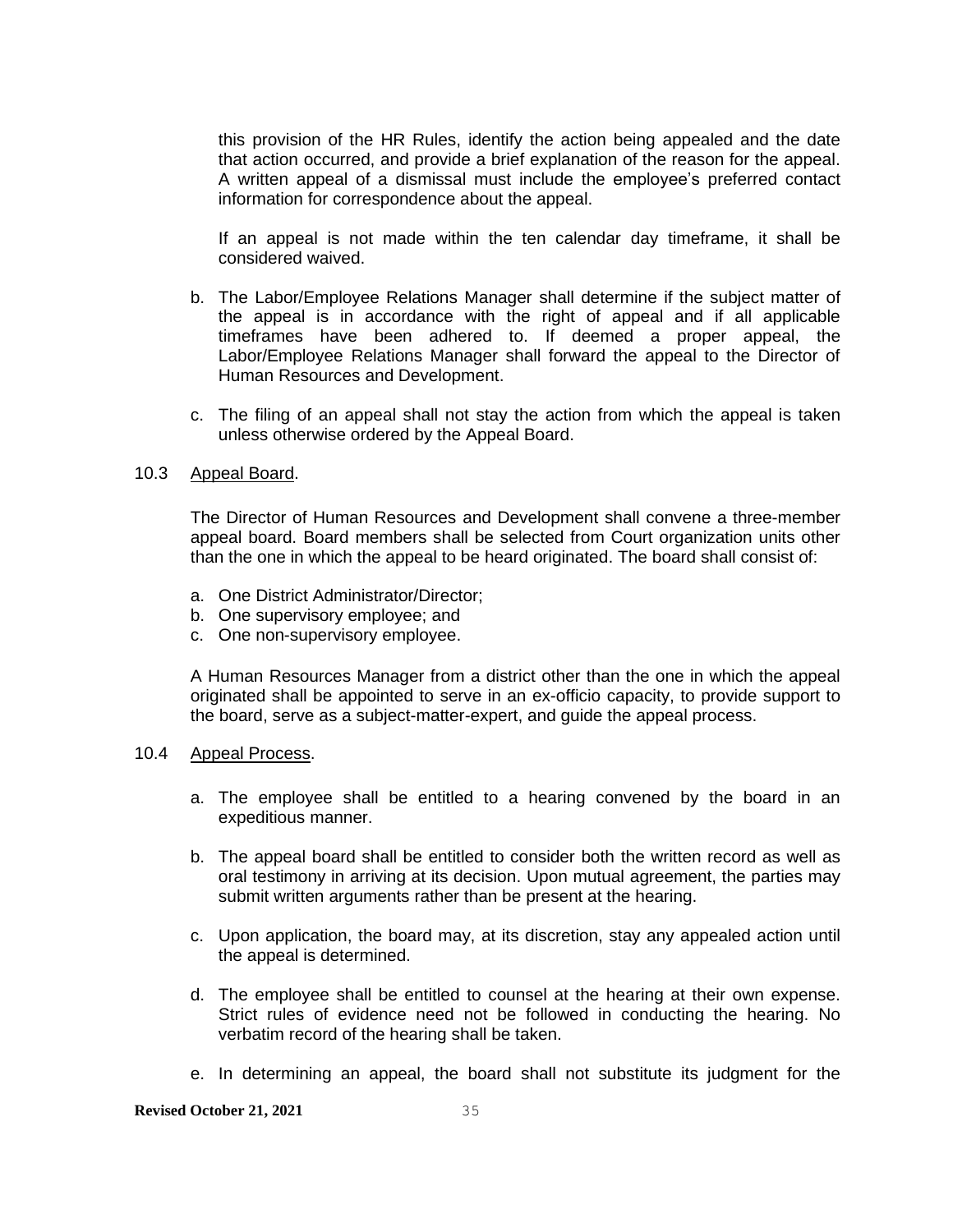judgment of the Appointing Authority but rather the board shall determine whether the action taken by the Appointing Authority was reasonable under the circumstances.

- f. A written decision shall be issued within sixty calendar days from the date of the hearing. A copy shall be forwarded to the applicable local Human Resources Manager, the Appointing Authority, and the employee. The original appeal and the decision of the board shall be placed in the employee's official personnel file.
- g. Decisions of the appeal board shall be final.

#### 10.5 Extensions.

Once filed, time limits, except the initial filing, under this section may be extended by mutual written agreement of the parties involved or upon good cause, as determined by the Director of Human Resources and Development.

# **11.0 HOLIDAYS**

#### 11.1 Eligibility.

All full-time and part-time employees in payroll status, except intermittent employees, and paid interns, are eligible for paid holidays.

## 11.2 Observed Holidays.

The following shall be observed as paid holidays:

New Year's Day Martin Luther King Day Presidents Day Memorial Day Independence Day Labor Day Veterans Day Thanksgiving Day Day after Thanksgiving Christmas Day

When a holiday falls on a scheduled day off, the scheduled work day before or after the holiday shall be the holiday unless other arrangements are agreed to between the appointing authority and the employee. When the county courthouse is closed as a result of a county paid holiday not observed by the Minnesota Judicial Branch, employees shall be required to work unless they take accumulated vacation or floating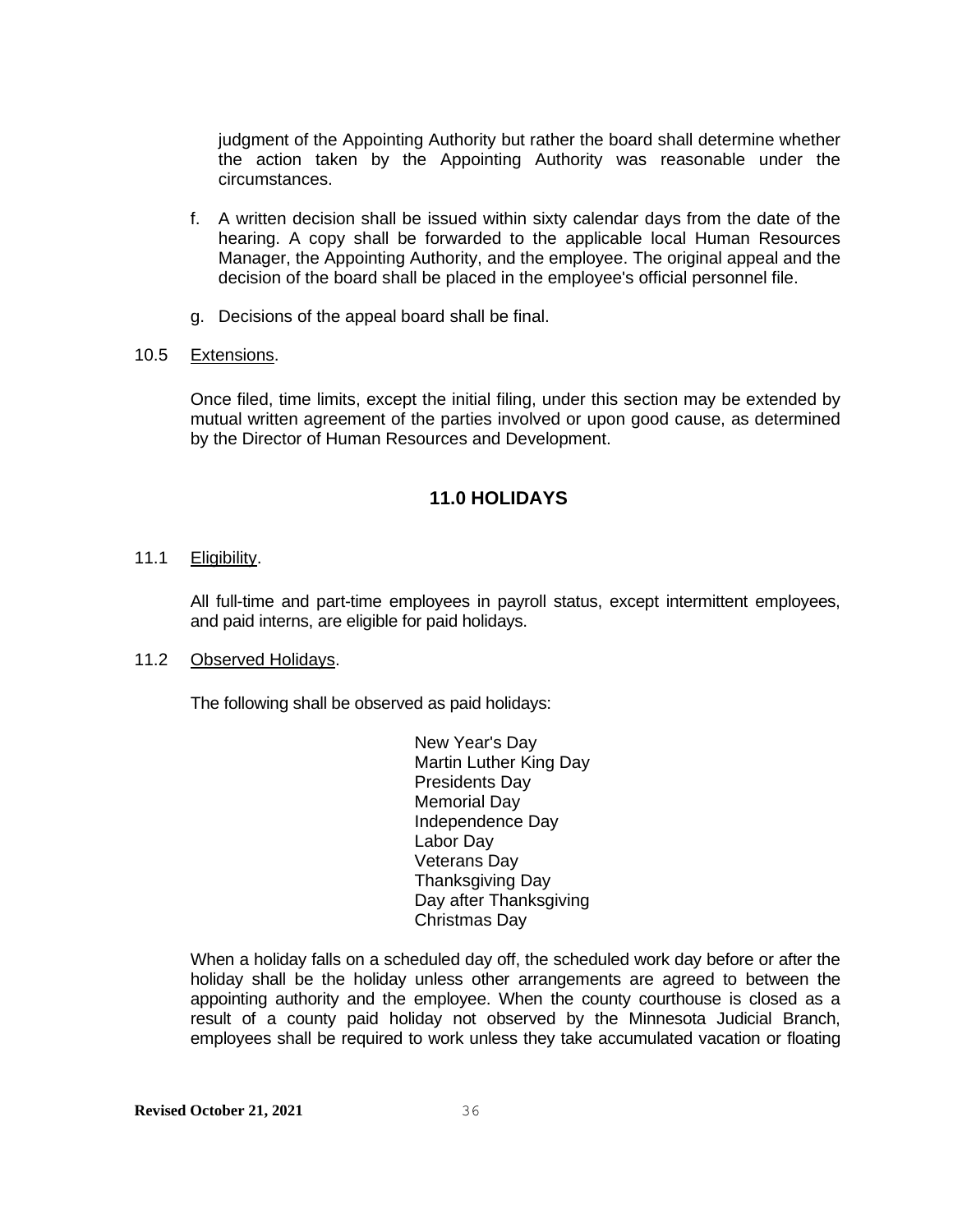holiday pay, or leave without pay, after securing the approval of the appointing authority or their designee.

#### 11.3 Floating Holidays.

An eligible full-time or part-time employee, including a benefit-earning temporary employee, shall receive one floating holiday each year in accordance with their FTE allocation each fiscal year in addition to the observed holidays. The holiday shall be taken on an employee's regularly scheduled work day subject to mutual agreement between the appointing authority and the employee. The floating holiday may not be split and must be used in its entirety. The floating holiday shall be taken in the fiscal year in which it is earned, or it is lost.

#### 11.4 Holiday Pay Entitlement.

 In order to receive a paid holiday, (including both observed holidays and floating holidays), an otherwise eligible employee must have returned to work from their unpaid leave and have paid time within the pay period in which the holiday occurs. Employees may not receive a paid holiday when there is no paid time in the pay period, or while on an unpaid leave, excluding Military, and VUSSL.

- **EMPLO** Employees who normally work less than 80 hours per pay period shall have their holiday pay pro-rated in accordance with their FTE allocation, not to exceed 8 hours. With supervisory approval, the employee may work additional hours within the work week or utilize accrued compensatory or vacation leave to make up for any loss of pay.
- **Employees who do not work a regular recurring schedule shall have their holiday** pay pro-rated consistent with their FTE allocation, not to exceed 8 hours. With supervisory approval, the employee may work additional hours within the work week or utilize accrued compensatory or vacation leave to make up for any loss of pay.
- **Employees who work flex schedules (e.g., four 10-hour days) receive holiday pay** based on the number of hours the employee would have been scheduled to work had there been no holiday, to a maximum of eight hours. With supervisory approval, the employee may work additional hours within the work week or utilize accrued compensatory or vacation leave to make up for any loss of pay.
- Employees who are in unpaid suspension (disciplinary) leave are not entitled holiday pay.

The estate of an eligible employee who has died on a holiday or holiday weekend shall be entitled to be paid for the holiday.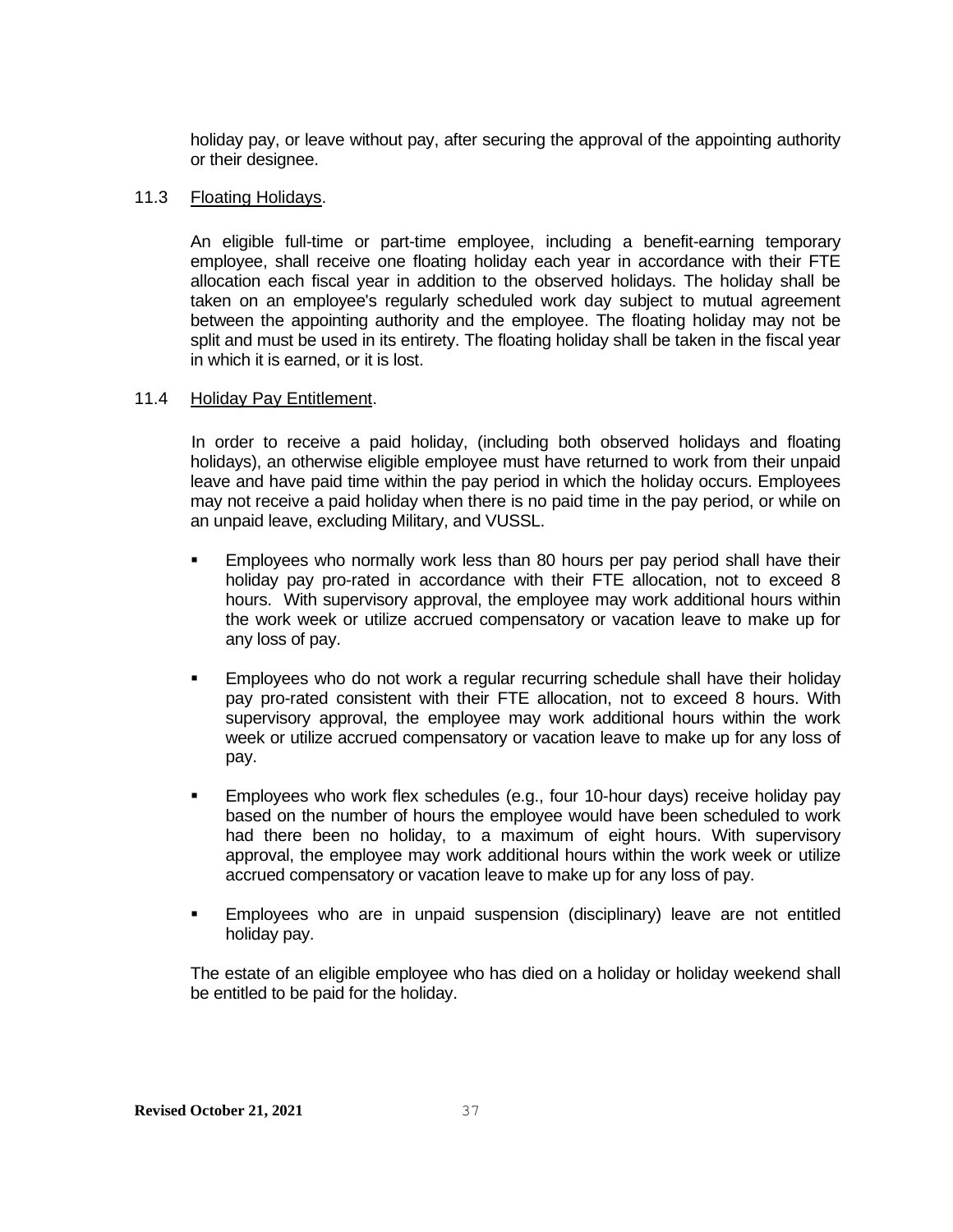### 11.5 Work on a Holiday.

Hours worked on an observed holiday must be pre-approved. If pre-approval is given, a non-exempt employee shall be compensated at the appropriate overtime rate plus pay for the holiday. Exempt employees who are required to work on an observed holiday shall be granted an alternate day off. The alternate day shall be determined by the appointing authority after consultation with the employee.

## 11.6 Religious Holidays.

When a religious holiday not observed as one of those holidays listed above falls on an employee's regularly scheduled work day, the employee shall be entitled to time off to observe the religious holiday. Time to observe a religious holiday shall be taken without pay unless the employee uses their floating holiday, accumulated vacation leave or accumulated compensatory time. An employee shall notify their supervisor, in writing, of their intention to observe a religious holiday at least 21 days prior to the religious holiday.

# **12.0 HOURS OF WORK**

# 12.1 Hours of Work.

### Non-Exempt Employees.

The work day/work week configuration for non-exempt employees shall normally consist of five (5) full shifts of eight and one-half (8½) hours each within each seven (7) calendar day period. Each full shift shall include an unpaid 30 minute lunch period and two 15 minute paid rest periods. Rest periods may not be accumulated and taken at a future time. During each work week, full time employees shall normally work a minimum of forty (40) hours, inclusive of holidays and approved leave. Each court, board or office shall establish the hours when court offices shall be open to the public. Appointing authorities or their designees shall establish the work schedule of their employees.

#### Exempt and Non-FLSA Covered Employees.

The work week for exempt employees shall normally consist of five (5) full workdays within each seven (7) calendar day period. The workday shall normally consists of eight (8) hours. Exempt employees may be required to work beyond the normal eight (8) hours of work without additional compensation. Due to the need for public accountability, exempt employees must account for a minimum of eighty (80) hours of work within a pay period (pro-rated for less than full-time employees) through hours worked, leave without pay, or the use of accrued paid leave.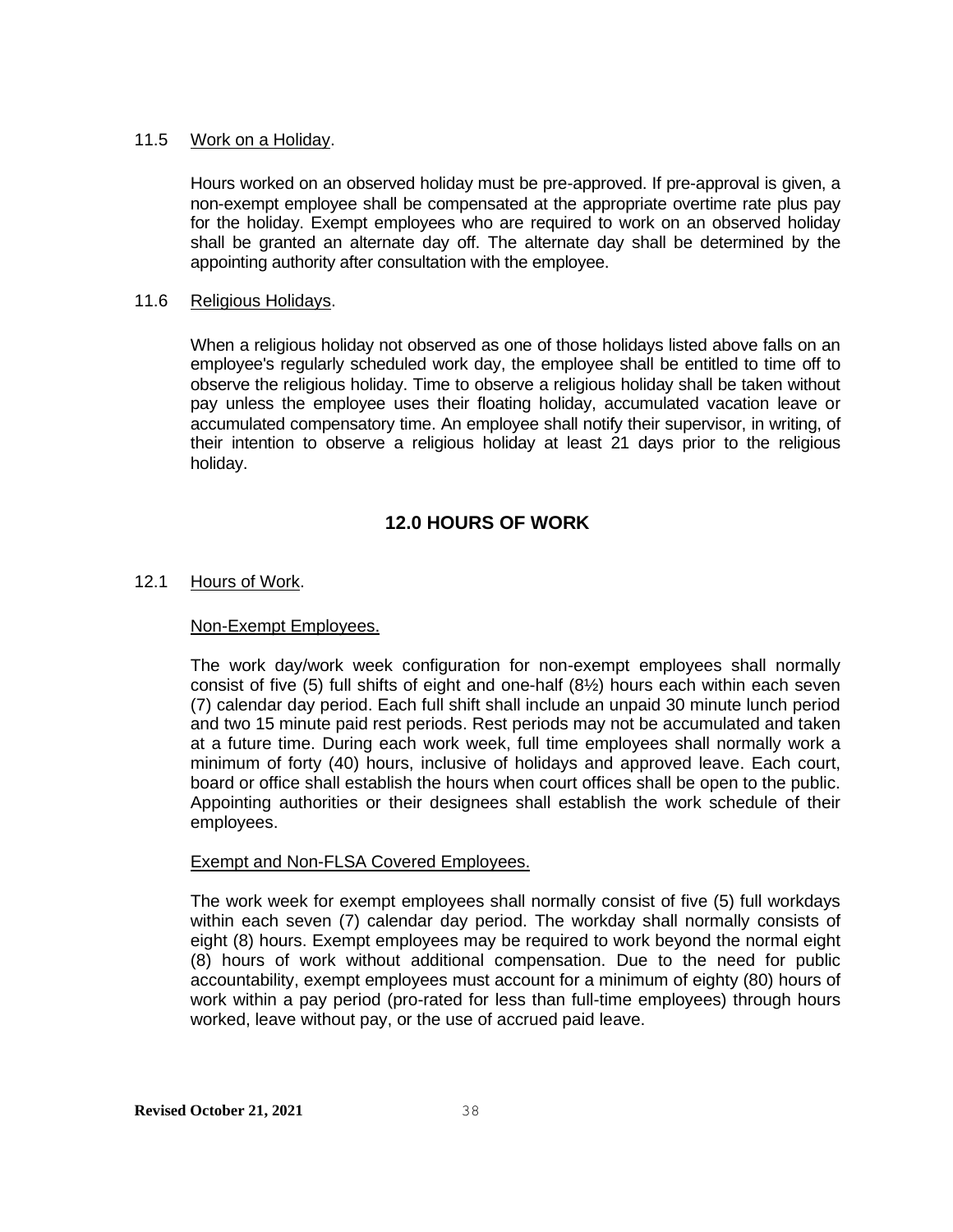### 12.2 Changes to Work Schedules.

An appointing authority may change work schedules without advance notice for such periods of time as the appointing authority determines that alternative schedules are necessary.

## 12.3 Meal and Rest Periods.

Each employee who works more than four hours per day shall normally have an unpaid lunch period of no less than 30 minutes or more than 60 minutes, the duration of which is at the discretion of the appointing authority. Each employee shall have a 15-minute paid rest period during each one-half of their standard work day or during each four hours of scheduled work, whichever is greater. The scheduling of employee rest periods is at the discretion of the appointing authority.

- 12.4 Overtime Hours and Eligibility.
	- a. Work Week Defined. A fixed and regularly recurring period of 7 consecutive calendar days.
	- b. Overtime Rates. Employees are eligible for overtime as provided below:
		- Non-exempt employees. Non-exempt employees are eligible for overtime at the rate of time and one-half. Overtime must be approved by the appointing authority, prior to the employee working overtime hours. Non-exempt employees are eligible for overtime pay for hours worked in excess of forty (40) in a work week. For purposes of calculating overtime, all paid leave time (vacation, holidays, sick leave, compensatory time off, or paid leaves of absence) shall be considered time worked. Employees shall have the option of choosing whether overtime compensation shall be paid in monetary compensation or compensatory time off. The Employer may on one occasion during each fiscal year reduce all non-exempt employees' compensatory time balances by 50% of the compensatory time bank, but not later than the last day preceding the start of the new fiscal year. Each non-exempt employee may, one time during each fiscal year, cash out up to 100% of the compensatory time balance on the first payroll period in December or the first payroll period in June, as long as the fiscal resources at the local level permit. Compensatory time may be accumulated to a maximum of 80 hours. Compensatory time may be used at a time mutually agreeable to the employee and the immediate supervisor, except in the same work week it was accumulated.
		- **•** Exempt employees. Exempt employees are not entitled to overtime compensation. It is recognized that because of the nature of their work these employees may be required to work varied hours and work on holidays and weekends making the maintaining of consistent starting and stopping times or the assignment of the number of hours worked in one day sometimes impossible. Insofar as practicable, and without reducing the efficiency of work performance,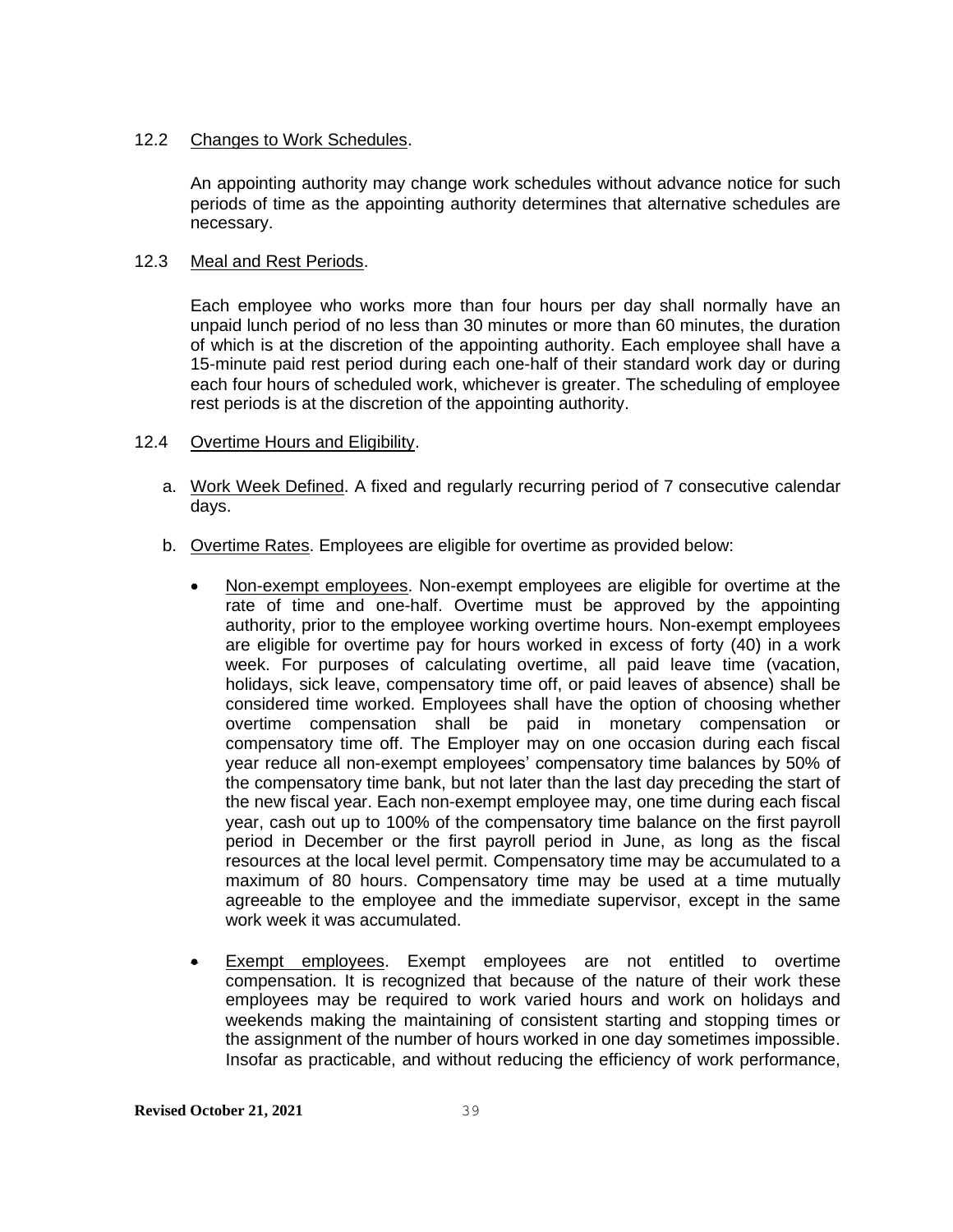exempt employees are expected to complete normal routine work within a normal work day. In no instance will an exempt employee be paid for more than 80 hours in a pay period. When a non-exempt employee transfers or is promoted to an exempt position, 100% of the compensatory time balance shall be cashed out effective on the last date of work in the non-exempt position.

#### 12.5 Recognition Leave for Exempt and Non-FLSA Covered Employees.

It is recognized that exempt employees may exceed, with varying degrees of frequency, the work expectations of a normal work week. In those instances where an exempt employee's work regularly exceeds normal work week expectations, as demonstrated by results or outputs, the employee may be granted recognition leave. Recognition leave is paid time off in single day increments not charged to other leave. Recognition leave must not be based upon an hour for hour analysis of excess work time.

Recognition leave in single day increments, up to five (5) days may be granted to exempt employees with the approval of their Appointing Authority and the judicial district administrator/designee or state court administrator/designee for SCAO employees, with the exception of law clerks who shall also require the approval of the chief judge or chief justice for SCAO law clerks. If granted, the supervisor shall provide the employee with a written memorandum outlining the number of days of recognition leave granted and the employee's action(s) that supported the determination. A copy of this memorandum shall be forwarded to the appropriate Human Resources staff for placement in the employee's personnel file. The supervisor and the employee shall diligently work together to schedule recognition leave when the impact on the business operation will be minimized. Recognition leave must be used by the employee within twelve months of the time it is granted or it shall be deemed lost.

#### 12.6 Call In and Call Back.

Call In. A non-exempt employee who without more than twelve hours notice is called to work prior to the start of their regularly scheduled shift shall be paid at the appropriate overtime rate for all hours worked until their regular shift begins. The employee shall work the balance of their regular shift at their regular rate of pay. Exempt employees are not eligible for call in compensation.

Call Back. A non-exempt employee who without advance notice is called back to work after their regular shift had expired and after such employee has left the employer's premises shall be paid a minimum of two (2) hours at the appropriate overtime rate for all hours worked after their regular shift had expired. Non-exempt employees who are called back to work under this provision shall be reimbursed mileage for driving to and from their home and work station if they use their own vehicle. Exempt employees are not eligible for call back compensation.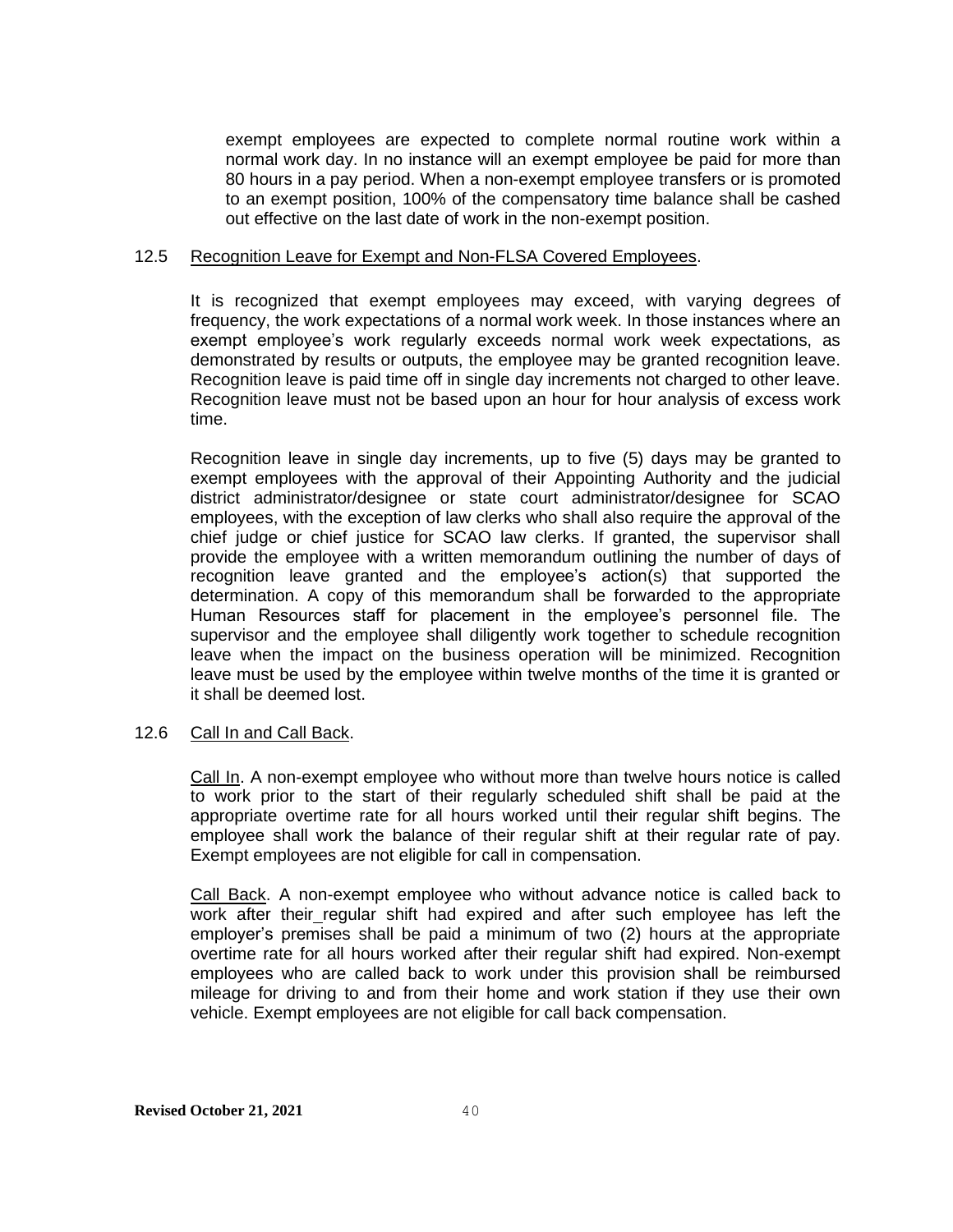## 12.7 On Call.

A non-exempt employee shall be on an on-call status if the employee's supervisor has instructed the employee, in writing, to remain available to work during an off duty period. A non-exempt employee who is instructed to be in an on-call status is not required to remain in a fixed location but must leave word where they may be reached by telephone or by an electronic signaling device.

A non-exempt employee who is instructed to remain in an on-call status shall be compensated for such time at the rate of fifteen (15) minutes straight time for each one (1) hour of on-call status. Such on-call compensation shall be limited to four (4) hours of straight time pay per calendar day.

A non-exempt employee called to work while in an on-call status shall not receive oncall pay for hours actually worked. Rather, such hours worked shall be compensated at the appropriate rate either in wages or compensatory time off as agreed by the employee and the supervisor. Employees shall not normally be assigned to on-call status for a period of less than eight (8) consecutive hours.

An effort shall be made to distribute on-call work as equally as possible among qualified employees in the same job class and in the same work area who are capable of performing the work and who request the on-call work. If practicable, employees shall be notified of an on-call assignment at least one (1) month in advance.

Exempt employees are not eligible for on-call compensation.

# 12.8 Shift Differential.

Non-exempt employees who are regularly assigned to work a shift that begins before 6:00 a.m. or which ends after 7:00 p.m. shall receive a shift differential of \$.60 per hour for all hours worked on that shift. A non-exempt employee working the traditional day shift who is required to work overtime by either coming in before 6:00 a.m. or working past 7:00 p.m. is not eligible for the shift differential; the payment of overtime shall be this employee's sole compensation. A non-exempt employee who regularly works a shift for which a differential is paid who is also required to work overtime shall be paid the sum of their overtime rate plus the differential. A non-exempt employee who elects to work a flex schedule which begins before 6:00 a.m. or ends after 7:00 p.m. is not eligible for the shift differential. Exempt employees shall not be eligible for any shift differential.

#### 12.9 Law Clerks.

Law Clerks shall not be compensated for time spent taking the bar exam or attending a swearing-in ceremony unless accrued vacation time is used. Expenses associated with taking the bar exam and attending a swearing-in ceremony are not eligible for reimbursement.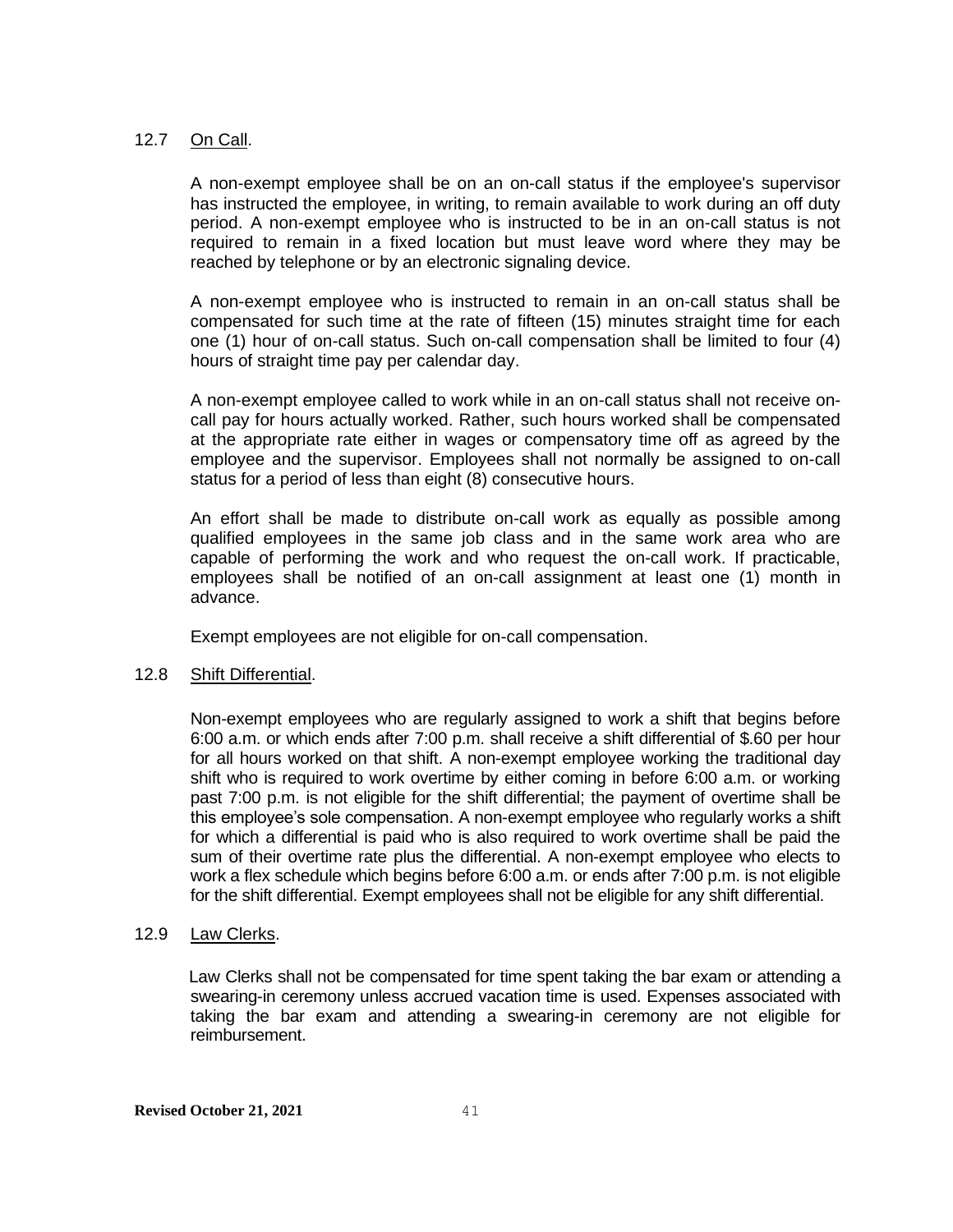# **13.0 SICK LEAVE**

### 13.1 Eligibility.

All employees in payroll status except those who are appointed for less than six months, intermittent employees, and interns are eligible to accrue and use sick leave.

#### 13.2 Accruals and Accumulations.

An eligible, full-time employee shall accrue sick leave at the rate of four hours per pay period. An eligible employee being paid for less than a full 80-hour pay period shall have their sick leave accrual prorated in accordance with the schedule set forth in the appendix to these Rules.

An employee within their first 6 months of being employed with the MN Judicial Branch may be temporarily credited with up to 80 hours (10 days) of sick leave for use in connection with a serious illness requiring surgery and/or ongoing treatment. Such credit shall be reduced proportionately as sick leave is accumulated. The employee's probationary period may be extended proportional to an absence in excess of two (2) weeks.

Eligible employees on an unpaid military leave pursuant to Minn. Stat. § 192.261 shall earn and accrue sick leave as though actually at work.

#### 13.3 Transfer/Restoration of Sick Leave Hours.

An eligible employee who is appointed, reappointed or rehired to service with the Minnesota Judicial Branch within four years from the date of separation, provided they separated in good standing within Minnesota State government, or transfer without a break in service shall have their previous sick leave balance, if any, restored. However, any employee being reappointed or rehired after receiving severance pay shall have their leave restored proportionately by deducting the hours which were paid as severance.

Employees who transfer to employment within the Minnesota Judicial Branch per the provisions of Minn. Stat. § 480.181 and who elect state benefits under these Rules shall be given credit for accumulated but unused sick leave time, as certified by the County Auditor and District Administrator.

#### 13.4 Use of Sick Leave.

Whenever practicable, an employee shall submit a written request for sick leave to the appointing authority in advance of the period of absence. When advance notice is not possible, an employee shall notify their supervisor at the earliest possible opportunity. An employee may use sick leave to the extent of their accumulation for the following: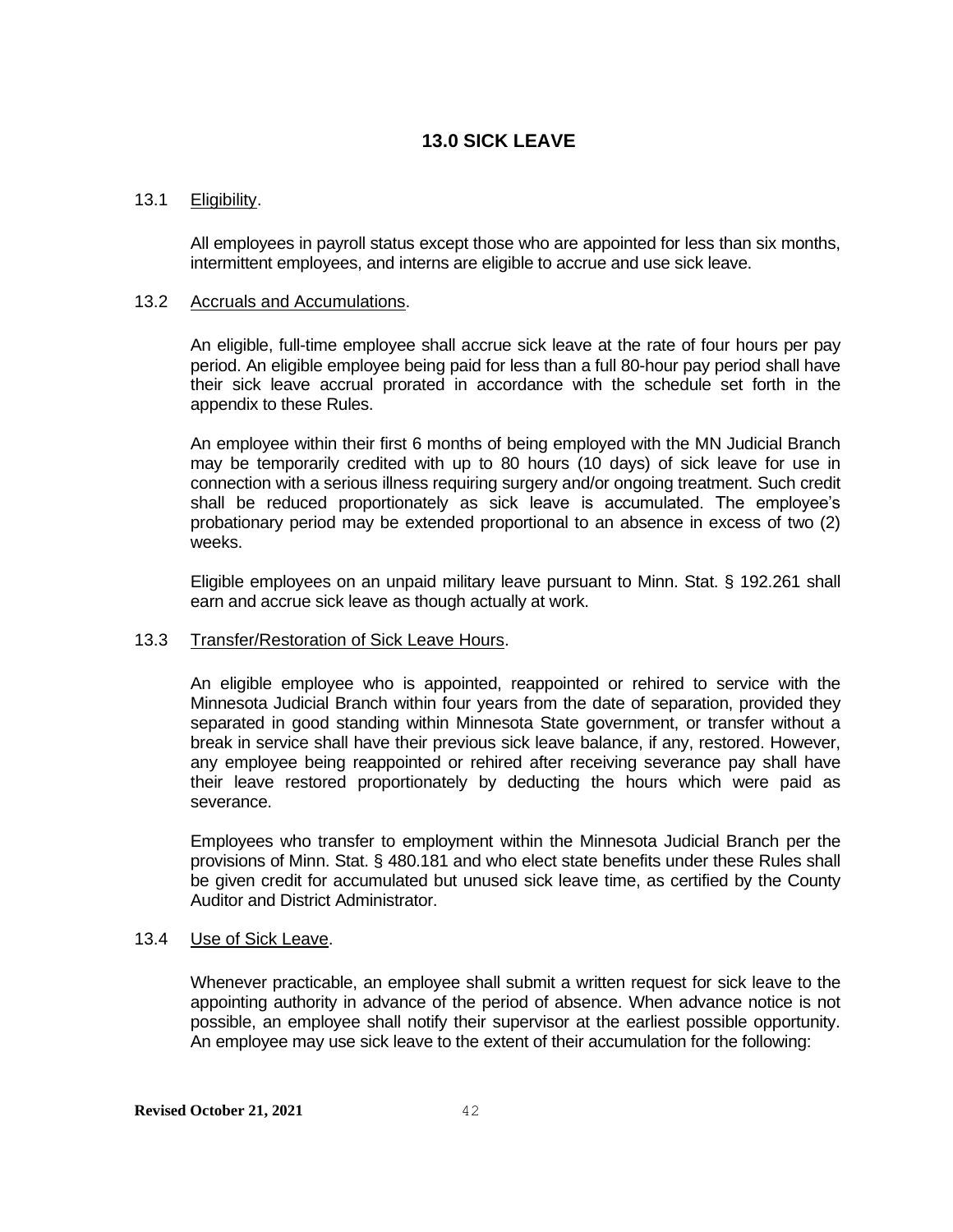| <b>Sick Leave</b><br><b>Use Reason</b>                                                                                                                                                     | <b>Familial Relationships Defined</b>                                                                                                                                                                                                                                                                                                                                    |
|--------------------------------------------------------------------------------------------------------------------------------------------------------------------------------------------|--------------------------------------------------------------------------------------------------------------------------------------------------------------------------------------------------------------------------------------------------------------------------------------------------------------------------------------------------------------------------|
| Level 1:<br>Illness, Medical,<br>Chiropractor, or<br><b>Dental Care</b>                                                                                                                    | <b>Employee and Employee's:</b><br>Spouse or Cohabiter<br>$\bullet$<br>Any dependent of the employee or spouse as defined by the SEGIP definition<br>$\bullet$<br>found in APPENDIX A and including any person for whom the employee has<br>legal guardianship or power of attorney.<br>Parents<br>$\bullet$<br>Step parents                                             |
| Level 2:<br><b>Disability and</b><br><b>Hospitalization</b><br>(including<br>employee's<br>inability to work,<br>as certified by a<br>doctor, due to<br>being pregnant or<br>giving birth) | All Familial relationships noted in Level 1 above, plus the following:<br>Employee's:<br>• Adult Children<br>Spouse or Cohabiter's:<br>Parents<br>$\bullet$<br><b>Step Parents</b><br>$\bullet$<br><b>Adult Children</b>                                                                                                                                                 |
| Level 3:<br><b>Illness and Injury</b>                                                                                                                                                      | All Familial relationships noted in Levels 1 and 2 above, plus the following:<br>Employee's:<br>Siblings (usage may be limited per MN Statute 181.9413)<br>$\bullet$<br>Grandparents (usage may be limited per MN Statute 181.9413)<br>$\bullet$<br>Grandchildren (non-dependent)                                                                                        |
| Level 4:<br><b>Terminal or</b><br><b>Catastrophic</b><br><b>Illness</b>                                                                                                                    | All Familial relationships noted in Levels 1, 2, and 3 above, plus the following:<br>Employee's:<br>Adult Children's Spouse or Cohabiter<br>Step siblings<br>Step grandparents<br>Spouse or Cohabiter's:<br>Adult Children's Spouse or Cohabiter<br>$\bullet$                                                                                                            |
| Level 5:<br>In case of Death<br>(to attend the<br>funeral for a<br>reasonable period,<br>including<br>necessary travel<br>time)                                                            | All Familial relationships noted in Levels 1, 2, 3, and 4 above, plus the following:<br>Employee's:<br>Great grandparents<br>Great-grandchildren<br>Spouse or Cohabiter's:<br>Siblings<br>$\bullet$<br>Step siblings<br>Grandparents<br>Step grandparents<br>Great grandparents<br>Upon notice to the supervisor, an employee may take up to five (5) days of sick leave |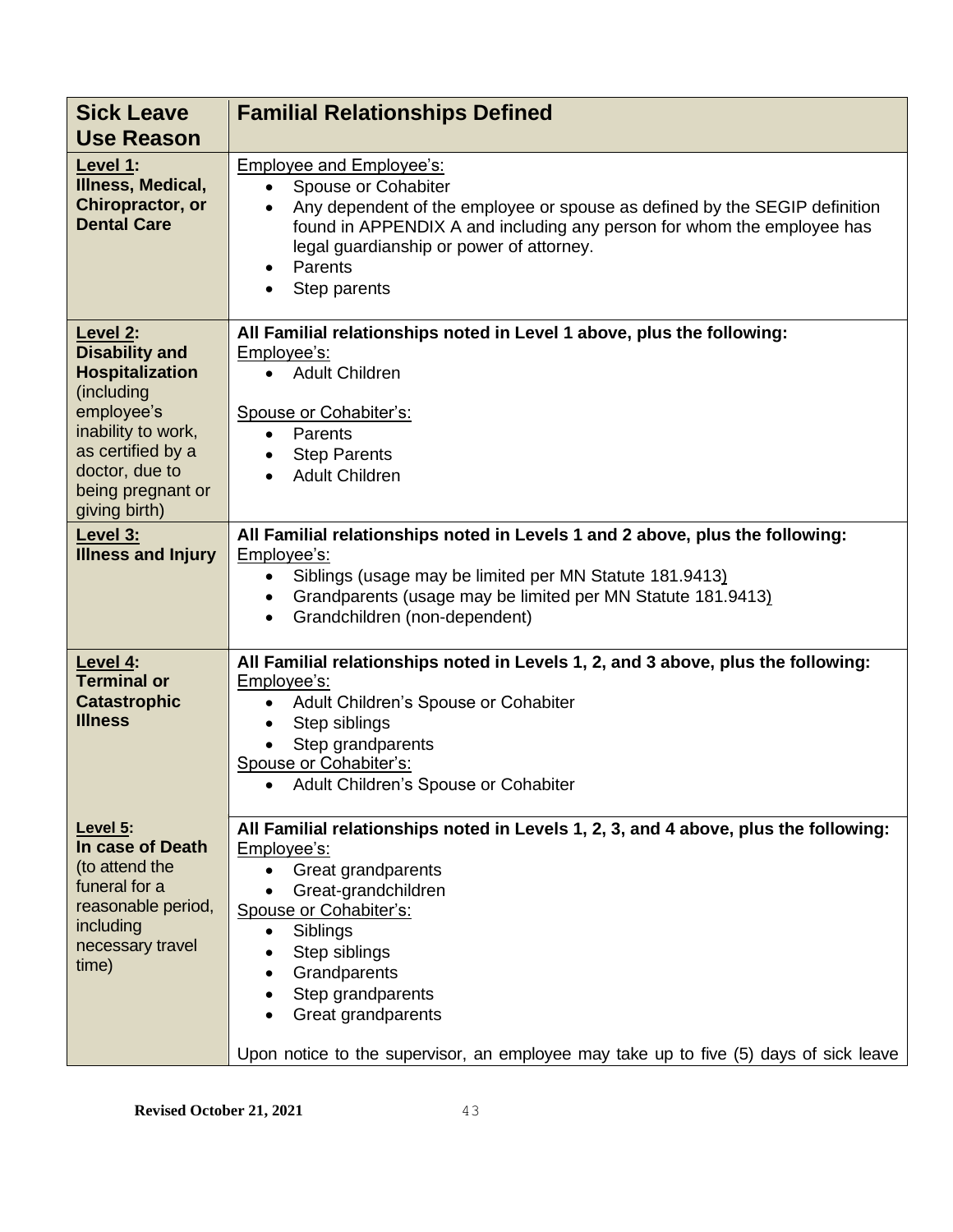|                                                           | during a two-week period to attend the funeral, burial, or similar grieving ceremony, travel<br>to and from the funeral, make funeral arrangements, grieve, or comfort others in a time of<br>personal loss. Following the five (5) days, a reasonable amount of applicable leave (i.e.<br>sick, vacation, unpaid leave, personal leave, medical leave) may be taken with<br>supervisory approval and shall not be unreasonably denied.<br>Once each fiscal year, an employee, upon request, shall be granted 8 hours from their<br>sick leave accrual to attend the funeral of any person not listed above. |
|-----------------------------------------------------------|--------------------------------------------------------------------------------------------------------------------------------------------------------------------------------------------------------------------------------------------------------------------------------------------------------------------------------------------------------------------------------------------------------------------------------------------------------------------------------------------------------------------------------------------------------------------------------------------------------------|
| <b>Birth or Adoption</b><br>of a child by the<br>employee | Birth or adoption of an employee's child, not to exceed five (5) days, unless otherwise<br>covered under the disability provisions of this section. The sick leave usage must begin<br>effective the date of birth, hospital release date of infant, or placement date.                                                                                                                                                                                                                                                                                                                                      |
| <b>Arrange for</b><br><b>Nursing Care</b>                 | To arrange for necessary nursing care for family members listed levels 1, 2, and 3 above,<br>not to exceed five (5) days.                                                                                                                                                                                                                                                                                                                                                                                                                                                                                    |
| <b>OTHER:</b>                                             | Exposure to contagious disease which endangers the health of oneself and other<br>persons; safety leave for the purpose of providing or receiving assistance because of<br>sexual assault, domestic abuse, or stalking in accordance with MN Stat. § 181.9413.                                                                                                                                                                                                                                                                                                                                               |
| <b>Notes:</b>                                             | Dependents, regardless of relationship, are outlined in the SEGIP definitions.<br>In addition, dependents include any person for whom the employee has legal<br>guardianship or power of attorney.                                                                                                                                                                                                                                                                                                                                                                                                           |

An employee using sick leave may be required to furnish a statement from the treating medical practitioner or a medical practitioner designated by the Appointing Authority confirming the employee's attendance at an appointment and/or indicating the nature and expected duration of the illness or disability.

The Appointing Authority may also require a statement from a medical practitioner if the Appointing Authority has reason to believe the employee is not able to work or has been exposed to a contagious disease that endangers the health of other persons.

Sick leave hours shall not be used during the pay period in which the hours are accrued. Sick leave accruals earned while on sick leave may be used by the employee with prior supervisory approval.

Once sick leave is exhausted, vacation or, at the discretion of the Appointing Authority, leave without pay, may be used.

### 13.5 Sick Leave Charges.

An employee using sick leave shall be charged for only the number of hours that the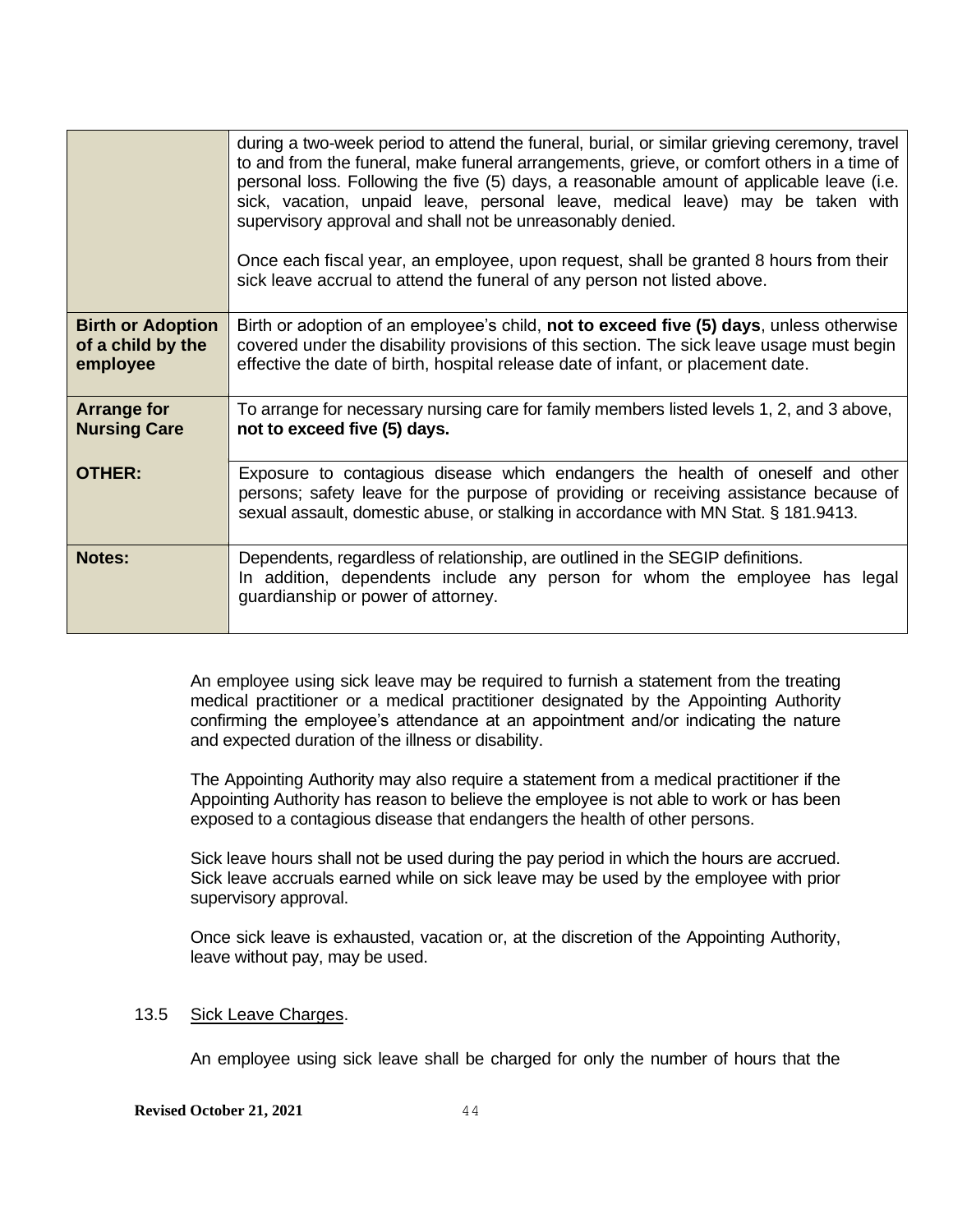employee would have been scheduled to work during the period of sick leave. Sick leave shall not be granted for periods of less than one quarter (1/4) hour except to permit usage of lesser fractions that have been accrued. Holidays that occur during sick leave increments will be paid as holidays and not charged as a sick leave day.

# **14.0 VACATION LEAVE**

#### 14.1 Eligibility.

All employees in payroll status except temporary appointments appointed for less than six months, intermittent employees, and interns are eligible to accrue vacation leave.

## 14.2 Accruals.

An eligible employee shall accrue vacation leave each pay period in accordance with the schedule applicable for their position as set forth in the appendices to these Rules. An eligible employee being paid for less than a full 80-hour pay period shall have their vacation accrual prorated.

Attorneys on the staff of the Office of Lawyers Professional Responsibility shall accrue vacation at the rate of five (5) hours per pay period for zero through eight years of service.

a. General Accrual Maximums

Vacation leave may be accumulated to a maximum of 275 hours. An employee taking an approved salary savings leave pursuant to HR Rule 15.4a or 15.9 may accrue vacation in excess of 275 hours without penalty, provided that employee reduces their vacation accrual below 275 hours within two years of the date that they first exceeded the 275 hour maximum. For FY22-23 only, vacation leave may be accumulated to a maximum of 300 hours. Under no circumstances may an employee be compensated for more than 275 hours upon separation in accordance with HR Rule 14.6.

b. Specific Accrual Maximums for Directors and Certain Other Employees

Each eligible Director, Referee, Child Support Magistrate, Manager or Judicial Officer may accumulate vacation to any amount provided that once during each calendar year, the accumulation is reduced to two hundred seventy five (275) hours or less. This must be accomplished on or before the last day of the first pay period in January. If not, the accumulation balance shall be reduced to two hundred seventy five (275) hours on the last day of the first pay period in January.

For FY22-23 only, vacation leave may be accumulated to a maximum of 300 hours.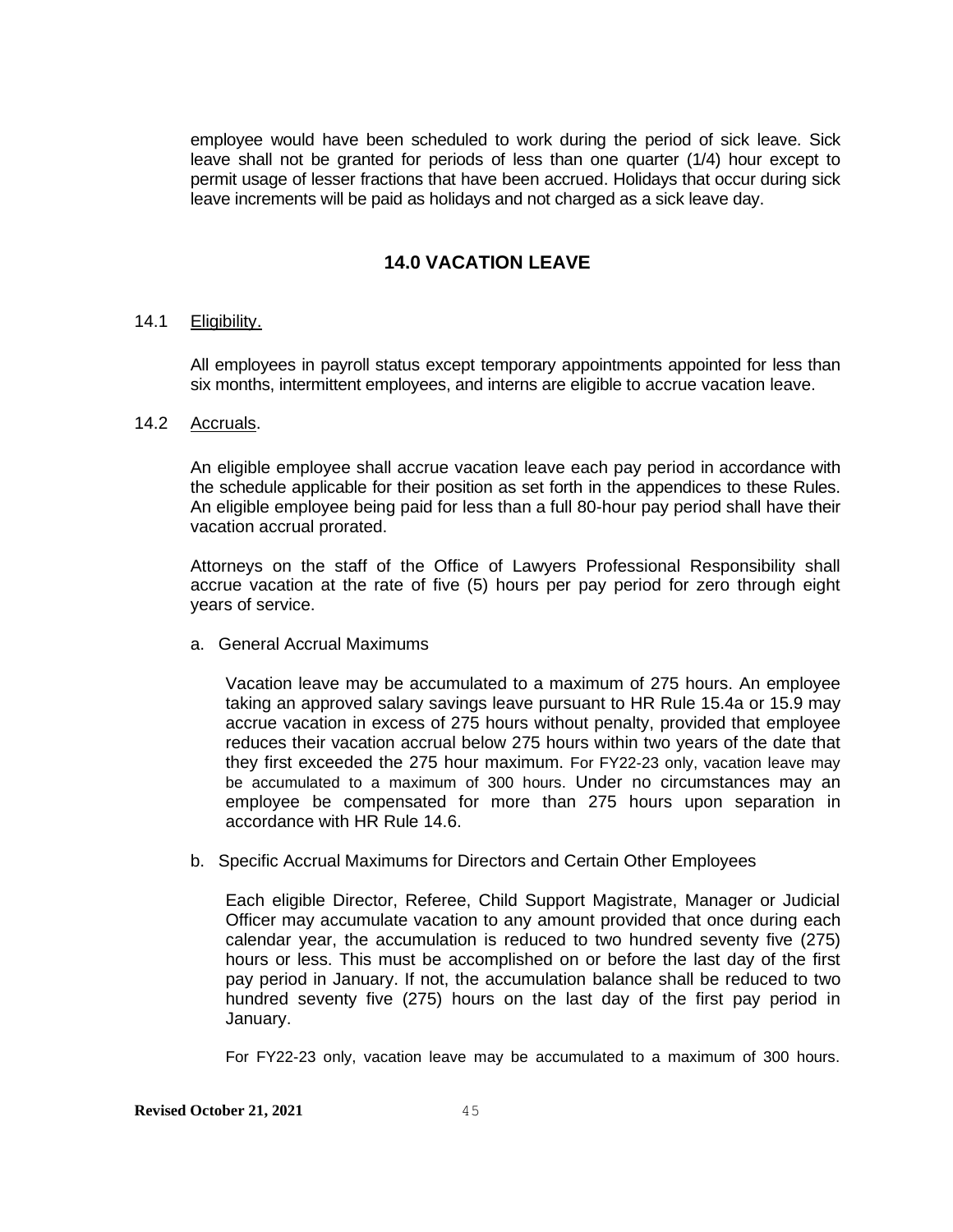Under no circumstances may an employee be compensated for more than 275 hours upon separation in accordance with HR Rule 14.6.

The State Court Administrator and the Deputy State Court Administrator shall be eligible to accumulate a maximum of 480 hours.

c. Exception to Maximum Hours

In unique situations, the Director of Human Resources and Development, at their discretion, may temporarily suspend the maximum number of hours that may be accumulated for an employee. In the event such a suspension is authorized, the Director of Human Resources and Development shall determine and communicate a date by which any exceeding balances must be reduced. Any exceeding balances beyond the communicated date shall be deemed lost.

d. Exception with Classification Assessment Determination

If an employee's classification is changed due to a Classification Assessment and/or the classification is removed from the "manager" definition section, the employee shall retain manager vacation accrual rate, and vacation accrual maximum rights given to "managers."

#### 14.3 Vacation Usage.

Employees may use accrued vacation immediately after hire. In all instances, however, vacation leave shall not be used during the pay period in which the hours are accrued.

An employee shall submit a written request to their Appointing Authority to use vacation leave prior to the absence. The Appointing Authority shall respond within a reasonable period and shall deny the request only when they determine that the denial is necessary to meet job related organizational needs. Except in emergencies, employees shall not normally be required to work during the employee's vacation once the vacation request has been approved. Any use of unpaid leave must be preapproved. Employees are required to use their accrued vacation hours prior to the use of unpaid non-FMLA leave except in cases of emergencies, as approved by the District Administrator, Chief Judge, or Division Director.

#### 14.4 Vacation Charges.

An employee who uses vacation leave shall be charged only for the number of hours they would have been scheduled to work during the period of absence.

Vacation leave shall not be granted in increments of less than one quarter (1/4) hour except to permit use of lesser fractions that have been accrued.

Holidays that occur during vacation periods shall be paid as holidays and not charged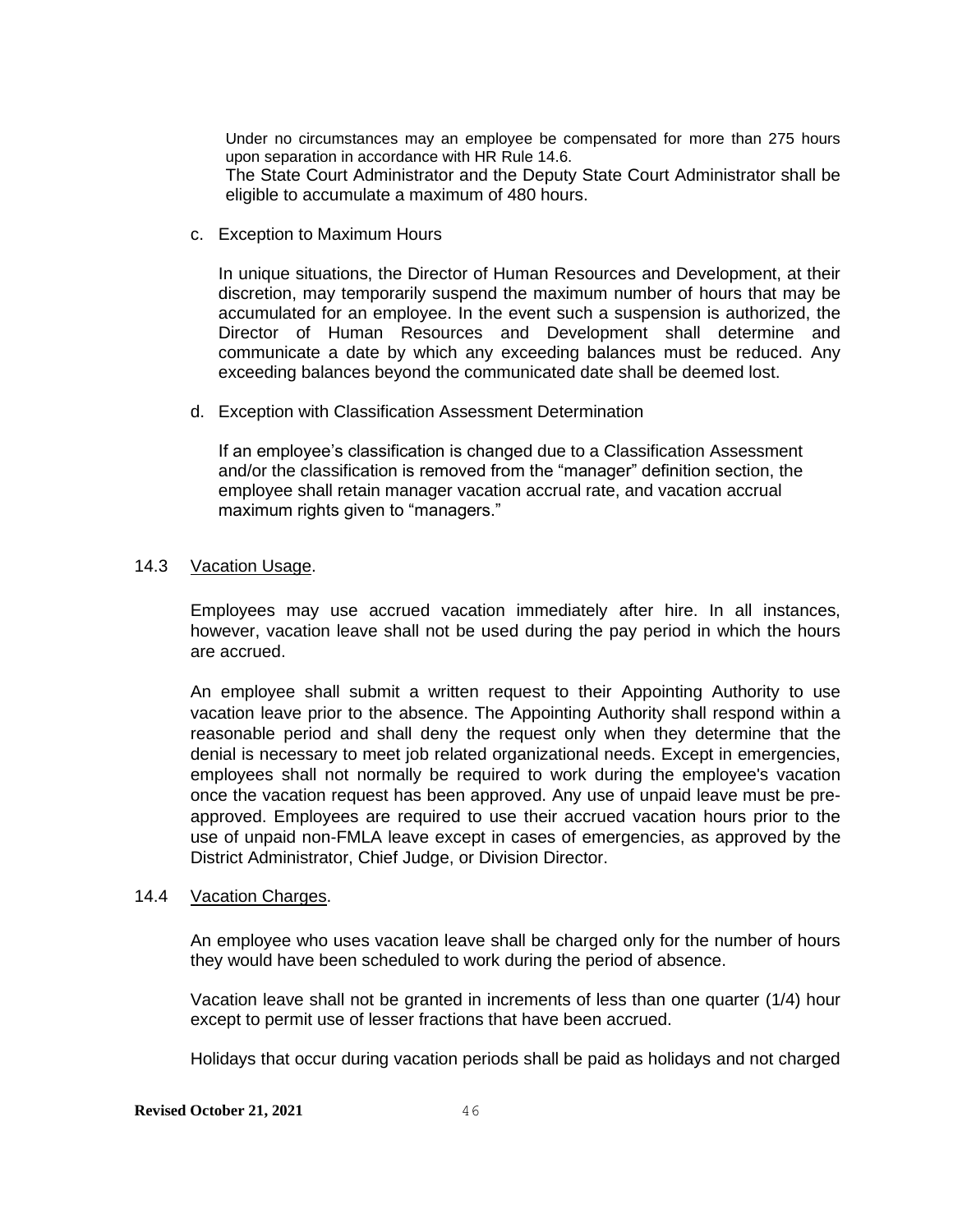as vacation leave.

Should an employee become ill or disabled while on a vacation, vacation leave shall be changed to sick leave, effective the date of illness or disability, upon timely notice to the employee's supervisor.

### 14.5 Vacation Leave Credit.

Upon initial entry to the Minnesota Judicial Branch in a unique or hard-to-fill manager position, an eligible employee shall be credited with 40 hours (5 days) of vacation leave with approval from the Director of Human Resources and Development. Upon initial entry to the Minnesota Judicial Branch in a unique or hard-to-fill director position, an eligible employee shall be credited with 80 hours (10 days) of vacation leave. Such credit shall be reduced proportionately as vacation leave is accumulated. Vacation hours credited upon entry to Branch service but not offset by accumulated vacation prior to separation from Branch service shall not be eligible for liquidation. If a current employee in State service is appointed to a Minnesota Judicial Branch manager or director position and that employee has their accumulated vacation leave hours transferred, the employee shall not be credited with additional vacation leave hours.

## 14.6 Vacation Leave Upon Separation.

An employee separated from the Minnesota Judicial Branch shall be compensated at the employee's current rate of pay for all vacation leave accrued and unused at the time of separation, up to a maximum of 275 hours. Vacation leave may not be used in combination with unpaid leave on separation to extend insurance coverage or be used in lieu of notice. The employee must be present at work on the effective date of their separation, except as otherwise authorized by the employee's Appointing Authority.

Vacation payout shall be subject to the Health Care Savings Plan (HCSP) provisions in accordance to the elected plan.

#### 14.7 Vacation Donation.

Employees who receive state benefits shall be eligible to donate accrued vacation leave for the use of Minnesota Judicial Branch employees who have exhausted their sick leave, as permitted by Court policy.

#### 14.8 Length of Service Defined (For the Purpose of Vacation Accrual Only).

The length of service provisions herein relate only to vacation credit and do not affect entitlement to stability payments or retirement.

Length of service does not include time on suspension or unpaid non-FMLA medical leaves of absence which exceed one full pay period in duration.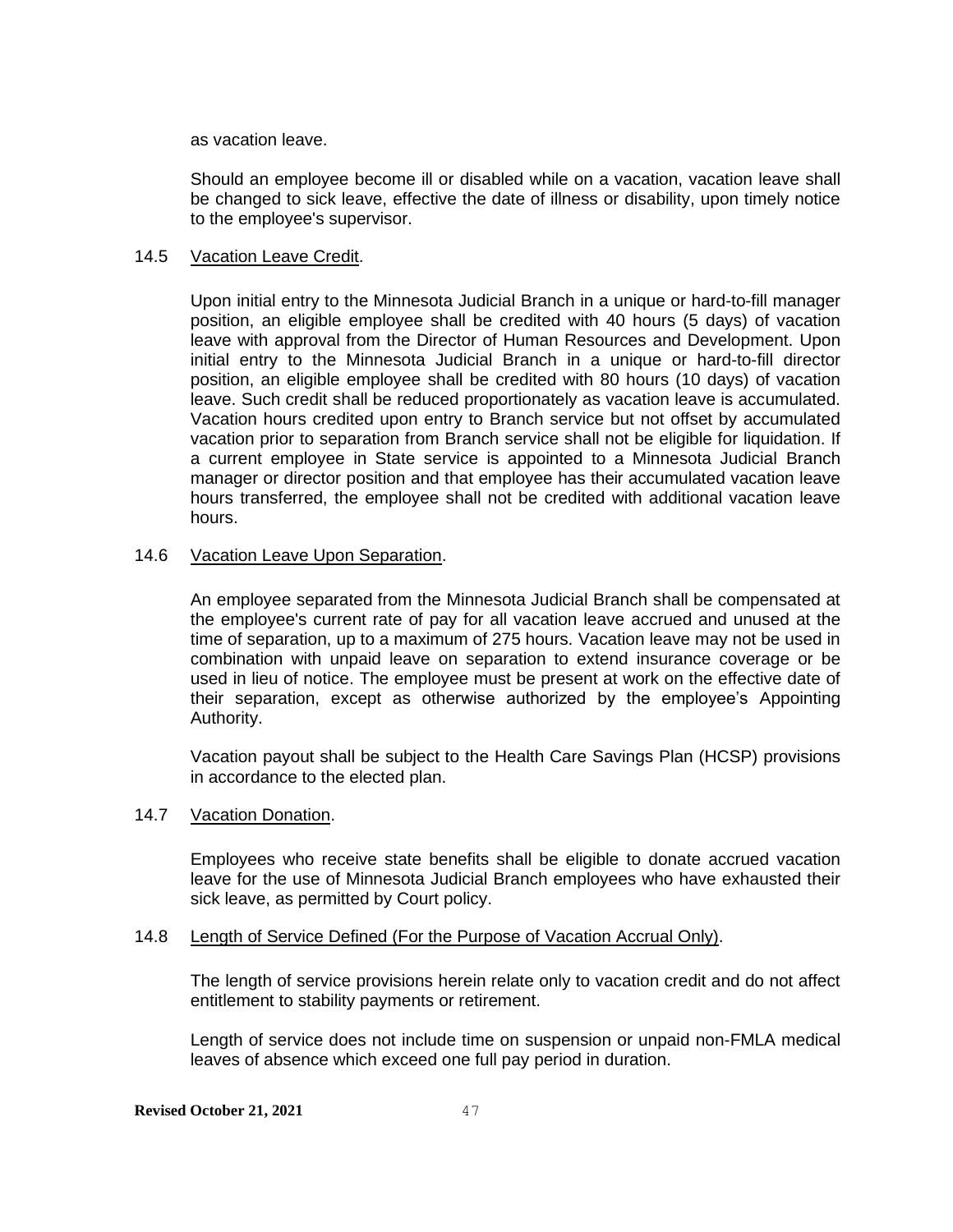Length of Service may include time spent in other State of Minnesota government positions or other public jurisdictions, including county court administration offices, as stated below:

- a. Employees who transfer to employment with the Minnesota Judicial Branch under the provisions of Minn. Stat. § 480.181 and who elect to receive benefits from the State under the Judicial Branch Human Resource Rules, shall have their length of service and all accumulated but unused vacation time, as certified by the County Auditor and District Administrator, transferred. However, the employee's leave balances must be reduced to the specified Judicial Branch maximums by the end of the fiscal year of the transfer.
- b. An eligible employee who moves without a break in employment from any other position in any branch of Minnesota State government to the Minnesota Judicial Branch shall have their accumulated but unused vacation leave, to a maximum of 275 hours, and length of service date transferred.
- c. An eligible employee who is reappointed or rehired to service to the Minnesota Judicial Branch within four years from the date of previous separation in good standing within any branch of Minnesota State government shall accrue vacation leave according to the length of service the employee had attained at the time of separation.
- d. An eligible employee who has court/district administration experience working for a county or judicial district office in Minnesota, not otherwise recognized by these Rules, shall be granted credit for such service in accordance with the following:

The employee must have been eligible to earn vacation or personal time off during the term of the county or judicial district employment. Credit will not be given for time in a non-leave accruing position.

Less than four years elapsed between the date of separation in good standing from the county or judicial district employment and the commencement of the subsequent court/district administration position.

The employee must verify the dates of employment in court/district administration with a county or judicial district. Such dates of employment must be verified by the County Auditor or Court Administrator from the county in which the employee had previously been employed, or by the District Administrator from the district in which the employee previously was employed.

e. On a limited and exceptional basis, the Director of Human Resources and Development may adjust an employee's length of service date to provide credit for all or a portion of directly-related experience in order to attract a job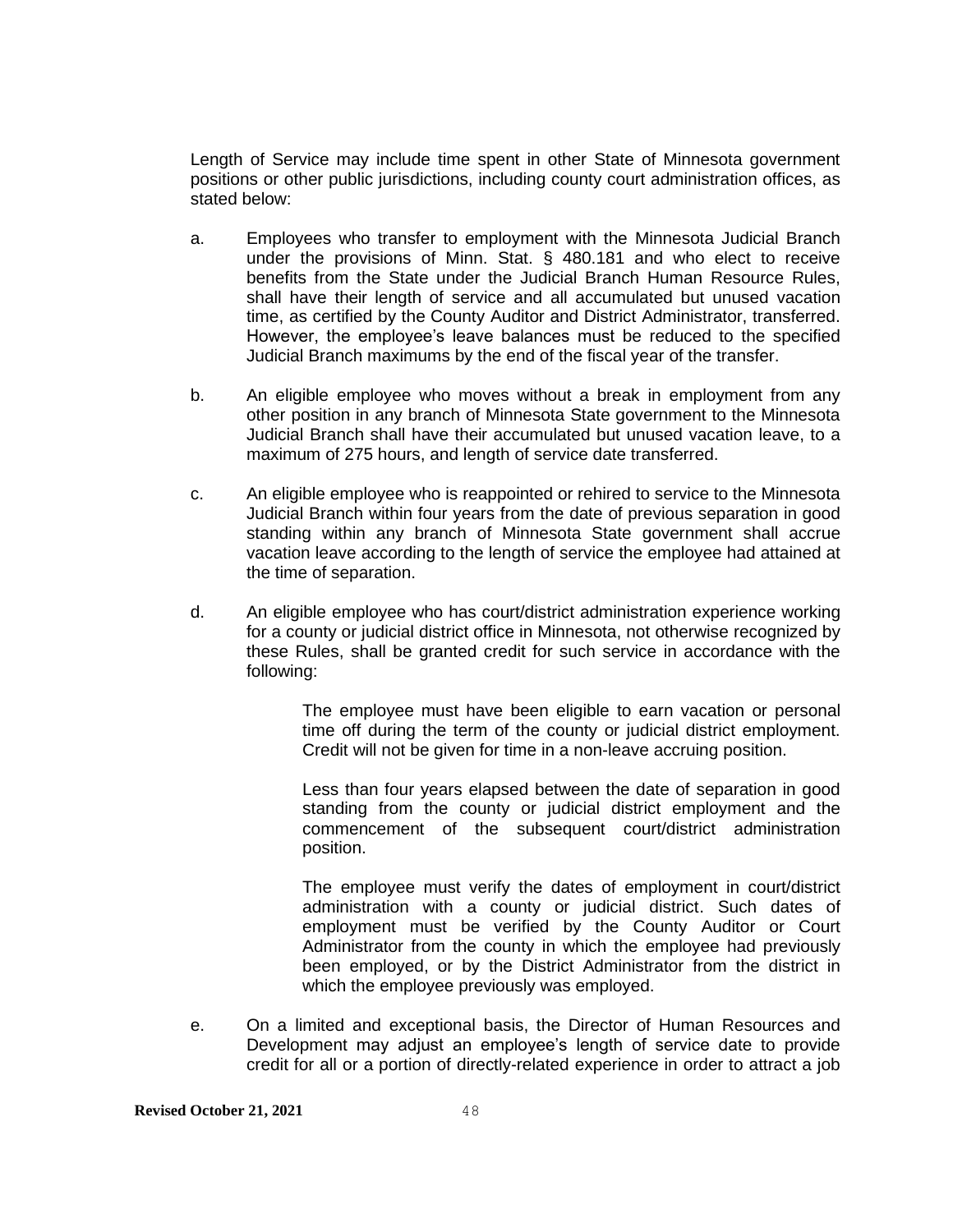candidate into a difficult to fill director, manager, or professional level specialized vacancy. For purposes of this rule, professional level specialized positions include professional level classifications in ITD, finance, research, human resources, attorney and education and organization development.

# **15.0 OTHER LEAVES OF ABSENCE**

#### 15.1 Application for Leave.

An employee shall submit a request for a leave of absence in writing to the immediate supervisor as far in advance of the requested absence as is practicable. The request shall state the reason for, and the anticipated duration of, the leave of absence.

#### 15.2 Paid Leaves of Absence.

Paid leaves of absence shall not exceed the employee's normal work schedule and shall be granted as follows:

a. Court appearance leave for appearances before a court or other judicial or quasi-judicial body in response to a subpoena or other direction by proper authority for purposes related to the employee's employment with the Minnesota Judicial Branch. The employee shall receive regular pay for such appearances or attendance, including necessary travel time, provided that any fee received for the appearance or attendance, exclusive of paid expenses, is remitted to the Minnesota Judicial Branch.

Any employee who must appear and testify in private litigation, not as an officer of the Minnesota Judicial Branch but as a private individual, shall be required to use vacation leave, leave of absence without pay, or compensatory time unless, by mutual consent with the appointing authority, the employee is able to work an equivalent number of hours during the work week to compensate for the hours lost.

- b. Jury duty leave for time to serve on a jury provided that when not impaneled for actual service, but only on call for service, the employee shall report to work. The employee shall receive regular pay for such time as required for service, provided that any jury duty fee received, exclusive of paid expenses, is remitted to the Minnesota Judicial Branch. If the employee chooses to use vacation leave, they may retain the jury duty payment.
- c. Election Judge Leave pursuant to Minn. Stat. § 204B.195 for purposes of serving as an Election Judge in any election. The employee must request the leave in writing at least 20 calendar days in advance.
- d. Military leave in accordance with Minn. Stat. § 192.26 for members of a reserve component of the armed forces of this state or of the United States who are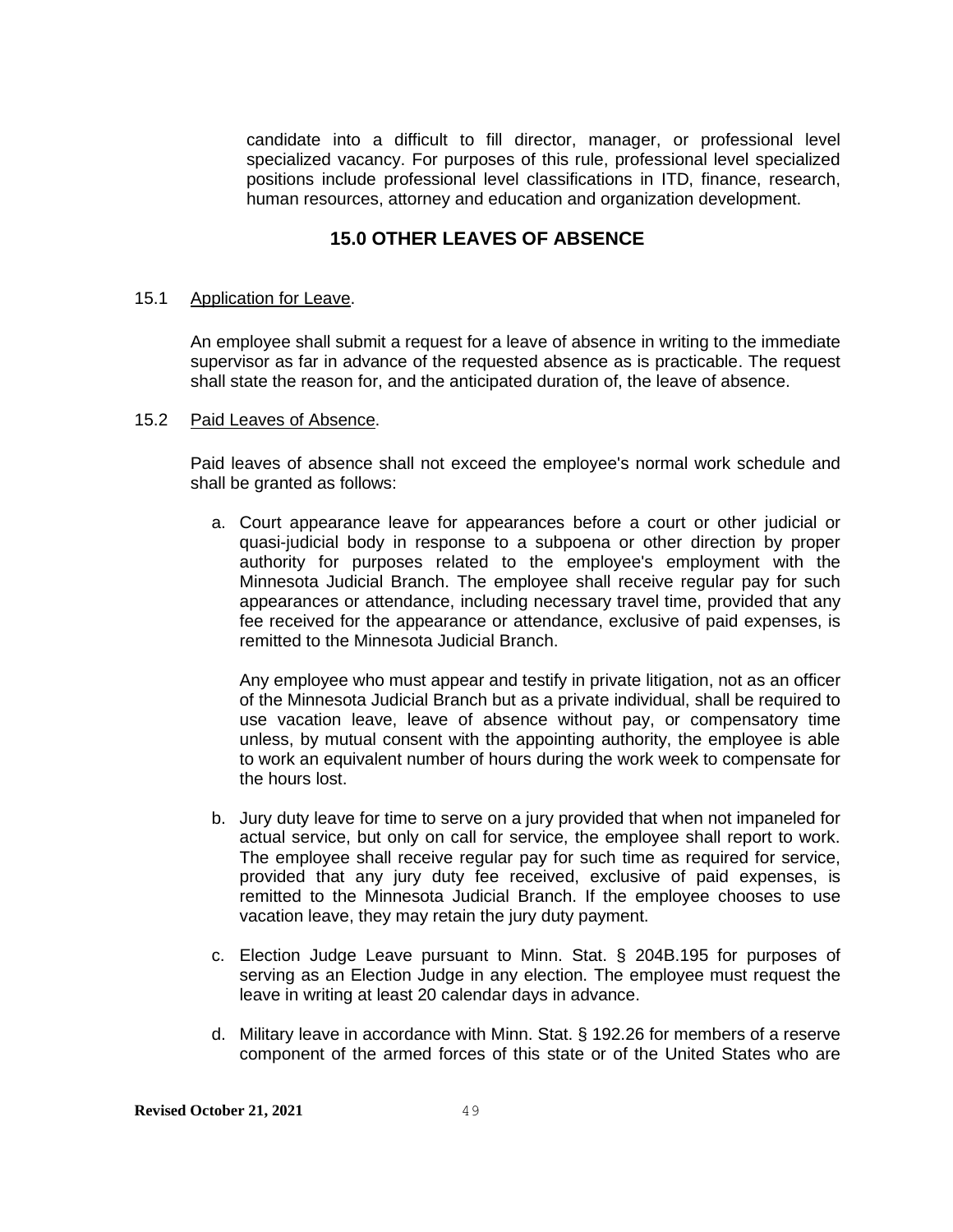ordered by the appropriate authorities to active service or to attend a training program. This leave shall be limited to 15 working days per calendar year. The employee must inform the Appointing Authority within seven (7) calendar days of receiving notification of duty. A copy of the military orders must accompany the employee's time sheet.

- e. Employees eligible to vote may take up to 2 hours of paid leave during an election day, for the purpose of voting in any regularly scheduled state primary or general election, or any election to fill a vacancy in the United States Congress or state legislature, provided the employee has made prior arrangements for such absence with their immediate supervisor.
- f. Emergency Leave:
	- 1. State-wide Closures: If a state-wide natural (including weather emergencies) or man-made emergency is declared or the Governor or the Commissioner of Minnesota Management and Budget (MMB) declares state offices to be closed, all Court offices will be closed. Employees will be notified of the closing, pursuant to the applicable policy. Employees shall be paid their regular rate of pay during the emergency closure, without loss of leave.
	- 2. County Specific Closures: Should MMB announce the closure of state offices within a specific county due to an emergency situation, Judicial Branch offices within that county will also be closed. Should a County determine that its facilities housing the court are closed due to an emergency situation, Judicial Branch offices within that county will be closed. The State Court Administrator or their designee may close specific Court offices. Affected employees will be notified of the closure, pursuant to the applicable Judicial Branch Policy. Employees shall be paid their regular rate of pay during the emergency closure, without loss of leave.
	- 3. Absence without Closure: Unless offices are closed, each employee is expected to report to work. However, if, in the employee's reasonable opinion, it is not possible to report to or remain at the work site safely, leave time must be used to account for the time not worked. The employee may use accrued sick, vacation, leave without pay, or, if nonexempt, compensatory time to compensate for time not worked. If a new employee has not been able to earn leave sufficient to cover the time absent from work due to a weather emergency, the employee may make arrangements with their supervisor to make up the time by working additional hours within the same work week.
- g. Athletic leave in accord with Minn. Stat. § 15.62 to prepare for and engage in World, Olympic, or Pan American games competition.
- h. Educational leave for work-related training conducted during normal working hours and approved at the discretion of the Appointing Authority shall be credited as active work time.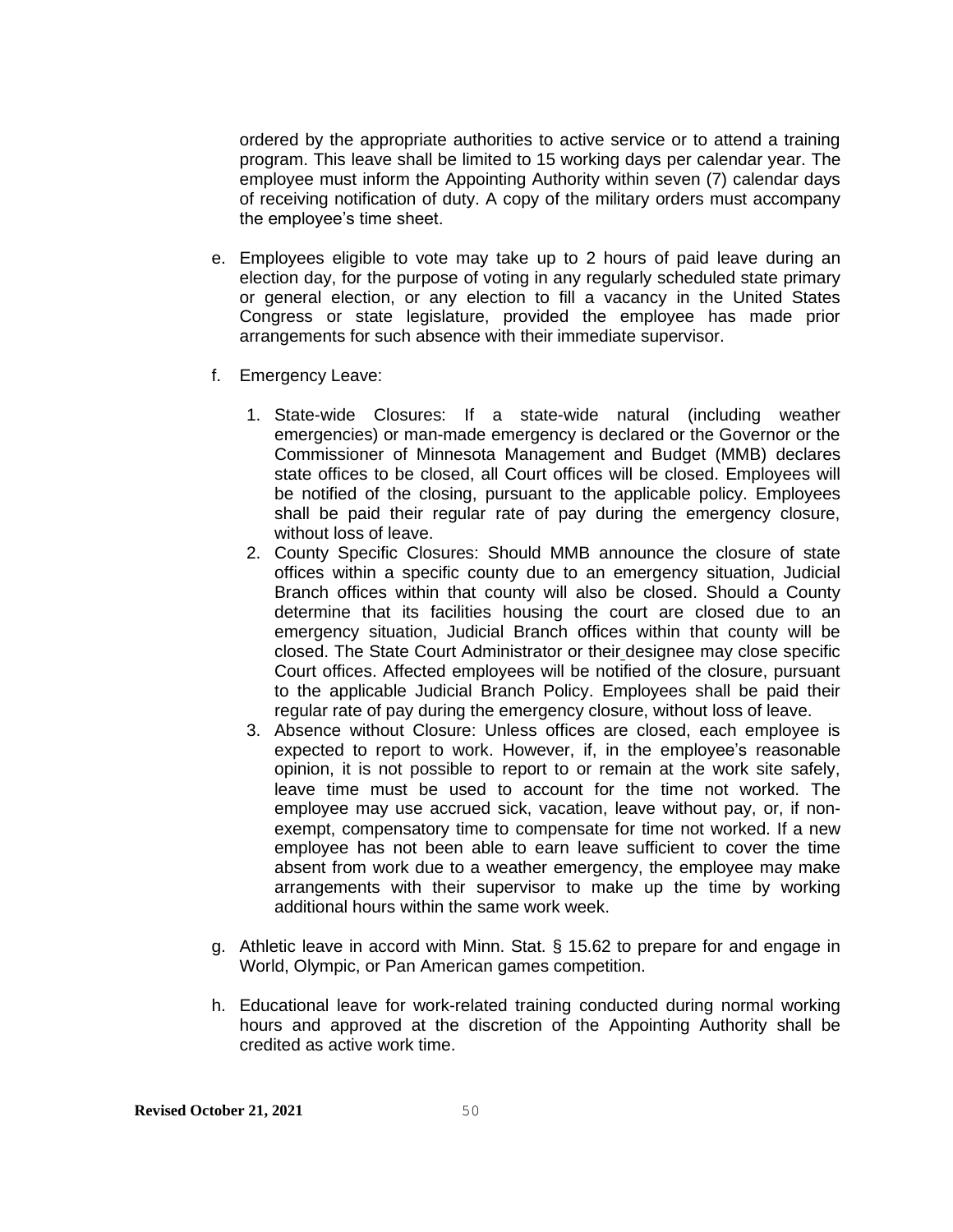- i. Blood Donation Leave to donate blood to both onsite and offsite endorsed programs for up to three hours in a fiscal year.
- j. Leave for Bone Marrow Donation Minn. Stat. § 181.945. An employer must grant *paid* leaves of absence to an employee who seeks to undergo a medical procedure to donate bone marrow. The combined length of the leaves shall be determined by the employee, but may not exceed 40 work hours, unless agreed to by the employer. The employer may require verification by a physician of the purpose and length of each leave requested by the employee to donate bone marrow. If there is a medical determination that the employee does not qualify as a bone marrow donor, the paid leave of absence granted to the employee prior to that medical determination is not forfeited.
- k. Leave for Organ Donation per Minn. Stat. § 181.9456. An employer must grant *paid* leaves of absence to an employee who seeks to undergo a medical procedure to donate an organ or partial organ to another person. The combined length of the leaves shall be determined by the employee, but may not exceed 40 work hours for each donation, unless agreed to by the employer. The employer may require verification by a physician of the purpose and length of each leave requested by the employee for organ donation. If there is a medical determination that the employee does not qualify as an organ donor, the paid leave of absence granted to the employee prior to that medical determination is not forfeited
- l. Disaster Volunteer Leave per Minn. Stat. § 43A.185. A state employee who is a certified disaster service volunteer of the American Red Cross may be granted leave from work with 100 percent of pay, not to exceed 15 working days in each year, to participate in specialized disaster relief services for the American Red Cross. The employee must be released from work for this function upon the request of the American Red Cross for the services of that employee, and upon the approval of that employee's appointing authority. The Appointing Authority shall compensate the employee granted leave under this section at 100 percent of the employee's regular rate of pay for those regular hours during which the employee is absent from work. This leave, if granted by the Appointing Authority, may not affect the employee's vacation leave, pension, compensatory time, personal vacation days, sick leave, earned overtime accumulation, or cause a loss of seniority.
- m. Flu Shot Leave. Reasonable paid leave shall be granted to employees to obtain a flu shot one-time per year on or off site, not to exceed 2 hours for an off-site flu shot.
- n. Paid Parental Leave (PPL)
	- 1. Length of Leave. Paid parental leaves of absence of up to six (6) consecutive weeks shall be granted to eligible state employees who request such leave following the birth or adoption of a child.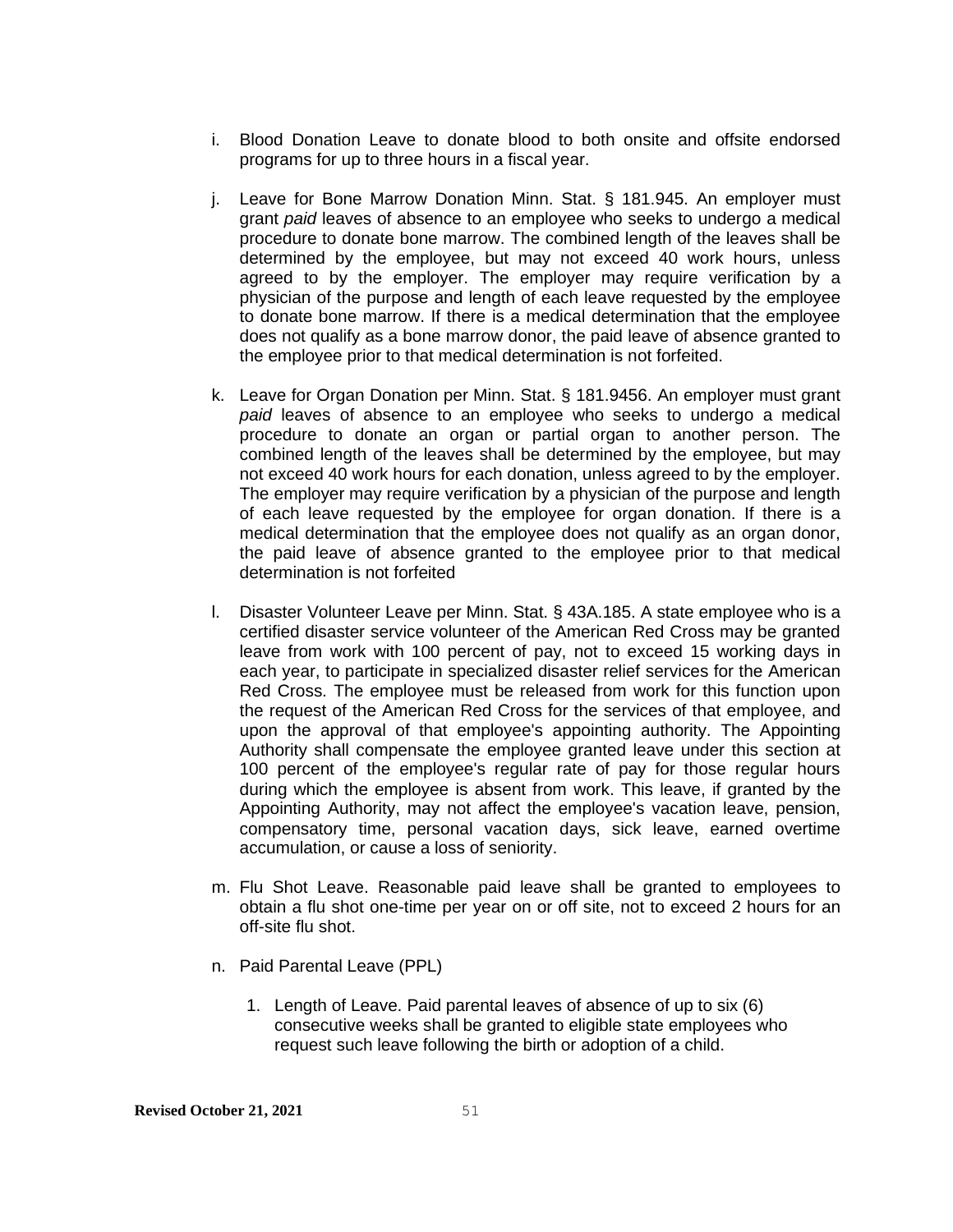- 2. Eligibility. Employees are eligible if they meet eligibility criteria for Family and Medical Leave Act (FMLA) leave, which generally means the employee has been employed by the Employer for twelve (12) months and has worked at least 1,250 hours during the year immediately preceding the leave. PPL is available to employees who experience the following qualifying events:
	- i. An employee or their spouse/partner gives birth to the employee's child;
	- ii. A child is placed in the employee's home for adoption; or
	- iii. A child is placed in the employee's home to adjudicate parentage in cases of surrogacy when the employee is the intended parent.
- 3. Use. Eligible employees must complete PPL within six (6) months of the qualifying event. At the Appointing Authority's discretion, employees may be allowed intermittent or reduced schedule use of leave. PPL not used within the required timeframe shall not be carried over or cashed out.

Employees must first exhaust accrued sick leave for reasons which qualify for sick leave use. PPL is to be used following the use of sick leave. PPL will be granted once per qualifying event, and for no more than one qualifying event per fiscal year.

4. Interaction with Other Leaves. Paid parental leave will run concurrently with any unpaid leave(s) that parents may be entitled to under other provisions of these Rules or provided by law. Employees shall not receive other types of paid leave provided by these Rules (e.g., sick, vacation, compensatory time) for hours for which they are receiving PPL.

#### 15.3 Unpaid Leaves of Absence – Mandatory.

Unpaid leaves of absence shall be granted upon an employee's request as follows:

- a. Medical leave for a cumulative period of one year per illness or injury, unless extended by the appointing authority, when an employee has exhausted their accumulation of sick leave due to an extended illness or injury. The employee may be required to provide medical documentation substantiating the illness/injury.
- b. Family leave to a natural or adoptive parent for a period of six months when requested in conjunction with the birth or adoption of a child. In the case of adoption, the leave will begin on the date requested by the employee. In the case of a natural childbirth, the leave will begin either on the date requested by the employee or the date of the birth of the child, whichever comes first. Sick leave used prior to the birth of the child, with a medical practitioner's statement, will not reduce the duration of this leave. Sick leave, paid parental leave, or vacation leave used following the birth of the child will not extend the six month family leave. Upon request the appointing authority may, at its discretion, extend the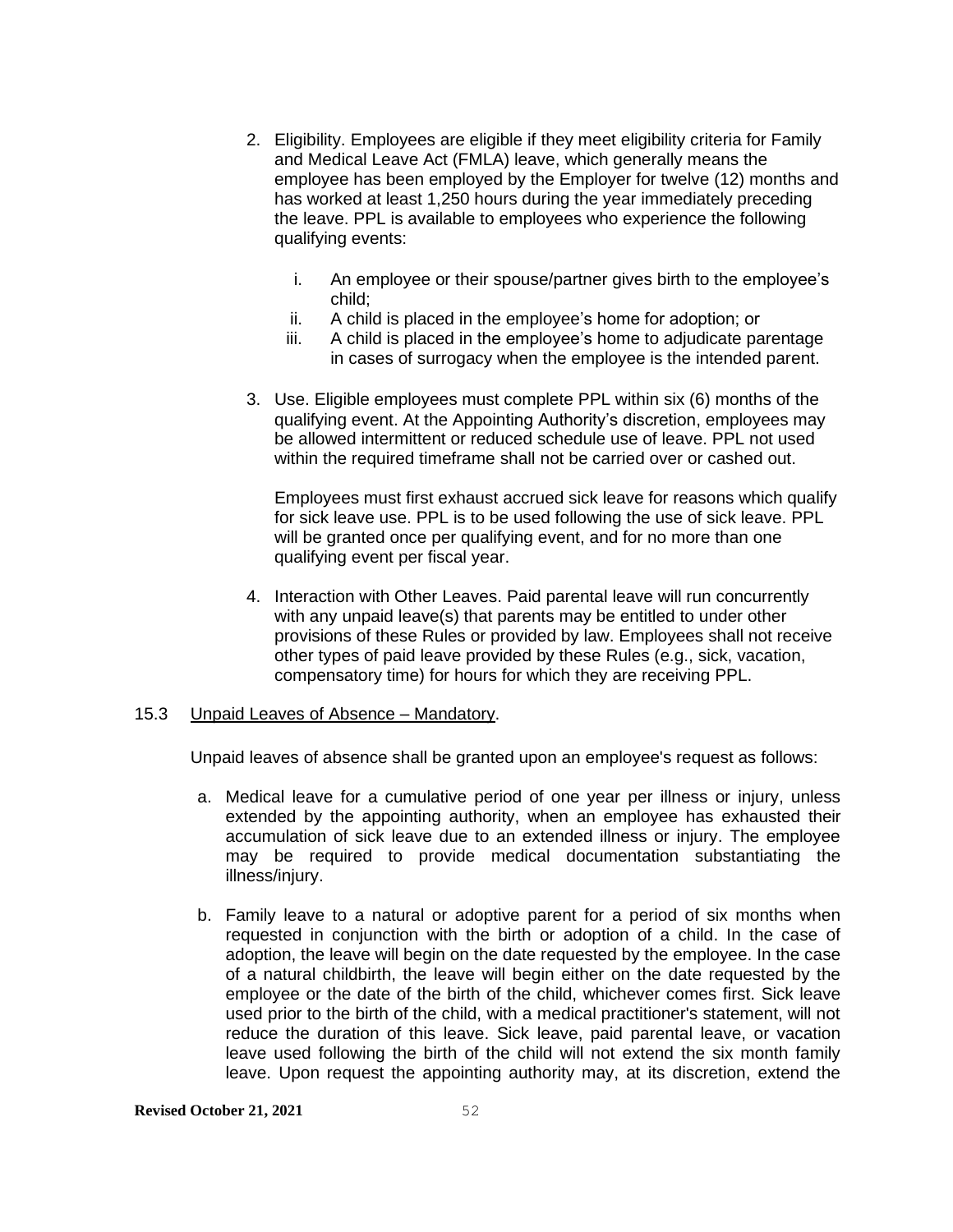leave up to a maximum of one year.

- c. Military leave in accord with 38 U.S.C. 2024(d) for the period required to perform active duty for training or inactive duty training in the armed forces of the United States shall be granted with the employee being permitted to return to the employee's position with such seniority, status, pay, vacation, and sick leave as such employee would have had if the employee had not been absent due to service under this provision. Vacation leave may be accumulated, if otherwise eligible, to any amount provided that the amount is reduced to 275 hours within two (2) years of the employee's return to service within the Minnesota Judicial Branch. The employee must inform their Appointing Authority within seven calendar days of receiving notification of duty. At the employee's request, they shall be allowed to supplement unpaid military leave with accrued vacation leave. Any vacation leave used for this purpose must have been accumulated prior to the start of the military leave.
- d. Military leave in accord with Minn. Stat. § 192.261, subd. 1, for entry into active military service in the armed forces of this state or of the United States for the period of military service up to five years plus any additional time, in each case, as the employee may be required to serve pursuant to law. At the employee's request, they shall be allowed to supplement unpaid military leave with accrued vacation leave. Any vacation leave used for this purpose must have been accumulated prior to the start of the military leave. If military leave under this section results from an order to active service by the appropriate authority, the employee shall continue to accrue vacation and sick leave if otherwise eligible during the period of active service. Vacation leave may be accumulated to any amount provided that the amount is reduced to the appropriate rate as specified within these Rules hours within two (2) years of the employee's return to service within the Minnesota Judicial Branch.
- e. Leave for Civil Air Patrol Service per Minn. Stat. § 181.946. Unless the leave would unduly disrupt the operations of the employer, an employer shall grant a leave of absence without pay to an employee for time spent rendering service as a member of the civil air patrol on the request and under the authority of the state or any of its political subdivisions
- f. Leave for Immediate Family Members of Military Personnel Injured or Killed in Active Service per Minn. Stat. § 181.947. An employer must grant up to ten working days of a leave of absence without pay to an employee whose immediate family member, as a member of the United States armed forces has been injured or killed while engaged in active service.
- g. Leave to Attend Military Ceremonies per Minn. Stat. § 181.948. Unless the leave would unduly disrupt the operations of the employer, an employer shall grant a leave of absence without pay to an employee whose immediate family member, as a member of the United States armed forces, has been ordered into active service in support of a war or other national emergency. The employer may limit the amount of leave provided under this subdivision to the actual time necessary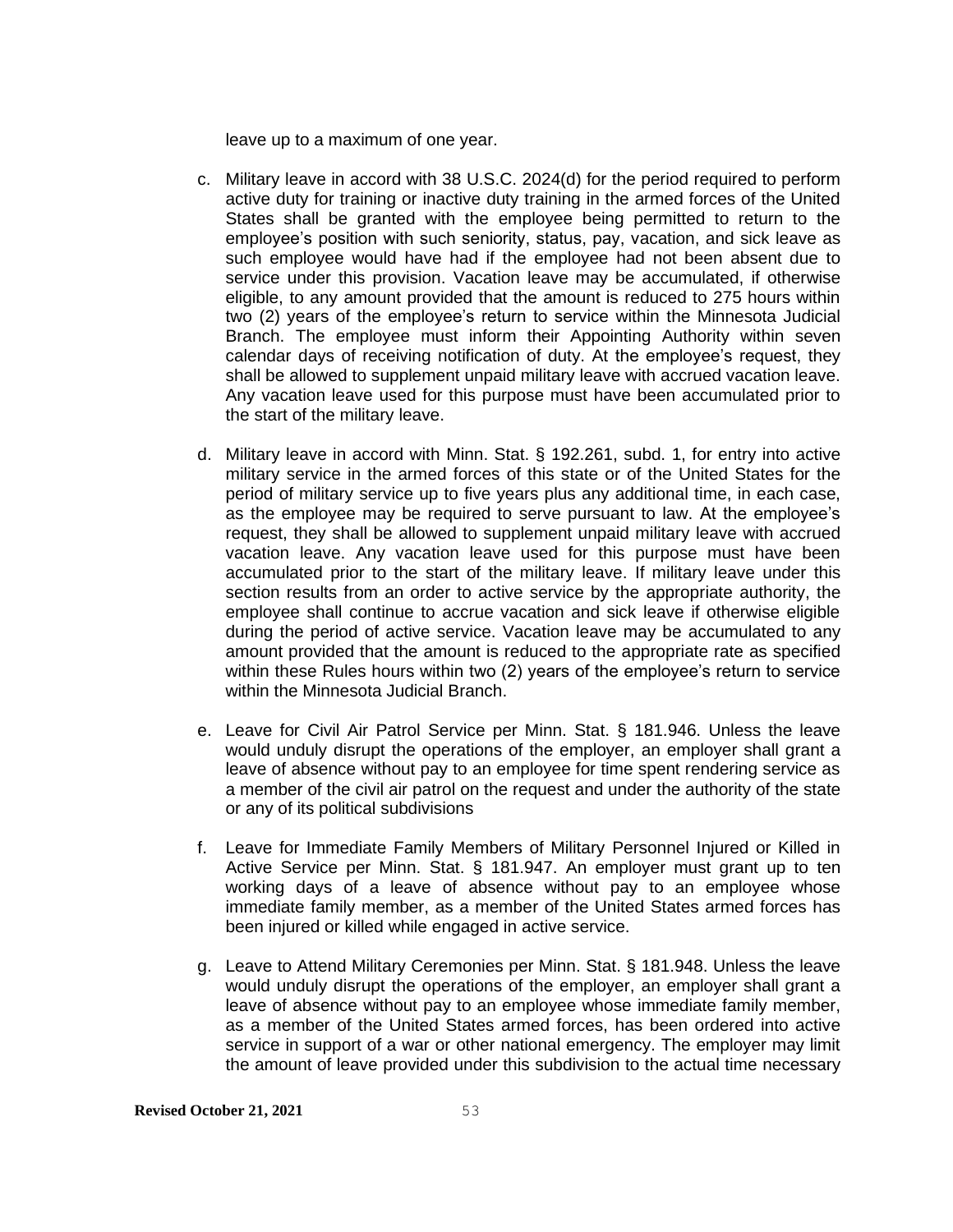for the employee to attend a send-off or homecoming ceremony for the mobilized service member, not to exceed one day's duration in any calendar year.

h. The Family and Medical Leave Act (FMLA) provides eligible employees with unpaid leave for up to twelve (12) weeks in a twelve (12) month period for the birth or adoption of a child, for the care of a child, spouse, or parent who has a serious health condition, and for serious illness of an employee. It also entitles employees to job protection and the continuation of employer health insurance during the period of a qualifying leave. The Minnesota Judicial Branch has established that the twelve (12) month period coincides with its fiscal year. The usage of accrued paid leave while on FMLA counts toward the total 12 weeks and sick leave must be taken for an FMLA qualifying event. Medical documentation may be requested for all FMLA medical leaves. Employees who do not return to work for a minimum of 30 calendar days after leave will be liable for repayment of employer paid insurance premiums.

The National Defense Authorization Act for FY 2008 amended the FMLA to provide the following options for leave:

- 1. Qualifying Exigency: Eligible employees are entitled to up to 12 weeks of unpaid leave during the fiscal year for "any qualifying exigency" when the employee's spouse, child, or parent is on active duty or has been notified of an impending call or order to active duty in the Armed Forces (including the Reserves and National Guard) in support of a "contingency operation".
- 2. Next of Kin: An eligible employee who is the spouse, son, daughter, parent or next of kin of a service member who is recovering from a serious illness or injury sustained in the line of duty on active duty is entitled to up to 26 weeks of leave in a single 12-month period to care for the service member. "Next of kin" means the nearest blood relative of the service member.
- i. School Conference and Activities Leave per Minn. Stat. § 181.9412. An employer must grant an employee leave of up to a total of 16 hours (*per child)* during any 12-month period to attend school conferences or school-related activities related to the employee's child, provided the conferences or school-related activities cannot be scheduled during non-work hours.
- j. Precinct Caucuses per Minn. Stat. § 202A.19. Every employee who is entitled to attend a major political party precinct caucus is entitled, after giving the employer at least ten days' written notice, to be absent from work for the purpose of attending the caucus during the time for which the caucus is scheduled without penalty or deduction from salary or wages on account of the absence other than a deduction in salary for the time of absence from employment.
- k. Party Officers and Delegates to Party Conventions per Minn. Stat. § 202A.135. If an employee gives at least ten days of written notice to the employer, the employee may be absent from work to attend any meeting of the state central committee or executive committee of a major political party if the employee is a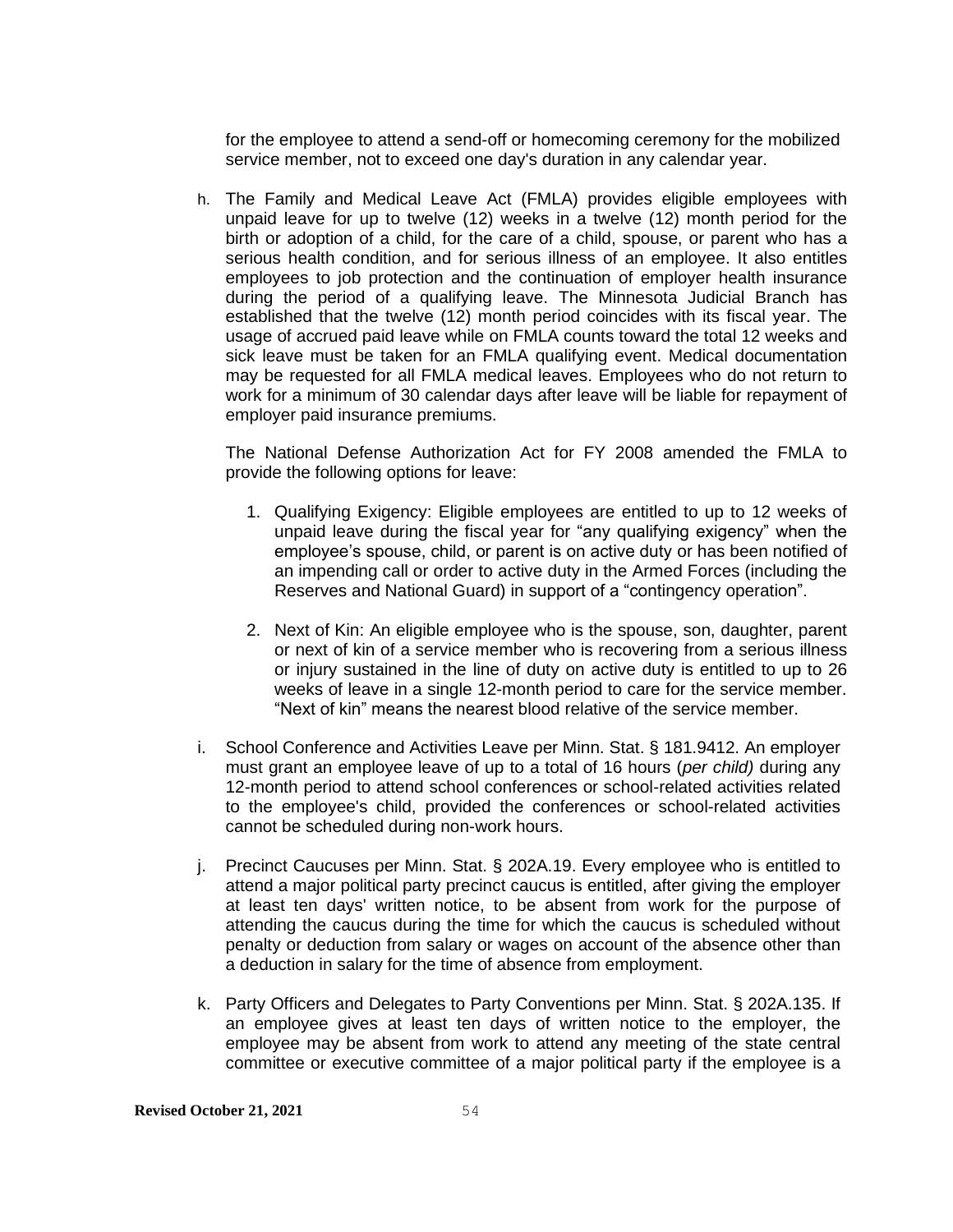member of the committee, or may attend any convention of major political party delegates, including meetings of official convention committees, if the employee is a delegate or alternate delegate to that convention. An employee who gives proper notice as provided in this section shall suffer no penalty or deduction from salary or wages on account of absence other than a deduction in salary or wages for the actual time of absence from employment. A violation of this section by an employer is a misdemeanor

l. Victims or Witnesses per Minn. Stat. § 611A.036. An employer must allow a victim or witness, who is subpoenaed or requested by the prosecutor to attend court for the purpose of giving testimony reasonable time off from work to attend criminal proceedings related to the victim's case. An employer must allow a victim of a heinous crime, as well as the victim's spouse or next of kin, reasonable time off from work to attend criminal proceedings related to the victim's case.

#### 15.4 Unpaid Leaves of Absence - Discretionary.

Unpaid leaves of absence may be granted upon an employee's request at the discretion of the appointing authority as follows:

- a. Temporary leave for salary savings purposes provided that this leave shall not exceed 60 consecutive calendar days at any one time and that an appointing authority shall not hire a replacement for an employee on salary savings leave. This leave is to be used only when fiscal concerns of management warrant the granting of such leave. An employee on salary savings leave shall, if otherwise eligible, continue to accrue vacation leave, sick leave, and seniority and shall continue to be eligible for paid holidays and insurance benefits provided that any holidays pay shall be included in the first paycheck received following the employee's return from leave.
- b. Personal leave for a period of up to one year, subject to extension at the appointing authority's discretion. The appointing authority may require that the employee exhaust vacation leave prior to use of leave without pay for personal leaves of less than 10 working days.

#### 15.5 Termination of Leave.

An employee may terminate their leave of absence prior to the previously agreed upon date of the leave with the approval of the Appointing Authority. Leaves of absence or extensions of leaves which are subject to the discretionary authority of the Appointing Authority may be canceled by an Appointing Authority upon reasonable notice to the employee. Such notice shall ordinarily be in writing except in case of emergency.

#### 15.6 Return from Leave.

An employee returning from a leave of absence of two months or more shall notify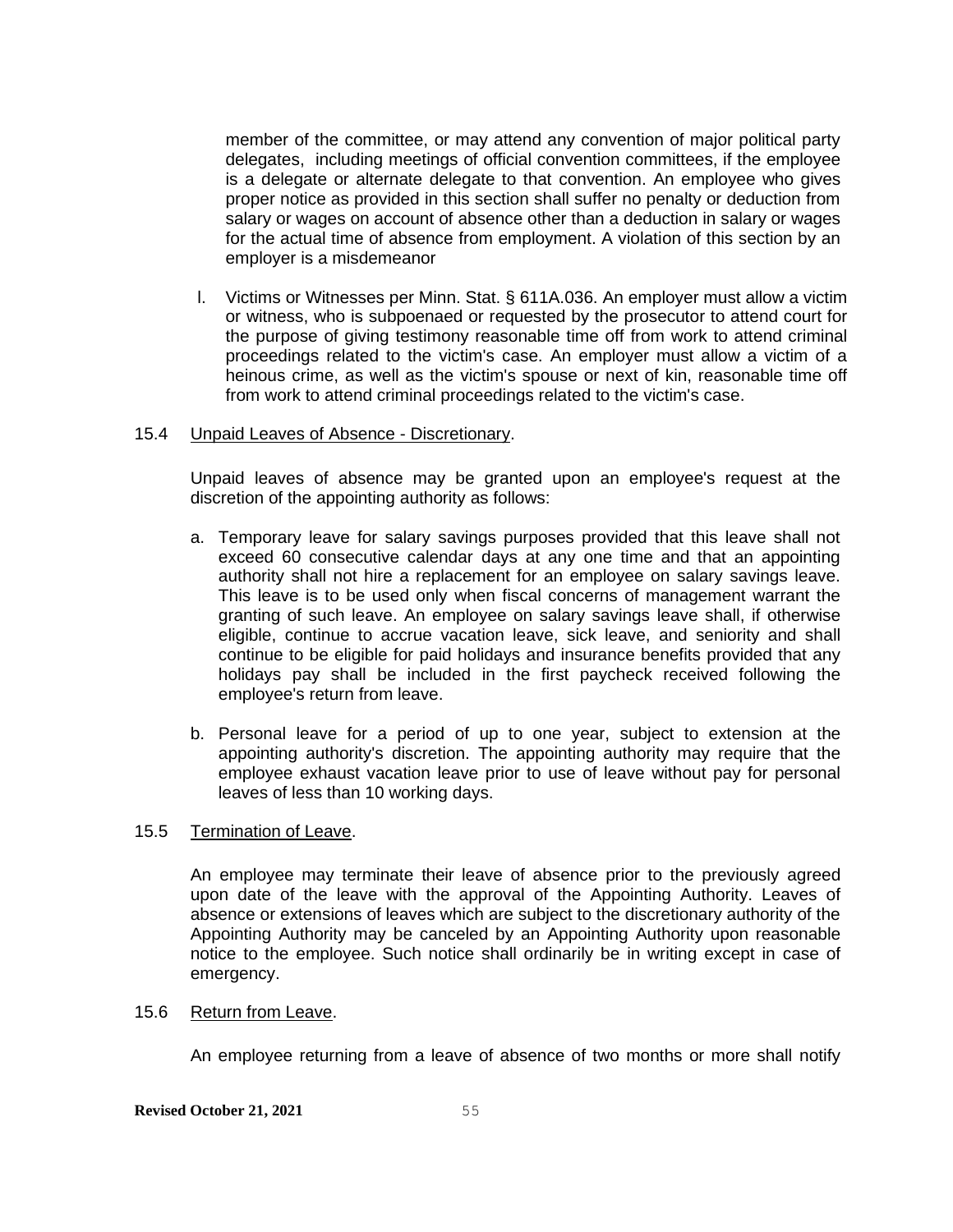their appointing authority at least two weeks prior to the intended date of return. An employee may return from an approved leave of absence to a vacant position in the same class and agency. If a vacant position in the employee's class is not available, the Appointing Authority may offer the employee a vacant position in a different class of comparable duties and pay for which the employee is qualified.

An employee with more than one year of service returning from an unpaid leave of absence shall return to the same rate of pay they had been receiving at the time the leave commenced plus any adjustments that would have been granted had the employee been continuously in paid status during the period of absence.

Employees with less than one year of service in the Branch who return from an unpaid leave of absence or more than one full pay period in length shall have their performance review date adjusted to reflect the duration of unpaid non-FMLA designated leave time.

#### 15.7 Failure to Return from Leave.

Failure to return at the expiration of the leave or to contact the Appointing Authority about an extension prior to the end of the approved leave shall be deemed to be a voluntary resignation.

#### 15.8 Absence without Leave.

Any unauthorized absence from duty is an absence without leave and shall be without pay. If it is subsequently determined by an Appointing Authority that mitigating circumstances existed, the Appointing Authority may convert the absence without leave to other leave as appropriate. Absence without leave shall be subject to discipline up to and including discharge.

#### 15.9 Mandatory Salary Savings Leave.

When fiscal concerns of management warrant, the Administrator of a Court Organizational Unit (COU), in consultation with the Chief Judge and Chief Justice, may require employees to take a temporary leave for salary savings purposes. Mandatory Salary Savings Leave will be designated by the Administrator. Mandatory leave time must be planned, scheduled, and the employee provided with a minimum of two weeks' notice. Mandatory Salary Savings Leave may be designated in the following manner:

- Incrementally, for up to 52 days per fiscal year, not to exceed eight hours per week or 416 hours per year.
- In block time, not to exceed one full work week (i.e. five consecutive work days) within a twelve month period.
- Salary Savings leave may be designated as a combination of block and incremental time, not to exceed 416 hours per fiscal year.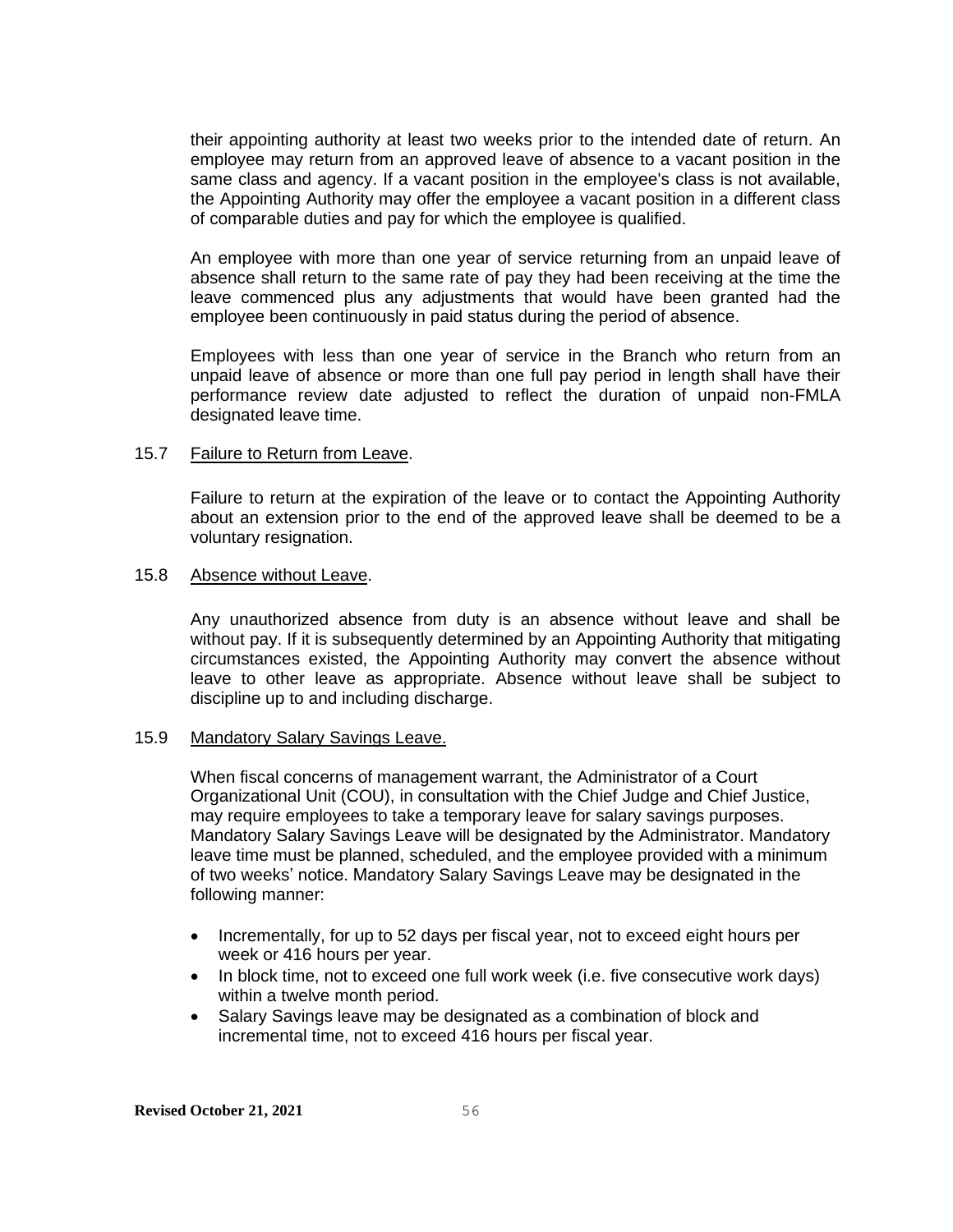# **Examples:**

**Employee A** takes one week of block time off.

*Employee A shall not be required to take another five day block of time off within the next twelve months.*

**Employee B** takes one day (eight hours) off every week for 52 weeks.

**Employee C** takes two half days (four hours each) off every week for 52 fiscal weeks.

**Employee D** takes one week of block time off and takes one day off each week for 47 weeks. *Employee D shall not be required to take another five day block of time off within the next twelve months.*

The Administrator shall not hire a replacement for an employee on mandatory salary savings leave. An employee on mandatory salary savings leave shall, if otherwise eligible, continue to accrue vacation leave, sick leave, and seniority at their normal rate and shall continue to be eligible for paid holidays and insurance benefits, provided that any holiday pay shall be included in the first paycheck received following the employee's return from leave.

# **16.0 BENEFITS**

# 16.1 Group Health, Dental and Life Insurance.

The Minnesota Judicial Branch will participate in the Minnesota Advantage Health Plan and other dental, life and disability plans as defined and administered by the Minnesota Management and Budget (MMB). A summary plan description, including information on eligibility, employer contribution, outline of coverage, coverage changes and effective dates, can be obtained through the MMB website [https://mn.gov/mmb/segip/benefits/.](https://mn.gov/mmb/segip/benefits/) Directors shall be eligible to participate in the Managers Income Protection Plan. The Minnesota Judicial Branch reserves the right to deviate from the MMB criteria where it deems necessary.

- 16.2 Eligibility for Employer Contribution.
	- a. Full Employer Contribution. New employees scheduled to work at least thirty (30) hours weekly for a period longer than ninety (90) days receive the full employer contribution toward health insurance. Current employees who have worked or are anticipated to work more than ninety (90) days whose hours are increased to at least thirty (30) hours per week receive full employer contribution toward health insurance.

The Employer will conduct a yearly evaluation of hours worked. Employees who have worked an average of thirty (30) hours per week during the one-year look-

#### **Revised October 21, 2021** 57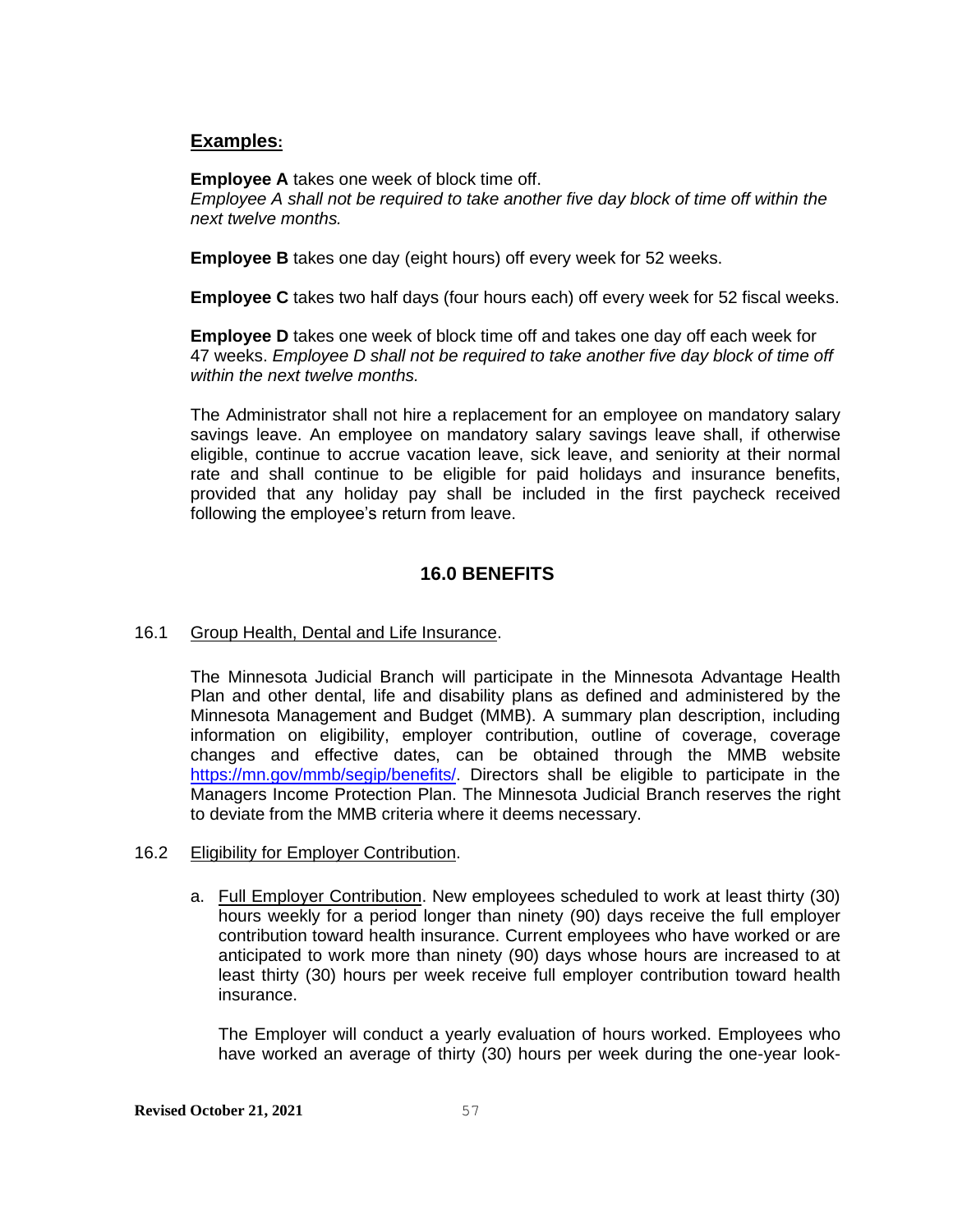back period will receive full employer contribution toward health insurance in the following calendar year.

b. Partial Employer Contribution. Part-time employees who work at least forty (40) hours but fewer than sixty (60) hours per pay period may elect to receive a partial employer contribution for health and dental coverage. The partial employer contribution for health and dental coverage is seventy-five (75) percent of the full employer contribution for both employee-only and employee/dependent coverage. Part-time employees also receive the full employer contribution for basic life coverage.

#### 16.3 Health and Dental Premium Accounts.

Employees eligible to participate in the health and dental insurance programs will have the employee portion of health and dental premiums deducted on a pre-tax basis as permitted by law or regulation. However, insurance-eligible employees may elect to pay for the employee portion of health and dental premiums on an after-tax basis by completing the necessary forms as provided by Human Resources.

#### 16.4 Health Care Savings Plan.

The Post Employment Health Care Savings Plan (HCSP) is a tax-free medical expense and premiums savings plan offered to Judicial Branch employees and Judges.

Participation: Eligible employees shall participate in the Minnesota Post Employment HCSP established under the Minn. Stat. § 352.98 (Minn. Supp. 2001) and as outlined in the Minnesota State Retirement System's Trust and Plan documents. All funds collected by the Employer on behalf of the employee will be deposited in to the employee's HCSP account. Upon separation, vacation and sick disbursements will be made in accordance to your elected plan.

#### 16.5 Medical/Dental Expense Account.

Insurance-eligible employees may participate in a medical and dental expense reimbursement program to cover co-payments, deductibles and other eligible medical and dental expenses or eligible expenses for services not covered by health or dental insurance on a pre-tax basis, as permitted by law or regulation.

#### 16.6 Dependent Care Expense Account.

Insurance eligible employees may participate in a dependent care reimbursement program for work-related dependent care expenses on a pre-tax basis as permitted by law or regulation.

#### 16.7 Transit Expense Account.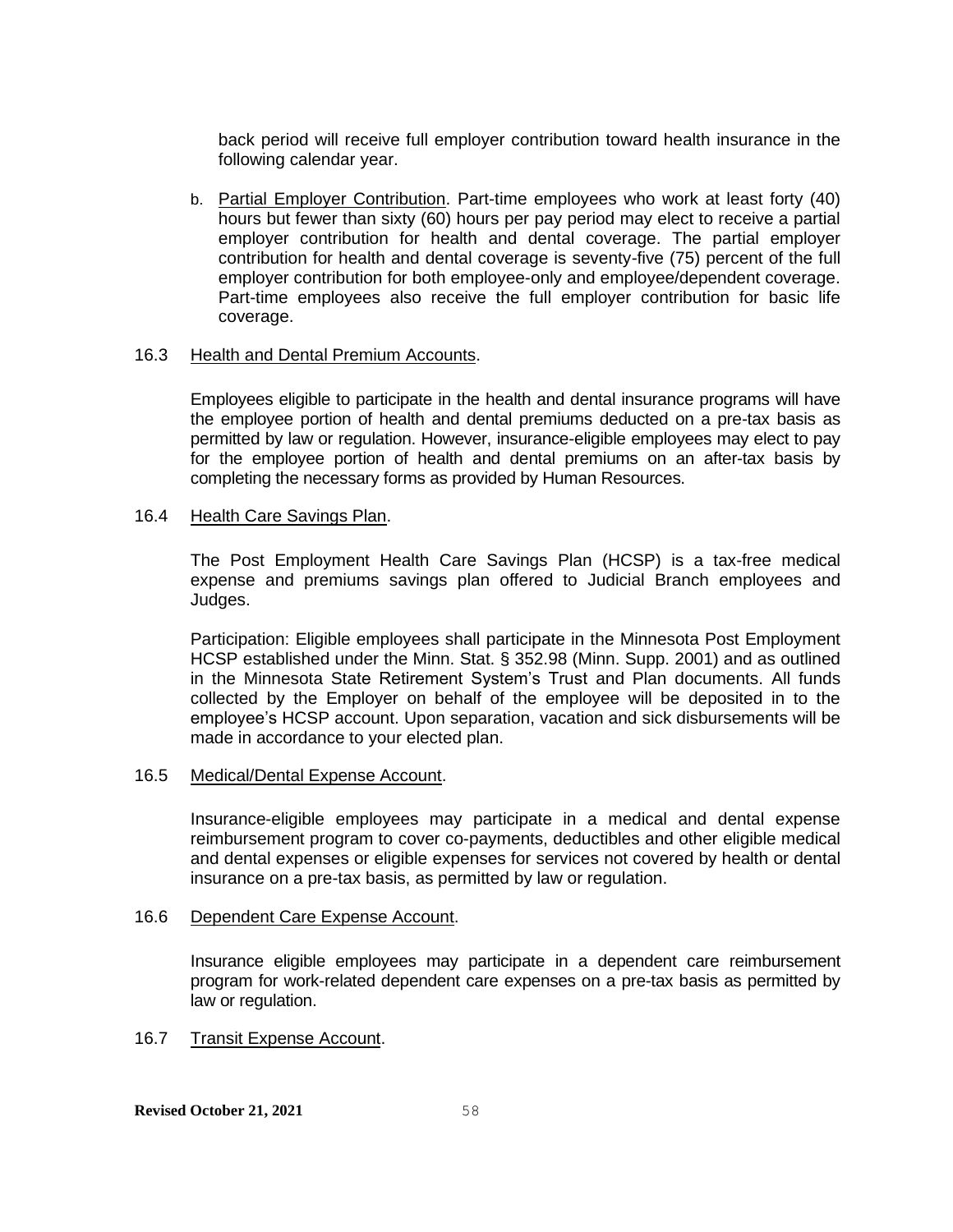Employees are eligible to set aside pre-tax income to cover commuting costs incurred for parking or for purchase of passes, tokens and vouchers for mass transit, or to pay vanpool expenses as permitted by law or regulation. Employees who pay for parking or transit pass expenses through payroll deduction are automatically enrolled in a plan that deducts payments before taxes.

# **17.0 WORKERS' COMPENSATION; INJURED ON DUTY PAY**

## 17.1 Job-Related Injuries.

An employee incurring an on-the-job injury shall be paid their regular rate of pay for the remainder of the scheduled work day without deduction from vacation or sick leave accruals. An employee who incurs a compensable illness or injury and receives workers' compensation benefits shall use accumulated sick leave, vacation, and/or compensatory time during an absence resulting from an injury or illness for which a claim for workers' compensation is made or while an award of benefits is pending. Such leave may be used on the following basis:

- The employee retains the workers' compensation benefit check and receives payments from sick leave, vacation leave and/or compensatory time in an amount which will total their regular gross pay for the period of time involved provided that the total rate of compensation shall not exceed the regular compensation of the employee (Minn. Stat. § 176.021, subd. 5). Employees shall notify the Appointing Authority in writing of whether and how they wish to supplement their workers' compensation check through use of sick leave, vacation leave and/or compensatory time. Sick leave must be exhausted before vacation leave or compensatory time is used.
- **EXEDENT** Alternatively, the employee retains the workers' compensation benefit check and takes an unpaid medical leave during the time they are unable to work.
- An employee shall return from disability leave upon appropriate release from workers' compensation status provided the employee is able to perform the work satisfactorily and safely as determined by competent medical authority.

#### 17.2 Vacation and Sick Leave Accruals.

An eligible employee receiving workers' compensation benefits supplemented by vacation and/or sick leave accruals or compensatory time shall accrue vacation and sick leave for the total number of hours compensated by workers' compensation, sick leave, compensatory time and vacation leave. An employee on unpaid workers' compensation leave does not accrue vacation or sick leave.

# 17.3 Insurance.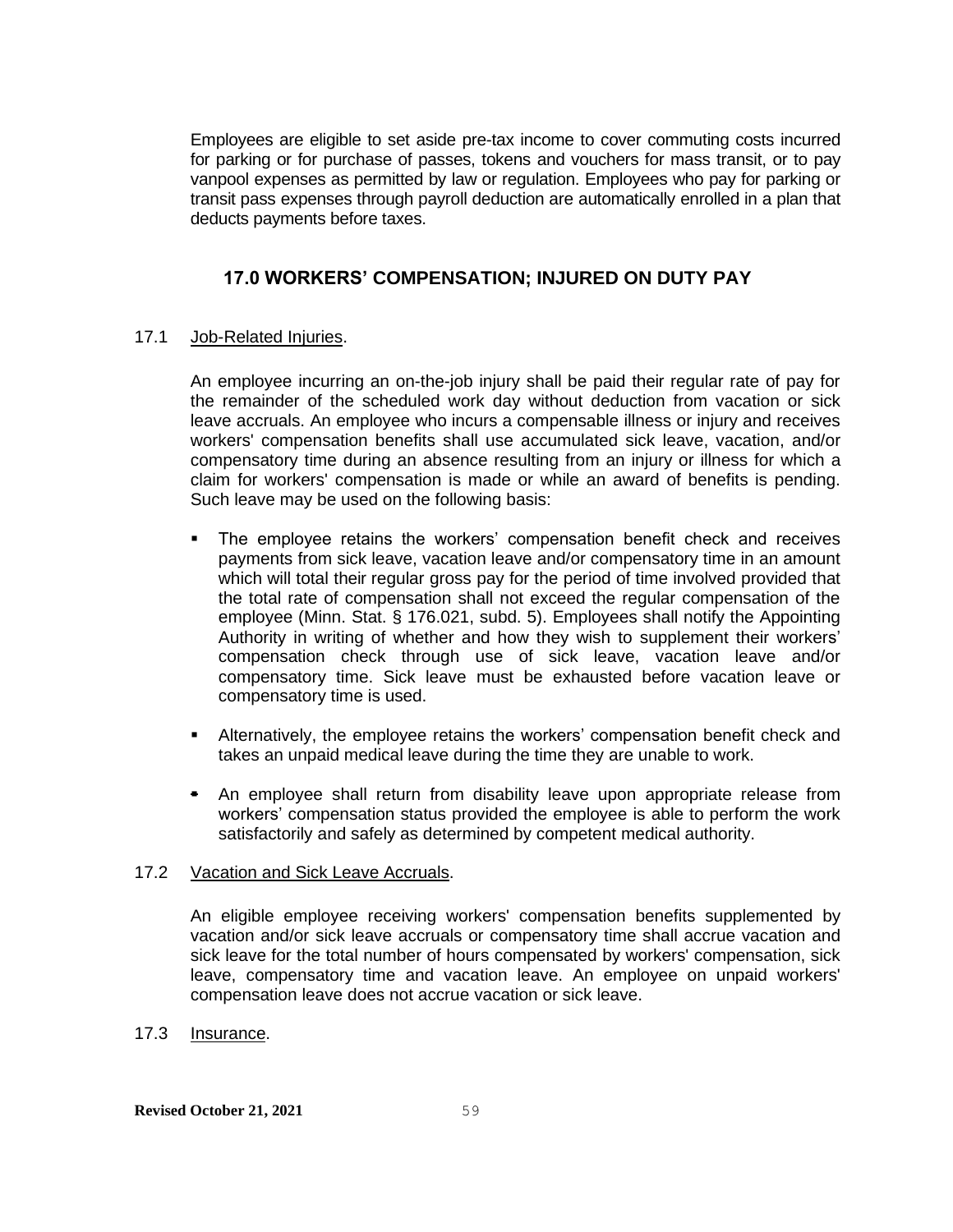An employee who receives an Employer Contribution and who is off the State payroll due to a work-related injury or a work-related disability remains eligible for an Employer Contribution as long as such an employee receives workers' compensation payments.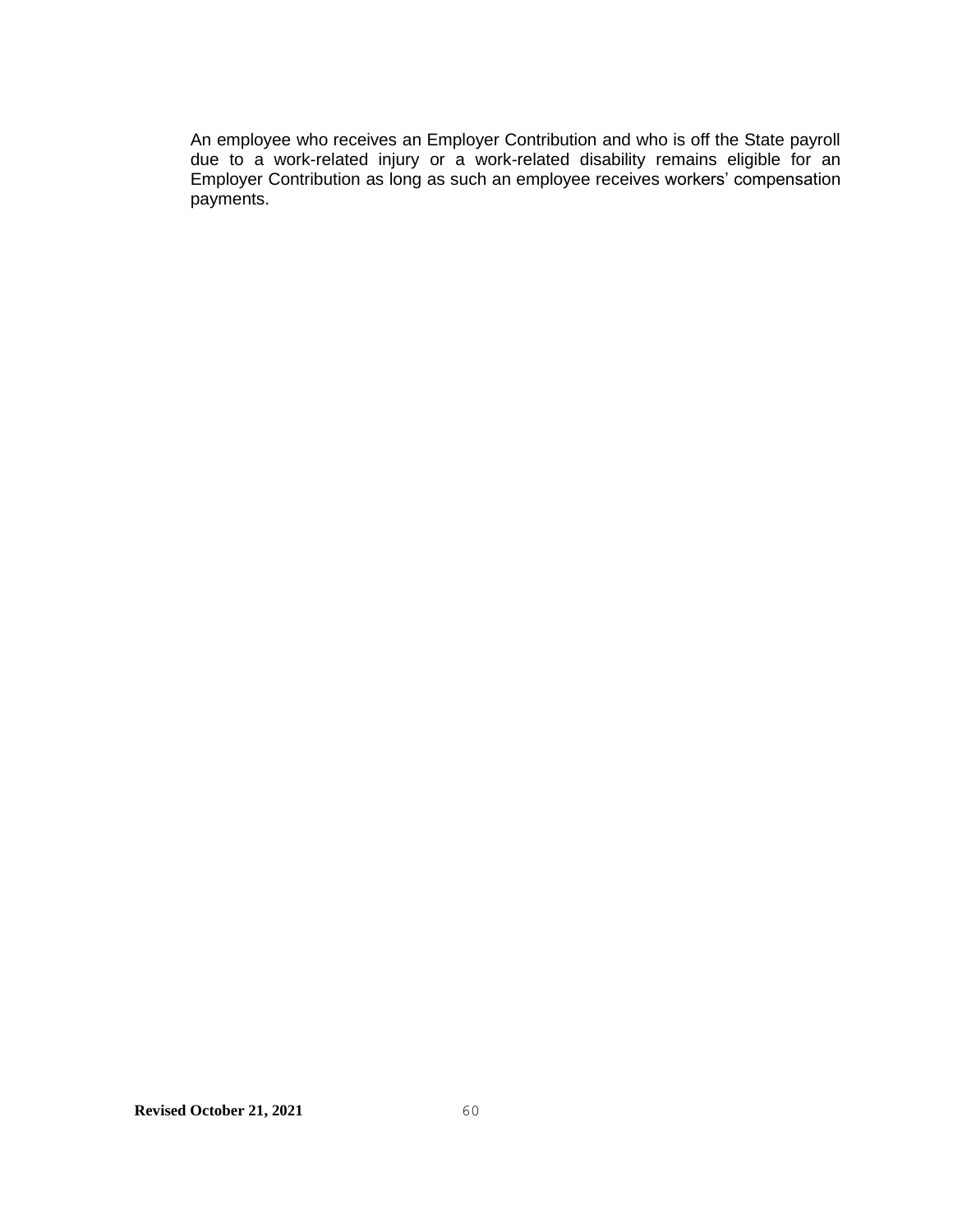| FULL YEARS OF SERVICE | <b>STABILITY PAYMENT*</b> |  |
|-----------------------|---------------------------|--|
| 5                     | 375                       |  |
| 6                     | 450                       |  |
| $\overline{7}$        | 525                       |  |
| 8                     | 600                       |  |
| 9                     | 675                       |  |
| 10                    | 750                       |  |
| 11                    | 800                       |  |
| 12                    | 850                       |  |
| 13                    | 900                       |  |
| 14                    | 950                       |  |
| 15 or more            | 1,000                     |  |

# **STABILITY PAYMENT SCHEDULE**

\* Amount will be pro-rated for employees who have been in payroll status for less than 80 hours per pay period during the one year of service since the employee's previous anniversary date.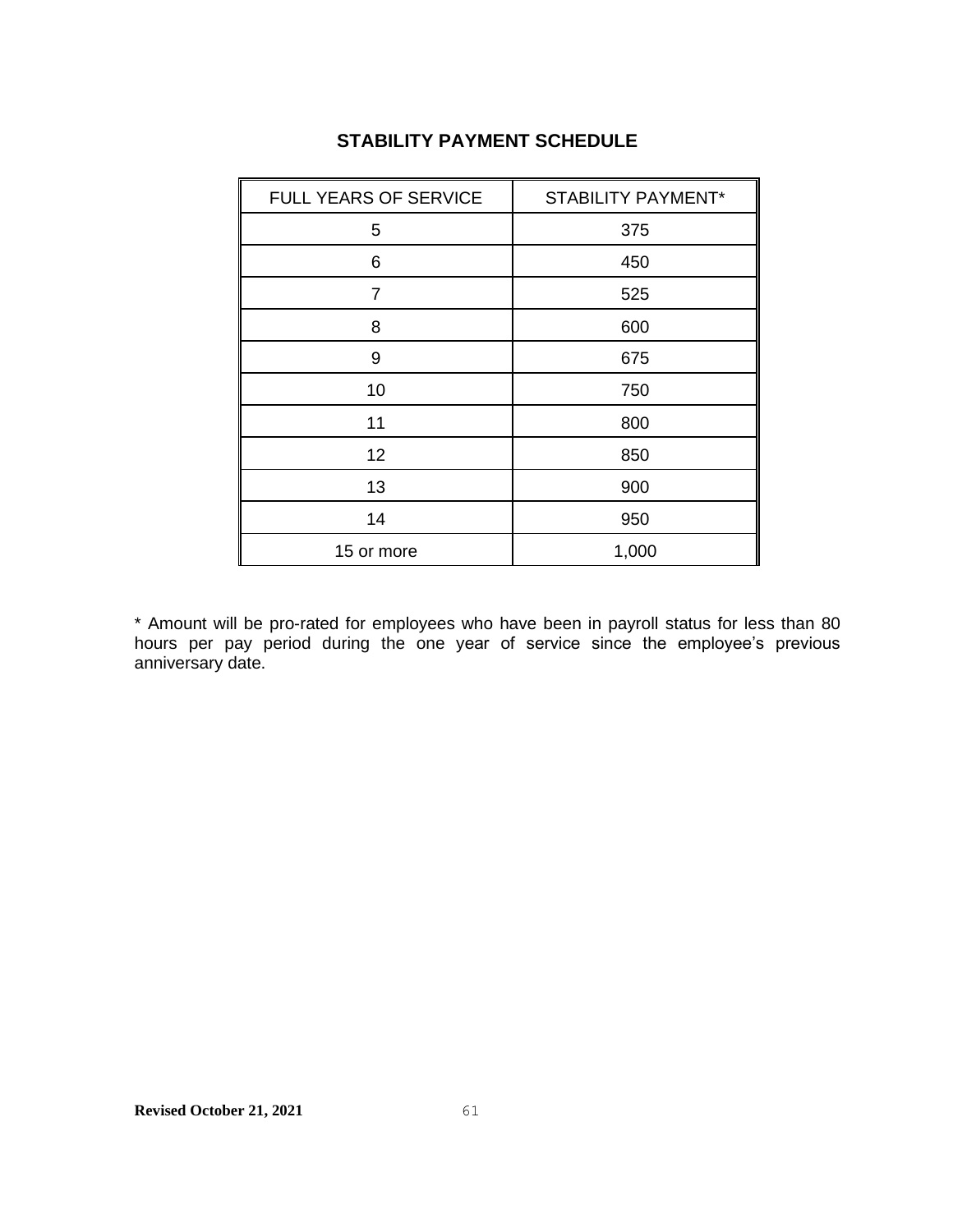| <b>SICK LEAVE ACCRUAL SCHEDULE</b> |  |  |
|------------------------------------|--|--|
|------------------------------------|--|--|

| Number of Hours Works during<br>pay period | Hours Earned per Pay period |
|--------------------------------------------|-----------------------------|
| Less than 9.5                              | O                           |
| At least 9.5, but less than 19.5           | .75                         |
| At least 19.5, but less than 29.5          |                             |
| At least 29.5, but less than 39.5          | 1.50                        |
| At least 39.5, but less than 49.5          | 2                           |
| At least 49.5, but less than 59.5          | 2.50                        |
| At least 59.5, but less than 69.5          | 3                           |
| At least 69.5, but less than 79.5          | 3.50                        |
| At least 79.5                              |                             |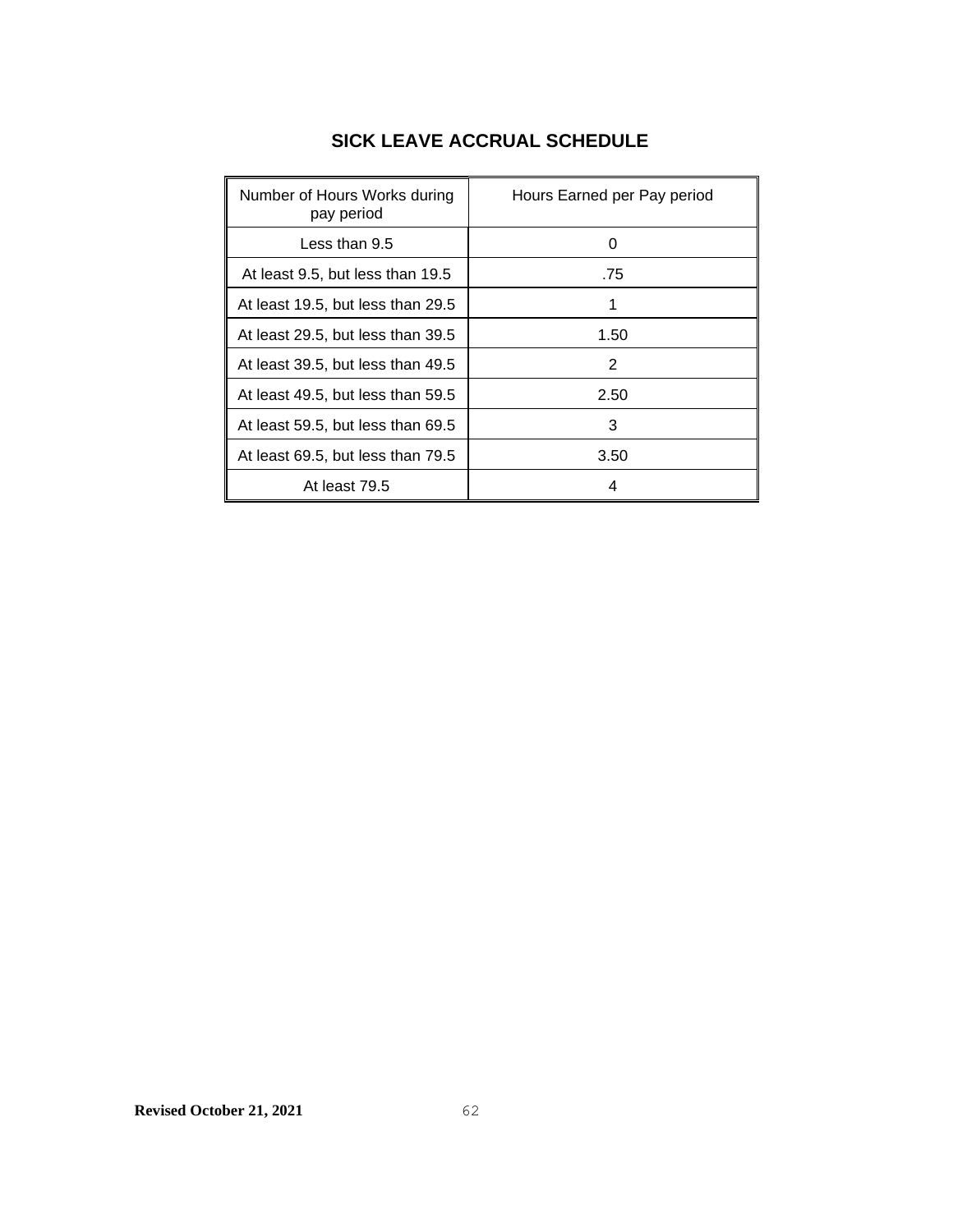# **VACATION LEAVE SCHEDULE**

| No. Hours<br>Worked<br>During Pay<br>Period | 0<br>through<br>5 years | After 5<br>years<br>through<br>8 year | After 8<br>years<br>through<br>12<br>years | After 12<br>years<br>Through<br>18<br>years | Over 18<br>years<br>Through<br>25 years | After 25<br>years<br>through<br>30 years | After<br>30<br>years |
|---------------------------------------------|-------------------------|---------------------------------------|--------------------------------------------|---------------------------------------------|-----------------------------------------|------------------------------------------|----------------------|
| Less than<br>9.5                            | 0                       | $\boldsymbol{0}$                      | 0                                          | $\mathbf 0$                                 | $\pmb{0}$                               | $\pmb{0}$                                | $\pmb{0}$            |
| At least<br>9.5, but<br>less than<br>19.5   | .75                     | 1                                     | 1.25                                       | 1.50                                        | 1.50                                    | 1.75                                     | 1.75                 |
| At least<br>19.5, but<br>less than<br>29.5  | 1                       | 1.25                                  | 1.75                                       | 2.                                          | 2.                                      | 2.25                                     | 2.25                 |
| At least<br>29.5, but<br>less than<br>39.5  | 1.50                    | $\overline{2}$                        | 2.75                                       | 3                                           | 3                                       | 3.25                                     | 3.50                 |
| At least<br>39.5, but<br>less than<br>49.5  | $\overline{2}$          | 2.50                                  | 3.50                                       | 3.75                                        | $\overline{4}$                          | 4.25                                     | 4.50                 |
| At least<br>49.5, but<br>less than<br>59.5  | 2.50                    | 3.25                                  | 4.50                                       | 4.75                                        | 5                                       | 5.50                                     | 5.75                 |
| At least<br>59.5, but<br>less than<br>69.5  | 3                       | 3.75                                  | 5.25                                       | 5.75                                        | 6                                       | 6.50                                     | 6.75                 |
| At least<br>69.5, but<br>less than<br>79.5  | 3.5                     | 4.50                                  | 6.25                                       | 6.75                                        | 7.0                                     | 7.5                                      | 8.0                  |
| At least<br>79.5                            | 4                       | $\sqrt{5}$                            | $\overline{7}$                             | 7.50                                        | 8                                       | 8.50                                     | 9                    |

### EMPLOYEES OTHER THAN MANAGERS AND DIRECTORS

**Revised October 21, 2021** 63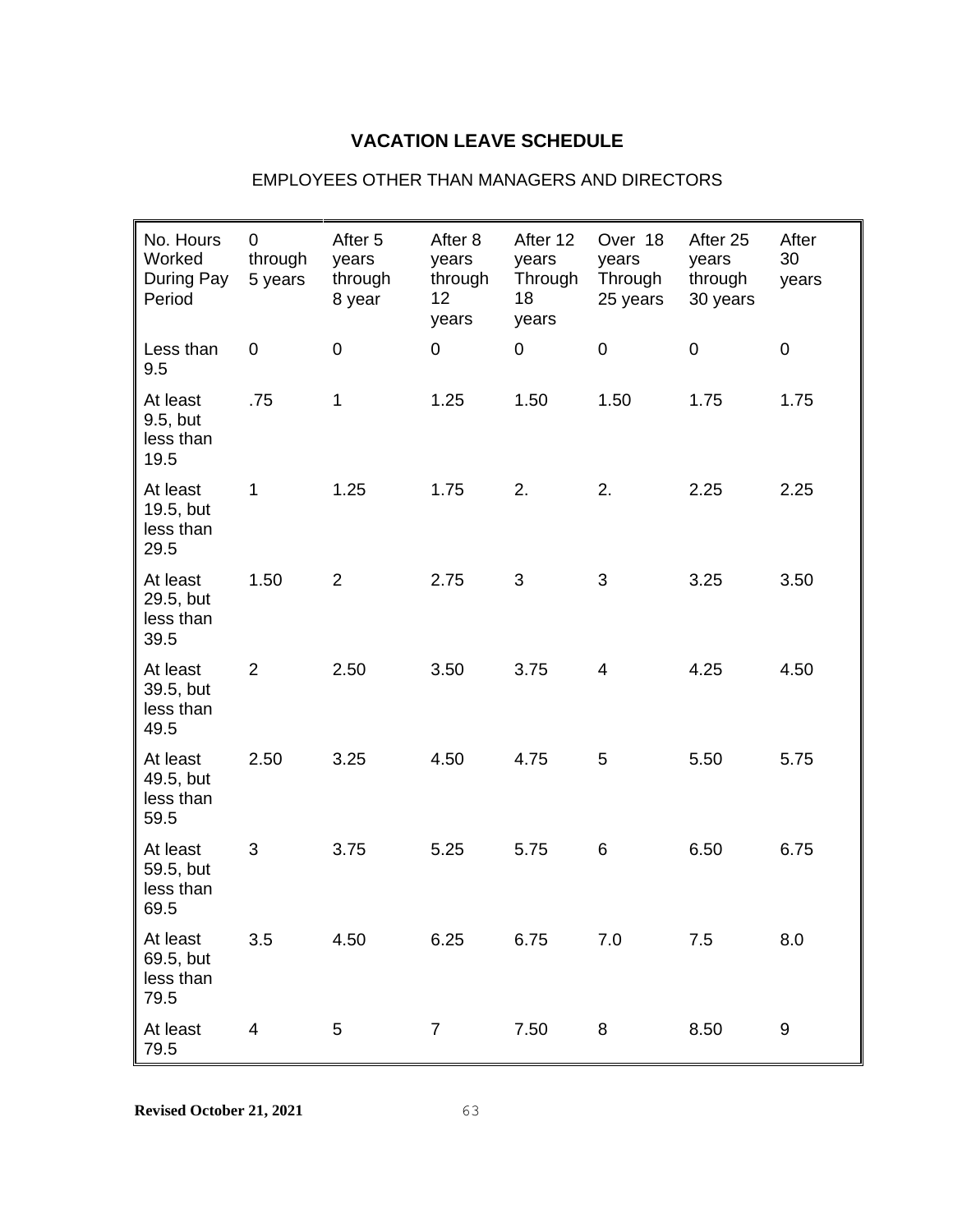# **VACATION LEAVE SCHEDULE FOR MANAGERS**

| No. Hours Worked in<br>Pay Period    | 0 years<br>through<br>5 years | After 5<br>years<br>through 8<br>years | After 8<br>years<br>through 12<br>years | After 12<br>years<br>through<br>18 years | Over 18<br>vears<br>through<br>28 years | After<br>28<br>years |
|--------------------------------------|-------------------------------|----------------------------------------|-----------------------------------------|------------------------------------------|-----------------------------------------|----------------------|
| Less than 9.5                        | $\Omega$                      | 0                                      | $\Omega$                                | $\Omega$                                 | $\Omega$                                | $\overline{0}$       |
| At least 9.5, but less<br>than 19.5  | .50                           | .75                                    | 1                                       | 1.25                                     | 1.5                                     | 1.5                  |
| At least 19.5, but less<br>than 29.5 | 1                             | 1.5                                    | 1.75                                    | $\overline{2}$                           | 2.25                                    | 2.25                 |
| At least 29.5, but less<br>than 39.5 | 1.5                           | $\mathcal{P}$                          | 2.75                                    | 3                                        | 3.25                                    | 3.5                  |
| At least 39.5, but less<br>than 49.5 | 2.25                          | 2.75                                   | 3.75                                    | 4                                        | 4.25                                    | 4.5                  |
| At least 49.5, but less<br>than 59.5 | 2.75                          | 3.5                                    | 4.5                                     | 5                                        | 5.25                                    | 5.5                  |
| At least 59.5, but less<br>than 69.5 | 3.5                           | 4                                      | 5.5                                     | 6                                        | 6.25                                    | 6.75                 |
| At least 69.5, but less<br>than 79.5 | 4                             | 5                                      | 6.5                                     | $\overline{7}$                           | 7.5                                     | 7.75                 |
| At least 79.5                        | 4.5                           | 5.5                                    | 7.50                                    | 8                                        | 8.50                                    | 9                    |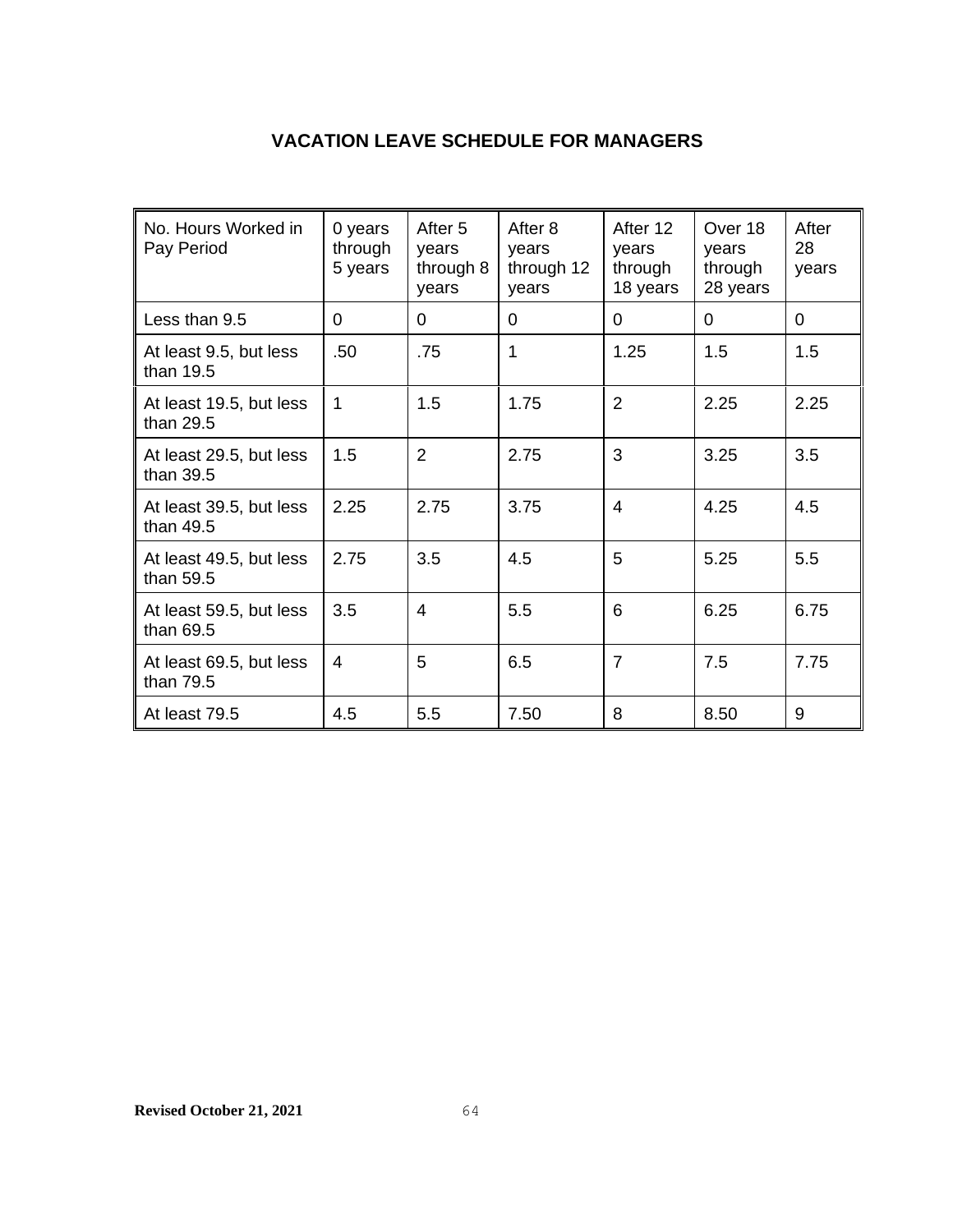# **VACATION LEAVE SCHEDULE FOR DIRECTORS, CHILD SUPPORT MAGISTRATES AND REFEREES**

| No. Hours Worked in<br>Pay Period    | 0 years<br>through<br>5 years | After 5<br>years<br>through 8<br>years | After 8<br>years<br>through 10<br>years | After 10<br>years<br>through<br>19 years | Over 19<br>years<br>through<br>24 years | After<br>24<br>years |
|--------------------------------------|-------------------------------|----------------------------------------|-----------------------------------------|------------------------------------------|-----------------------------------------|----------------------|
| Less than 9.5                        | $\Omega$                      | $\Omega$                               | $\Omega$                                | $\Omega$                                 | $\Omega$                                | $\Omega$             |
| At least 9.5, but less<br>than 19.5  | .75                           | 1.25                                   | 1.50                                    | 1.50                                     | 1.75                                    | 1.75                 |
| At least 19.5, but less<br>than 29.5 | 1.50                          | 1.75                                   | $\overline{2}$                          | $\overline{2}$                           | 2.25                                    | 2.25                 |
| At least 29.5, but less<br>than 39.5 | 2.25                          | 2.75                                   | 3                                       | 3                                        | 3.25                                    | 3.50                 |
| At least 39.5, but less<br>than 49.5 | 3                             | 3.50                                   | 3.75                                    | 4                                        | 4.25                                    | 4.50                 |
| At least 49.5, but less<br>than 59.5 | 3.75                          | 4.50                                   | 4.75                                    | 5                                        | 5.50                                    | 5.75                 |
| At least 59.5, but less<br>than 69.5 | 4.50                          | 5.25                                   | 5.75                                    | 6                                        | 6.50                                    | 6.75                 |
| At least 69.5, but less<br>than 79.5 | 5.25                          | 6.25                                   | 6.75                                    | $\overline{7}$                           | 7.50                                    | 8                    |
| At least 79.5                        | 6                             | $\overline{7}$                         | 7.50                                    | 8                                        | 8.50                                    | 9                    |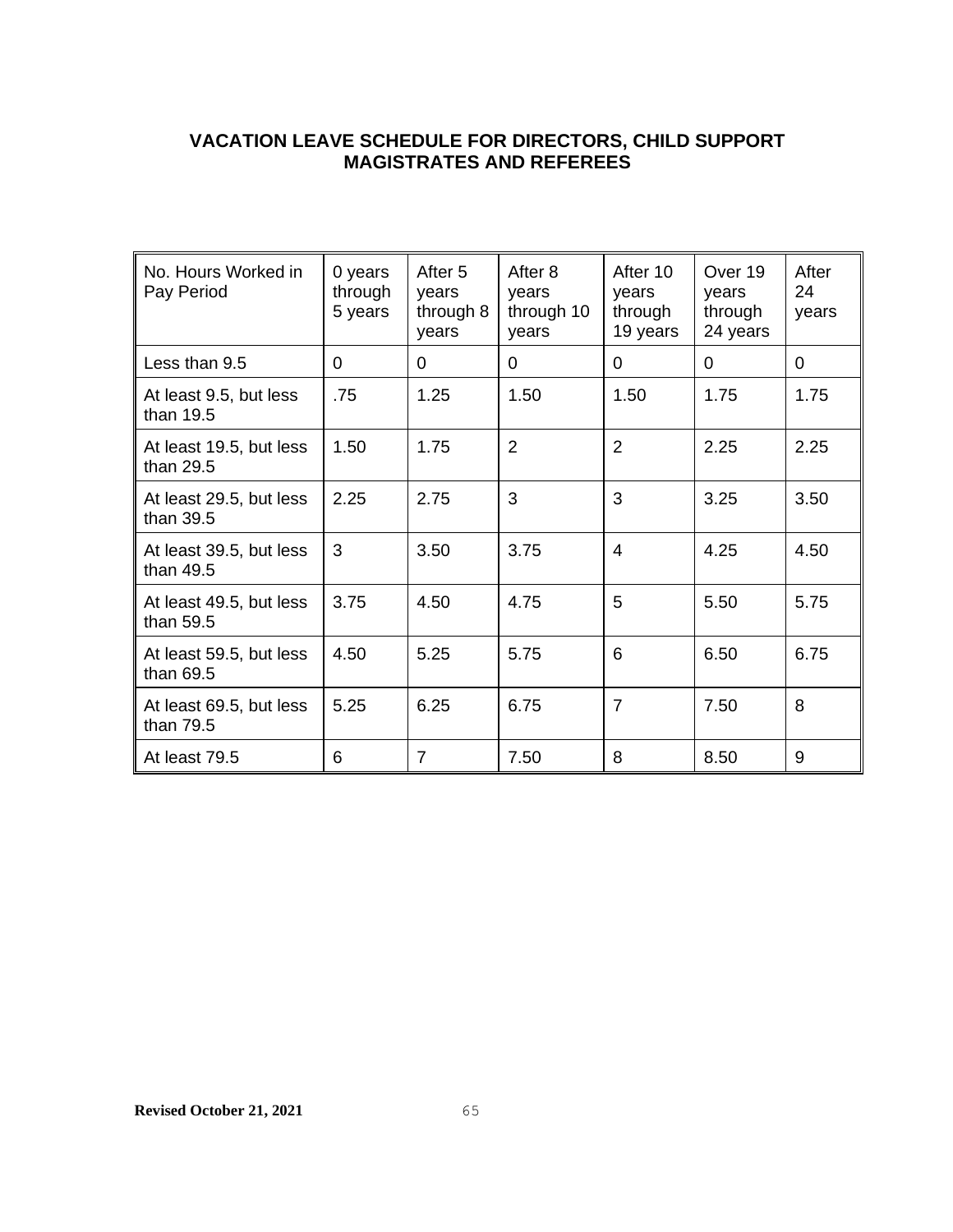# **HOLIDAY PAY PRORATED BY FTE**

| <b>FTE</b>       | <b>Holiday Hours Paid</b> |
|------------------|---------------------------|
| .1               | 1.00                      |
| $.2\overline{ }$ | 1.75                      |
| .3               | 2.50                      |
| .4               | 3.25                      |
| $.5\,$           | 4.00                      |
| .6               | 5.00                      |
| .7               | 5.75                      |
| .8               | 6.50                      |
| .9               | 7.25                      |
| 1.0              | 8.00                      |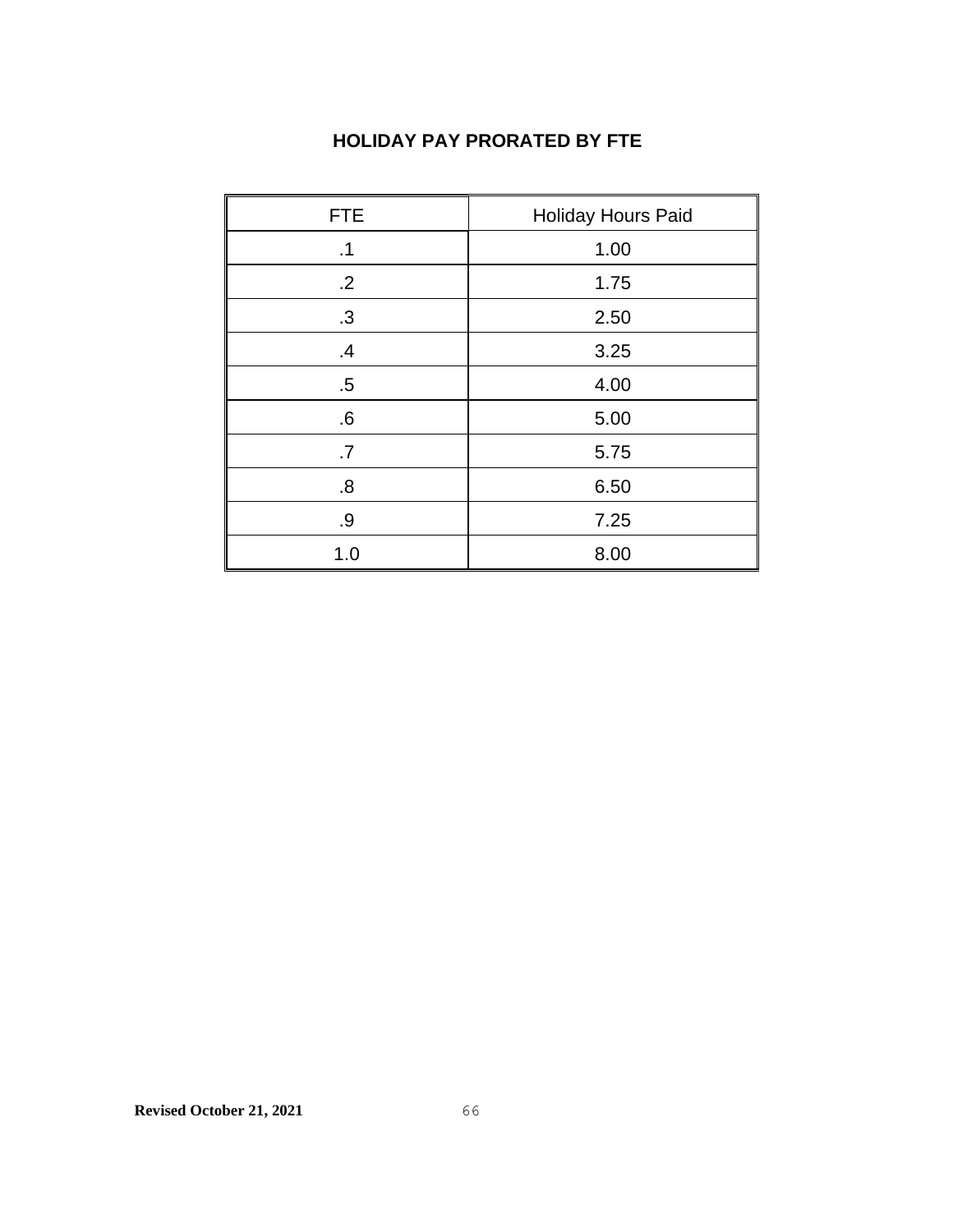## **Appendix A Dependent Eligibility for Health Coverage State Employee Group Insurance Program (SEGIP)**

| <b>Dependent</b>                                                                         | <b>SEGIP Eligibility Terms</b>                                                                      |
|------------------------------------------------------------------------------------------|-----------------------------------------------------------------------------------------------------|
| <b>Biological Children</b>                                                               | To age 26                                                                                           |
| <b>Adopted Children</b>                                                                  | To age 26 if adopted or<br>$\bullet$                                                                |
|                                                                                          | To age 18 if placed with you for adoption                                                           |
| <b>Step Children</b>                                                                     | To age 26<br>$\bullet$                                                                              |
|                                                                                          | You must be legally married to the child's<br>parent                                                |
| <b>Foster Children (or ward, legal</b>                                                   | To age 26<br>$\bullet$                                                                              |
| guardian, legal custody)                                                                 | Full and permanent legal and physical<br>custody                                                    |
| <b>Grandchildren</b>                                                                     | To age 25                                                                                           |
|                                                                                          | Unmarried, dependent upon you for principal                                                         |
|                                                                                          | support and maintenance and lives with you;<br>your child must be unmarried and less than           |
|                                                                                          | age 19 $or$                                                                                         |
|                                                                                          | Financially dependent upon you and has                                                              |
|                                                                                          | resided with you continuously from birth,<br>$-OR-$                                                 |
|                                                                                          | If you have legally adopted your grandchild                                                         |
|                                                                                          | or are the foster parent of your grandchild                                                         |
|                                                                                          | follow the eligibility rules for each above.                                                        |
| <b>Disabled Children</b>                                                                 | Any age or marital status, includes dependent<br>$\bullet$<br>children incapable of self-sustaining |
|                                                                                          | employment by reason of development                                                                 |
|                                                                                          | disability, mental illness or disorder, or                                                          |
|                                                                                          | physical disability, and                                                                            |
|                                                                                          | Chiefly dependent upon you for principal<br>support and maintenance                                 |
| $\mathcal{A}$ . The state of $\mathcal{B}$ is a state of $\mathcal{B}$ and $\mathcal{B}$ |                                                                                                     |

Definitions are from Dependent Eligiblity Chart in the [Your Employee Benefits](https://mn.gov/mmb-stat/segip/doc/YEB.pdf) booklet published by SEGIP.